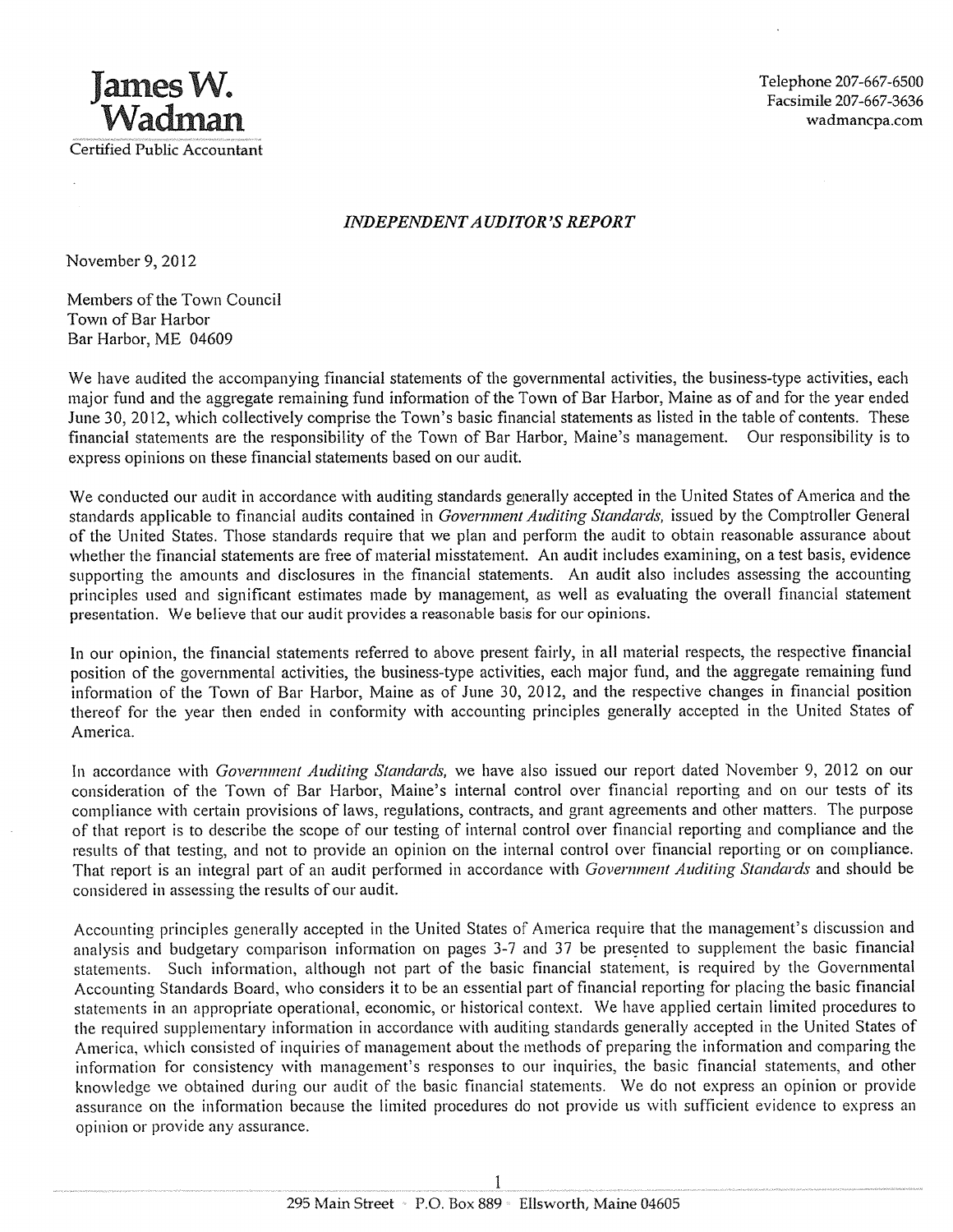Our audit was conducted for the purpose of forming opinions on the financial statements that collectively comprise the Town of Bar Harbor, Maine's financial statements as a whole. The introductory section and combining and individual nonmajor fund financial statements are presented for purposes of additional analysis and are not a required part of the financial statements. The accompanying schedule of expenditures of federal awards is presented for purposes of additional analysis as required by U.S. Office of Management and Budget Circular A-133, Audits of States, Local Governments, and Non-Profit Organizations, and is also not a required part of the financial statements. The combining and individual nonmajor fund financial statements and the schedule of expenditures of federal awards are the responsibility of management and were derived from and relate directly to the underlying accounting and other records used to prepare the financial statements. The information has been subjected to the auditing procedures applied in the audit of the financial statements and certain additional procedures, including comparing and reconciling such information directly to the underlying accounting and other records used to prepare the financial statements or to the financial statements themselves, and other additional procedures in accordance with auditing standards generally accepted in the United States of America. In our opinion, the information is fairly stated in all material respects in relation to the financial statements as a whole. The introductory section has not been subjected to the auditing procedures applied in the audit of the basic financial statements and, accordingly, we do not express an opinion or provide any assurance on them.

Respectfully Submitted,

James W. Wadman. C.P.A.

James W. Wadman, C.P.A.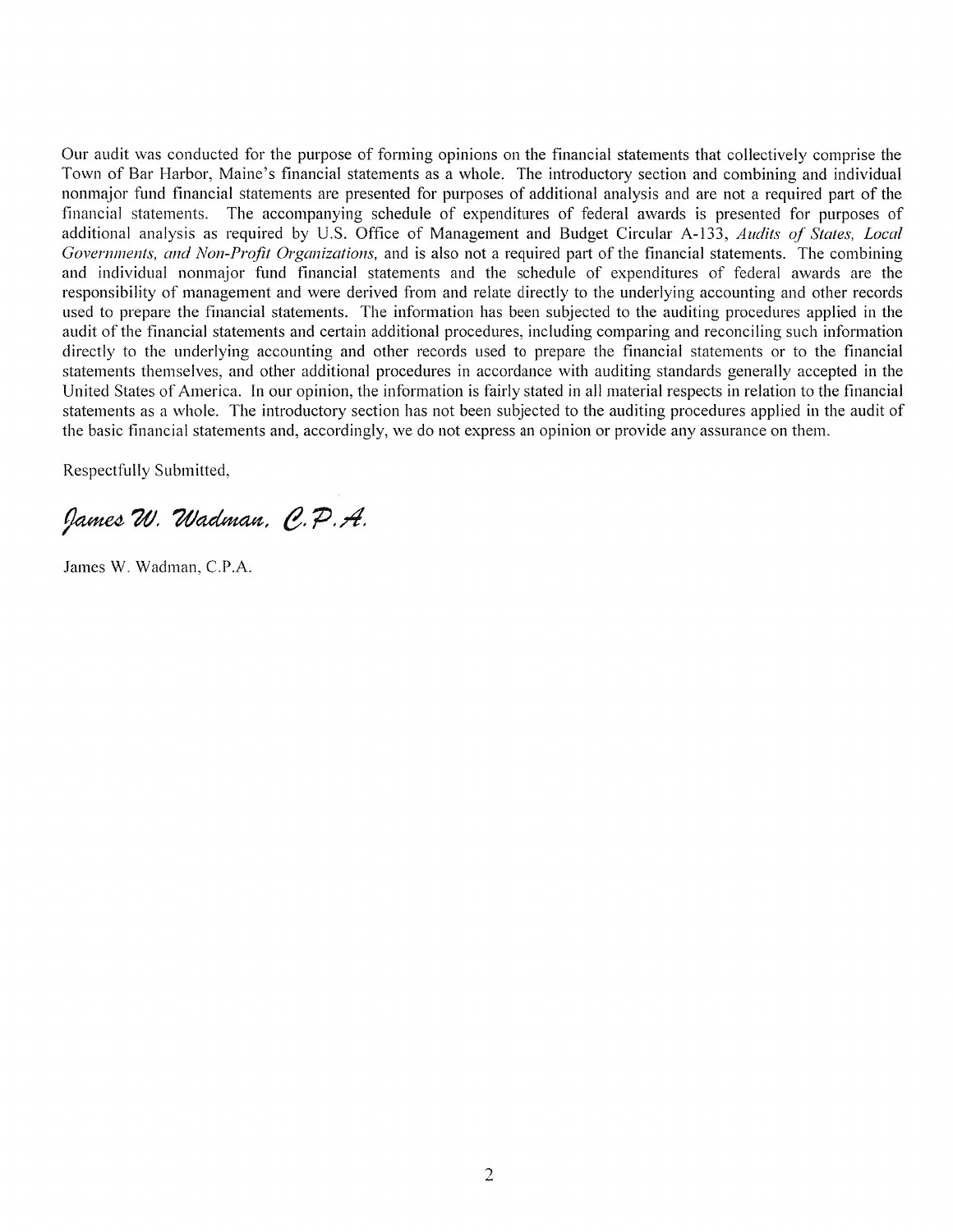#### *TOWN OF BAR HARBOR, MAINE Management's Discussion and Analysis For the Fiscal Year Ended June 30, 2012*

Management of the Town of Bar Harbor, Maine provides this *Management's Discussion and Analysis* of the Town's financial performance for readers of the Town's financial statements. This narrative overview and analysis of the financial activities of the Town is for the fiscal year ended June 30, 2012. We encourage readers to consider this information in conjunction with the financial statements and accompanying notes that follow.

The financial statements herein include all of the activities of the Town of Bar Harbor, Maine (the Town) using the integrated approach as prescribed by Government Accounting Standards Board (GASB) Statement No. 34.

#### *FINANCIAL HIGHLIGHTS – PRIMARY GOVERNMENT*

#### *Government-wide Highlights:*

*Net Assets –* The assets of the Town exceeded its liabilities at fiscal year ending June 30, 2012 by \$31,658,897 (presented as "net assets"). Of this amount, \$10,980,895 was reported as "unrestricted net assets". Unrestricted net assets represent the amount available to be used to meet the Town's ongoing obligations to citizens and creditors.

*Changes in Net Assets –* The Town's total net assets increased by \$1,842,323 (a 6.2% increase) for the fiscal year ended June 30, 2012. Net assets of governmental activities increased by \$1,154,433 (a 5.9% increase), while net assets of business-type activities showed an increase of \$687,890 (a 6.6% increase).

#### *Fund Highlights:*

*Governmental Funds –* Fund Balances – As of the close of the fiscal year ended June 30, 2012, the Town's governmental funds reported a combined ending fund balance of \$8,481,430 with \$1,170,977 being general unassigned fund balance. This unassigned fund balance represents approximately 7.6% of the total general fund expenditures for the year.

#### *Long-term Debt:*

The Town's total long-term debt obligations increased by \$1,356,696 (11.0%) during the current fiscal year. Existing debt obligations were retired according to schedule. The Town issued a new bond in the amount of \$5,055,000 that was approved at the annual town meeting on 6/7/11 for water and sewer projects in the amount of \$2,540,000 and \$2,515,000 was to refinance the 2001 water purchase bond. \$1,754,150 of the total \$4,294,500 approved on 6/7/11 remains unissued at 6/30/12. A special town meeting on 6/7/12 approved new borrowing in the amount of \$925,000 for the Duck Brook pump station upgrade. Total approved borrowing in the amount of \$2,679,150 remains unissued at  $6/30/12$  but was issued on  $10/1/12$  for the Duck Brook pump station upgrade.

The annual town meeting on 6/5/12 also approved new borrowing in the amount of \$3,350,000 for the Public Works complex at Hulls Cove and remains unissued at 6/30/12.

#### *OVERVIEW OF THE FINANCIAL STATEMENTS*

This discussion and analysis are intended to serve as an introduction to the Town's basic financial statements. The Town's basic financial statements include three components: 1) government-wide financial statements, 2) fund financial statements, and 3) notes to the financial statements. This report also contains additional required supplementary information (budgetary comparison) and other supplementary information. These components are described below:

#### *Government-wide Financial Statements*

The Government-wide financial statements present the financial picture of the Town from the economic resources measurement focus using the accrual basis of accounting. They present governmental activities and business-type activities separately. These statements include all assets of the Town (including infrastructure) as well as all liabilities (including long-term debt). Additionally, certain elimination entries have occurred as prescribed by the statement in regards to inter-fund activity, payables and receivables.

The government-wide financial statements can be found on pages 8-9 of this report.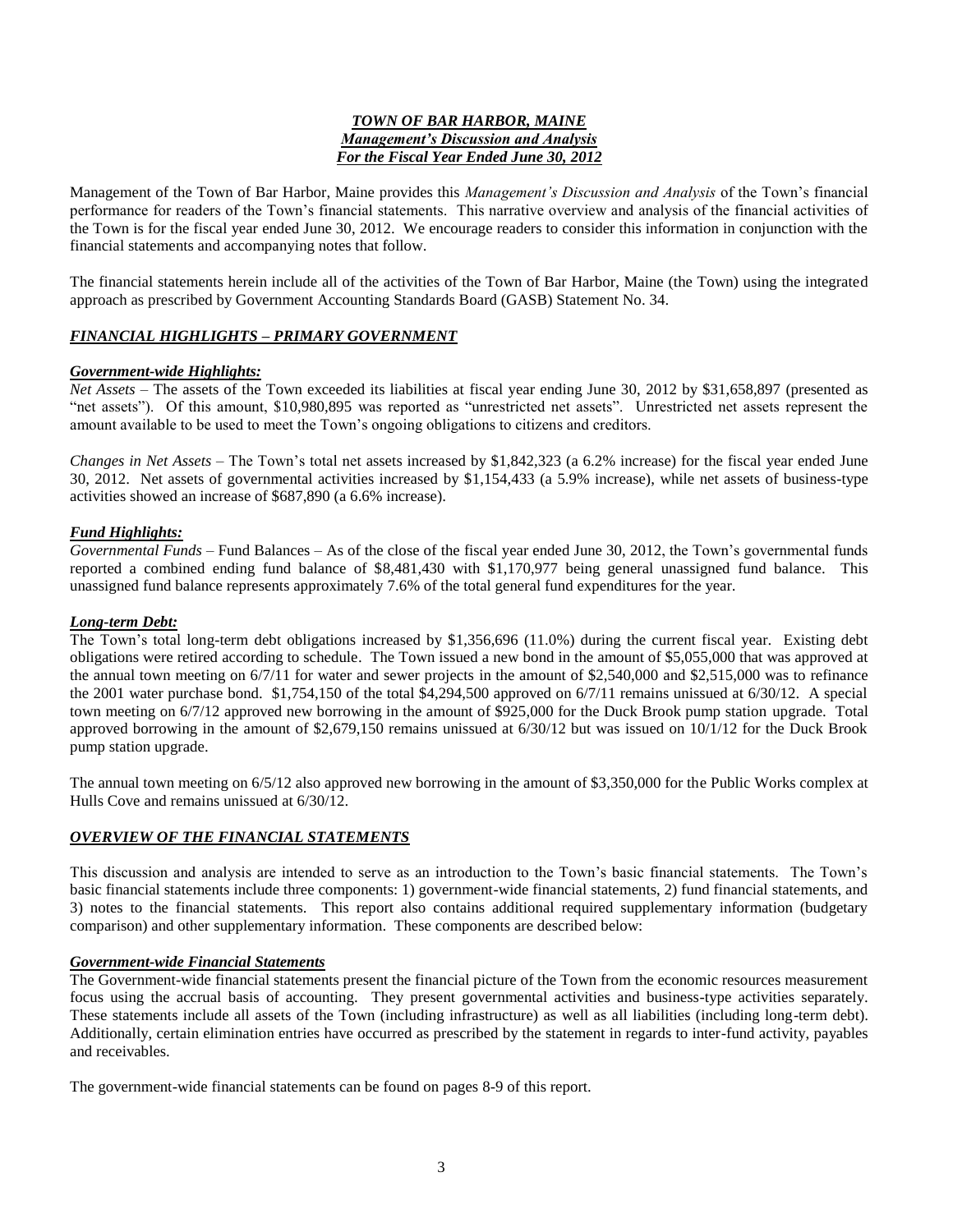#### *Fund Financial Statements*

The fund financial statements include statements for each of the three categories of activities – governmental, business-type and fiduciary. The governmental activities are prepared using the current financial resources measurement focus and the modified accrual basis of accounting. The business-type activities are prepared using the economic resources measurement focus and the accrual basis of accounting. Fiduciary funds are used to account for resources held for the benefit of parties outside the Town government. Fiduciary funds are not reflected in the government-wide financial statements because the resources of these funds are not available to support the Town's own programs. Reconciliation of the fund financial statements to the Government-wide financial statements is provided to explain the differences created by the integrated approach.

The basic governmental fund financial statements can be found on pages 10-13 of this report. The basic proprietary fund financial statements can be found on pages 14-16 of this report.

#### *Notes to the Financial Statements*

The notes provide additional information that is essential to a full understanding of the data provided in the government-wide and the fund financial statements.

The notes to the financial statements can be found on pages 17-36 of this report.

#### *Required Supplementary Information*

This section includes a budgetary comparison schedule, which includes a reconciliation between the statutory fund balance for budgetary purposes and the fund balance for the general fund as presented in the governmental fund financial statements (if necessary). Required supplementary information can be found on page 37 of this report.

## *GOVERNMENT-WIDE FINANCIAL ANALYSIS*

#### *Net Assets*

63.5% of the Town's net assets reflect its investment in capital assets such as land, buildings, equipment and infrastructure (roads, bridges and other immovable assets), less any related debt used to acquire those assets that is still outstanding. The Town uses these assets to provide services to citizens; consequently, these assets are not available for future spending. Although, the Town's investment in its capital assets is reported net of accumulated depreciation and net of related debt, it should be noted that the resources needed to repay this debt must be provided from other sources, since the capital assets themselves cannot be used to liquidate these liabilities.

|                                         | Governmental      | <b>Business-like</b> |                   |            |
|-----------------------------------------|-------------------|----------------------|-------------------|------------|
|                                         | <b>Activities</b> | <b>Activities</b>    | <b>Total 2012</b> | Total 2011 |
| <b>Current Assets</b>                   | 9,790,024         | 3,534,313            | 13,324,337        | 10,992,257 |
| <b>Capital Assets</b>                   | 16,158,858        | 17,596,859           | 33,755,717        | 33,979,990 |
| <b>Total Assets</b>                     | 25,948,882        | 21, 131, 172         | 47,080,054        | 44,972,247 |
|                                         |                   |                      |                   |            |
| <b>Current Liabilities</b>              | 1,010,887         | 1,879,744            | 2,890,631         | 4,008,522  |
| <b>Other Liabilities</b>                | 4,336,695         | 8,193,831            | 12,530,526        | 11,147,151 |
| <b>Total Liabilities</b>                | 5,347,582         | 10,073,575           | 15,421,157        | 15,155,673 |
| <b>Net Assets:</b>                      |                   |                      |                   |            |
|                                         |                   |                      |                   |            |
| Held for Postemployment Benefits        | 52,563            |                      | 52,563            | 53,154     |
| <b>Invested in Capital Assets</b>       | 11,449,406        | 8,639,401            | 20,088,807        | 23,665,449 |
| Restricted                              | 536,632           |                      | 536,632           | 472,397    |
| Unrestricted                            | 8,562,699         | 2,418,196            | 10,980,895        | 5,625,574  |
| <b>Total Net Assets</b>                 | 20,601,300        | 11,057,597           | 31,658,897        | 29,816,574 |
|                                         |                   |                      |                   |            |
| <b>Total Liabilities and Net Assets</b> | 25,948,882        | 21, 131, 172         | 47,080,054        | 44,972,247 |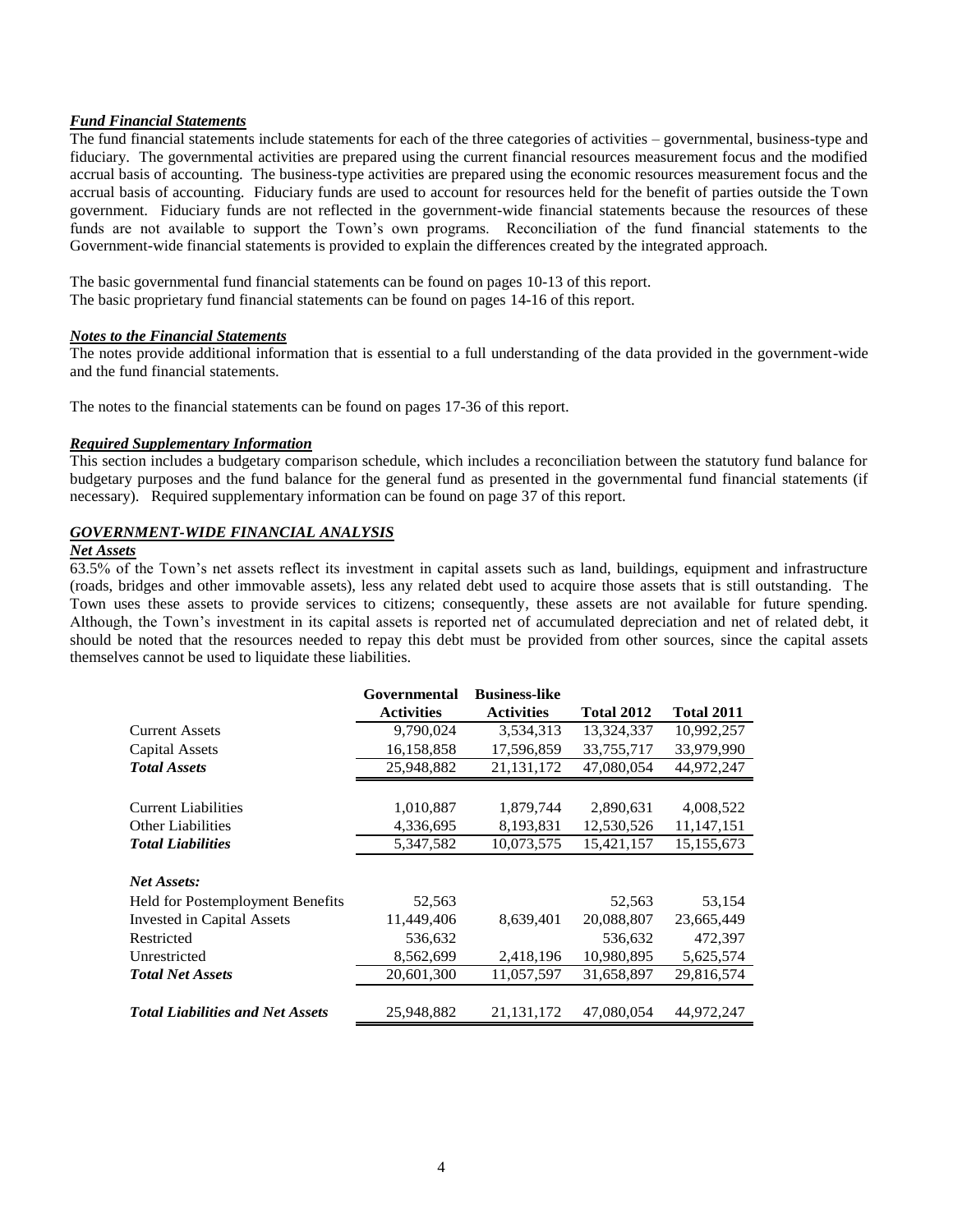#### *Changes in Net Assets*

Approximately 64.7% of the Town's total revenue came from property and excise taxes, approximately 4.7% came from Federal and State subsidies and grants, and approximately 1.6% came from services, investment earnings and other sources. Depreciation expense on the Town's governmental and business-like activity assets represents \$1,657,318 of the total expenses for the fiscal year.

|                                    | Governmental      | <b>Business-like</b> |                   |                   |
|------------------------------------|-------------------|----------------------|-------------------|-------------------|
|                                    | <b>Activities</b> | <b>Activities</b>    | <b>Total 2012</b> | <b>Total 2011</b> |
| Revenues:                          |                   |                      |                   |                   |
| <b>Taxes</b>                       | 14,435,377        |                      | 14,435,377        | 14,209,273        |
| <b>Intergovernmental Revenues</b>  | 1,059,380         |                      | 1,059,380         | 600,378           |
| <b>Departmental Revenues</b>       | 2,729,941         | 3,725,817            | 6,455,758         | 6,301,773         |
| <b>Bond Refinancing Refund</b>     |                   |                      |                   | 618               |
| <b>Other Local Sources</b>         | 306,857           | 55,362               | 362,219           | 320,753           |
| <b>Total</b>                       | 18,531,555        | 3,781,179            | 22,312,734        | 21,432,795        |
| Expenses:                          |                   |                      |                   |                   |
| <b>General Government</b>          | 2,768,229         |                      | 2,768,229         | 2,874,536         |
| <b>Public Safety</b>               | 2,946,428         |                      | 2,946,428         | 2,672,214         |
| Health & Welfare                   | 131,833           |                      | 131,833           | 141,539           |
| Parks and Recreation               | 262,508           |                      | 262,508           | 262,058           |
| <b>Island Explorer Shuttle Bus</b> | 25,000            |                      | 25,000            | 25,000            |
| Roads and Sanitation               | 1,945,884         |                      | 1,945,884         | 1,971,285         |
| Debt Service                       |                   |                      |                   | 468               |
| Assessments                        | 2,999,096         |                      | 2,999,096         | 2,971,418         |
| Capital Outlay                     | 332,243           |                      | 332,243           | 491,237           |
| <b>Water Operations</b>            |                   | 1,246,534            | 1,246,534         | 1,227,441         |
| <b>Sewer Operations</b>            |                   | 1,846,755            | 1,846,755         | 1,820,791         |
| <b>Education Programs</b>          | 5,841,671         |                      | 5,841,671         | 5,592,363         |
| Cruise Ship                        | 129,558           |                      | 129,558           | 114,410           |
| (Gain)/Loss on Disposal of Assets  | (5,328)           |                      | (5,328)           | 4,268             |
| <b>Total</b>                       | 17,377,122        | 3,093,289            | 20,470,411        | 20,169,028        |
| <b>Changes in Net Assets</b>       | 1,154,433         | 687,890              | 1,842,323         | 1,263,767         |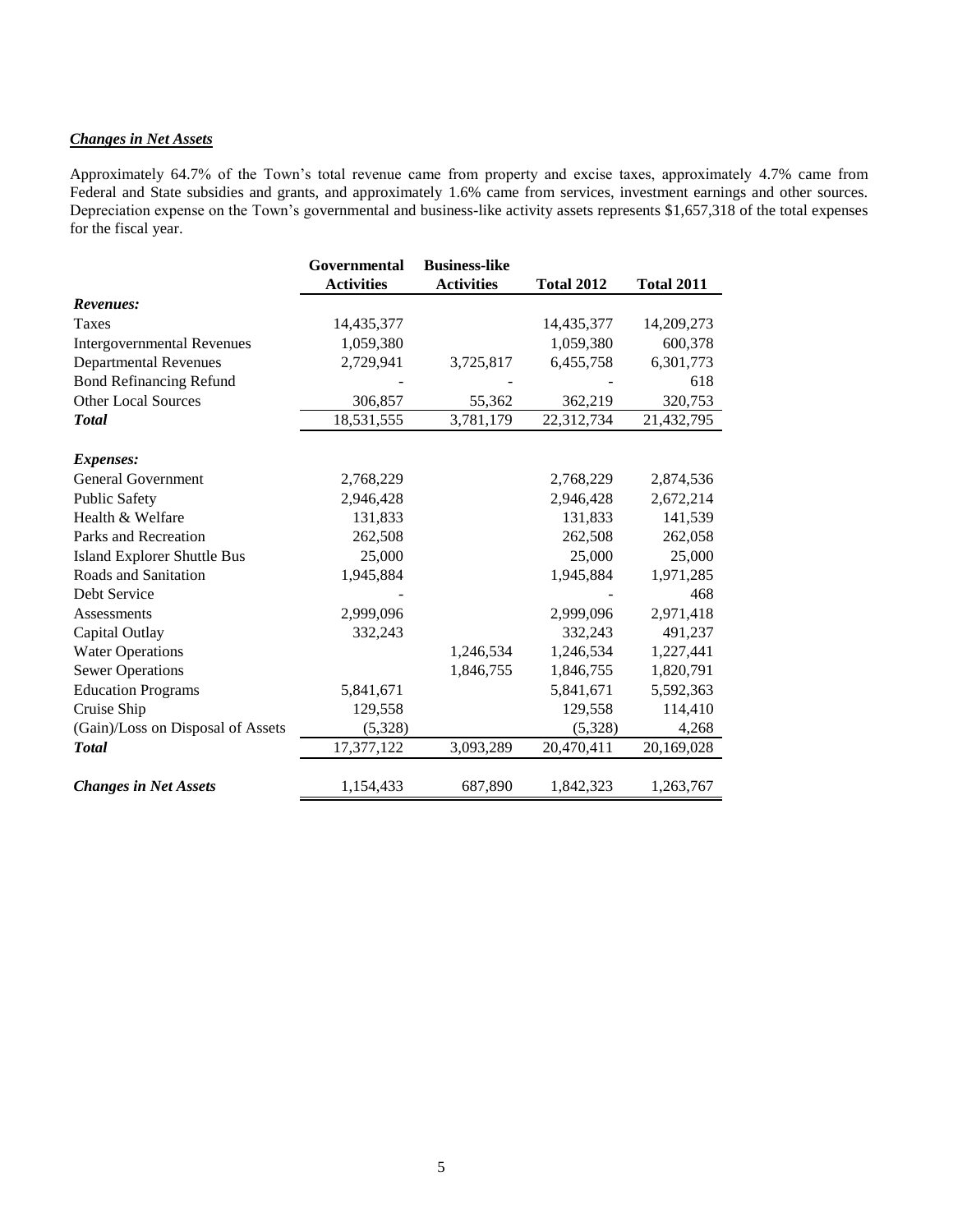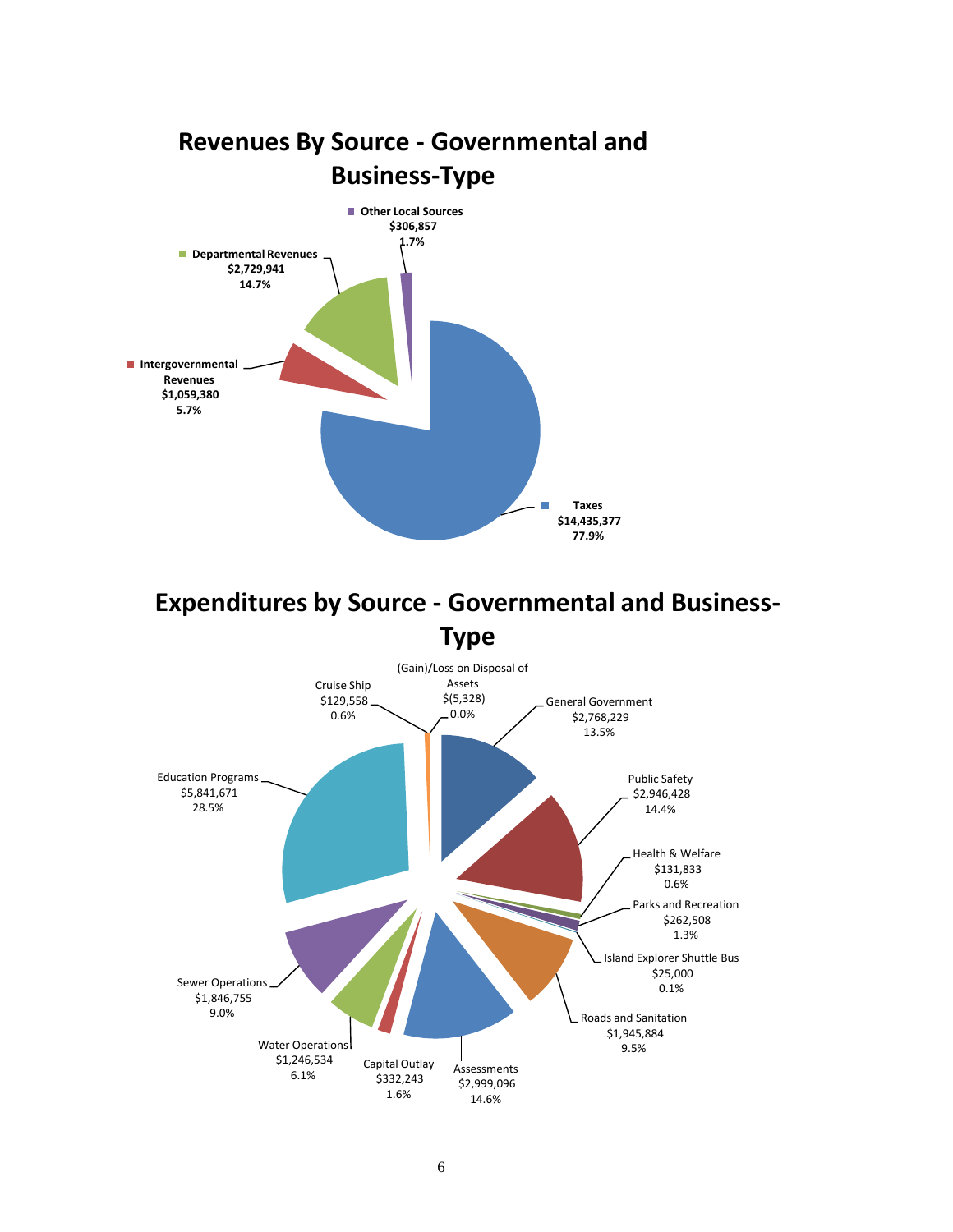#### *FINANCIAL ANALYSIS OF THE TOWN'S INDIVIDUAL FUNDS*

#### *Governmental Funds*

The focus of the Town's governmental funds is to provide information on near-term inflows, outflows, and balances of expendable resources. Such information is useful in assessing the Town's financing requirements. In particular, unassigned fund balance may serve as a useful measure of a government's net resources available for spending at the end of the fiscal year.

At the end of the fiscal year, the Town's governmental funds reported ending fund balances of \$8,481,430, an increase of \$571,046 in comparison with the prior year. Approximately 13.8 percent of this total amount constitutes unassigned fund balance. The remainder is reserved to indicate that it is not available for spending because it has been committed to liquidate contracts and commitments of the prior fiscal year or for a variety of other purposes.

Variances between actual General Fund revenues and expenditures and the final amended budget included the following:

- \$(62,198) negative variance in property taxes due to the adjustment of deferred property taxes and supplemental taxes. Deferred property taxes increased by \$68,582 and supplemental taxes were issued in the amount of \$6,764.
- **•** \$22,567 positive variance in auto excise due to a small rise in revenue per vehicle registered.
- \$60,989 positive variance in sale of recyclables due to higher scrap prices per ton for metals and cardboard.
- \$(58,210) negative variance in interest on investments due to a lower yield than anticipated while rates were expected to increase.
- \$124,752 positive variance in employee benefits primarily due to a lower than expected increase in health insurance, employees changing to the opt out plan and fewer employees for the town.
- \$(18,617) negative variance in vacation accruals due to less vacation time taken by the end of the year which increased the accrual for compensated absences.
- \$43,050 positive variance in planning due to reduced levels of legal and outside professional services utilized.
- \$96,070 positive variance in highway division due to lower storm related expenses such as overtime wages, salt, sand and related vehicle repairs and supplies.

#### *Proprietary Funds*

The Town's proprietary funds provide the same type of information found in the government-wide financial statements, but in more detail.

#### *CAPITAL ASSET ADMINISTRATION*

## *Capital Assets*

The Town's investment in capital assets for its governmental and business-like activities amounts to \$62,646,151, net of accumulated depreciation of \$28,890,434, leaving a net book value of \$33,755,717. Current year additions included Capital Improvements, Water and Sewer additions.

#### *REQUESTS FOR INFORMATION*

This financial report is designed to provide a general overview of the Town's finances for all citizens, taxpayers, investors and creditors. This financial report seeks to demonstrate the Town's accountability for the money it receives. Questions concerning any of the information provided in this report or requests for additional information should be addressed to: Town of Bar Harbor, 93 Cottage Street – Suite I, Bar Harbor, ME 04609.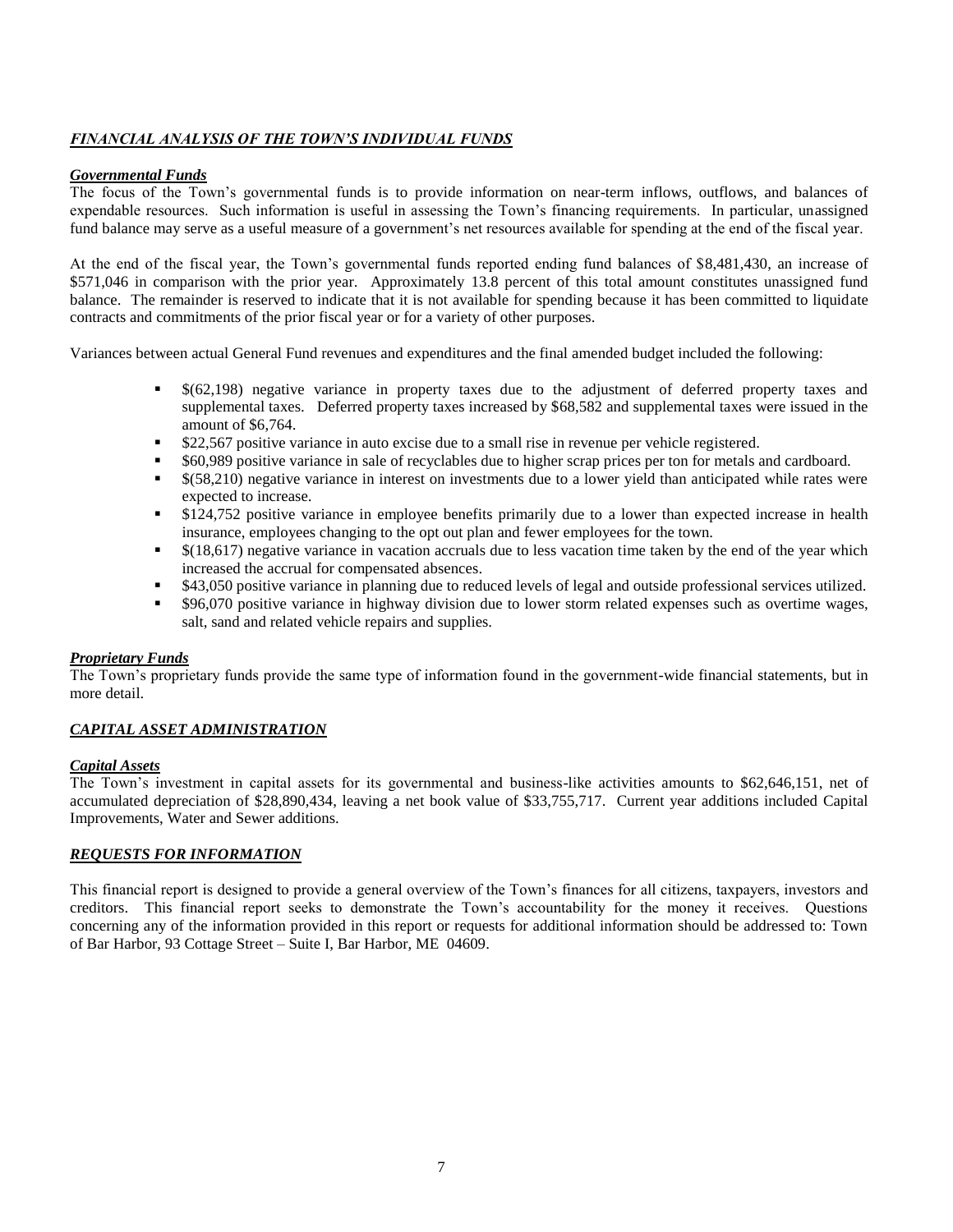## *TOWN OF BAR HARBOR Exhibit A STATEMENT OF NET ASSETS JUNE 30, 2012*

|                                                   | Governmental      | <b>Business-Type</b> |              |
|---------------------------------------------------|-------------------|----------------------|--------------|
| <b>Assets</b>                                     | <b>Activities</b> | <b>Activities</b>    | <b>Total</b> |
| Cash and Equivalents                              | 7,114,573         | 2,783,696            | 9,898,269    |
| Investments                                       | 1,303,738         |                      | 1,303,738    |
| Receivables                                       |                   |                      |              |
| Taxes and Liens                                   | 836,144           | 35,953               | 872,097      |
| User Fees, net                                    |                   | 441,944              | 441,944      |
| Accounts                                          | 89,150            | 28,057               | 117,207      |
| Ambulance                                         | 134,118           |                      | 134,118      |
| <b>Accrued Interest</b>                           | 4,790             |                      | 4,790        |
| Prepaid Expense                                   | 21,311            | 73,061               | 94,372       |
| Inventory                                         | 18,955            | 129,692              | 148,647      |
| Due from Other Governments                        | 267,245           |                      | 267,245      |
| Bond Issuance Costs, Net                          |                   | 41,910               | 41,910       |
| Capital Assets:                                   |                   |                      |              |
| Land                                              | 1,899,514         | 164,793              | 2,064,307    |
| <b>Construction Work in Progress</b>              | 158,188           | 194,719              | 352,907      |
| Other Capital Assets, Net of Depreciation         | 14,101,156        | 17,237,347           | 31,338,503   |
| <b>Total Assets</b>                               | 25,948,882        | 21, 131, 172         | 47,080,054   |
| <b>Liabilities and Net Assets</b>                 |                   |                      |              |
| Liabilities                                       |                   |                      |              |
| <b>Accounts Payable</b>                           | 340,375           | 48,802               | 389,177      |
| Retainage Payable                                 | 20,053            |                      | 20,053       |
| Payroll Taxes Deductible                          | 12,897            |                      | 12,897       |
| <b>Accrued Salaries Payable</b>                   | 533,473           | 15,458               | 548,931      |
| <b>Accrued Compensated Absences</b>               | 298,559           | 38,748               | 337,307      |
| Accrued Interest Payable                          |                   | 36,228               | 36,228       |
| Deferred Bond Premium                             | 2,088             |                      | 2,088        |
| <b>Accrued Pension Costs</b>                      |                   | 166,505              | 166,505      |
| <b>Internal Balances</b>                          | (602, 455)        | 602,455              |              |
| Prepaid Taxes                                     | 26,567            |                      | 26,567       |
| <b>Construction Advances</b>                      |                   | 165,000              | 165,000      |
| Deposits Payable                                  | 6,573             | 1,011                | 7,584        |
| Long-term Liabilities:                            |                   |                      |              |
| Due Within One Year                               | 372,757           | 805,537              | 1,178,294    |
| Due in More Than One Year                         | 4,336,695         | 8,193,831            | 12,530,526   |
| <b>Total Liabilities</b>                          | 5,347,582         | 10,073,575           | 15,421,157   |
| Net Assets                                        |                   |                      |              |
| Held for Postemployment Benefits                  | 51,871            |                      | 51,871       |
| Investment in Capital Assets, net of Related Debt | 11,449,406        | 8,639,401            | 20,088,807   |
| Restricted                                        | 537,827           |                      | 537,827      |
| Unrestricted                                      | 8,562,196         | 2,418,196            | 10,980,392   |
| <b>Total Net Assets</b>                           | 20,601,300        | 11,057,597           | 31,658,897   |
| <b>Total Liabilities and Net Assets</b>           | 25,948,882        | 21, 131, 172         | 47,080,054   |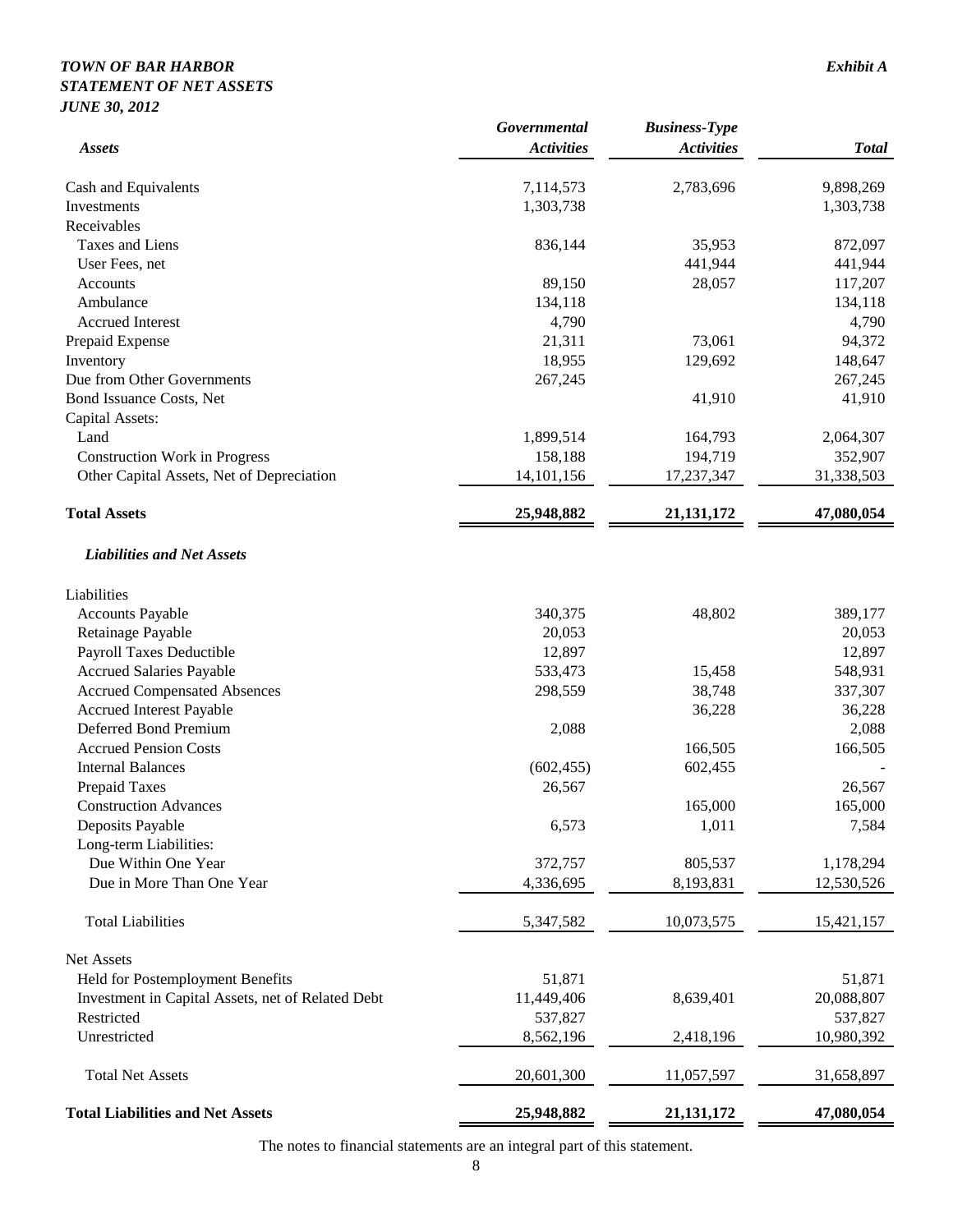## *TOWN OF BAR HARBOR Exhibit B STATEMENT OF ACTIVITIES*

| <b>FOR THE YEAR ENDED JUNE 30, 2012</b>            |                 | <b>Program Revenues</b> |                  | <b>Net (Expense) Revenue and Changes in Net Assets</b> |                      |                |
|----------------------------------------------------|-----------------|-------------------------|------------------|--------------------------------------------------------|----------------------|----------------|
|                                                    |                 | Fees, Fines, and        |                  |                                                        |                      |                |
| <b>Functions/Programs</b>                          |                 | <b>Charges for</b>      | <b>Operating</b> | Governmental                                           | <b>Business-like</b> |                |
| <b>Primary Government</b>                          | <b>Expenses</b> | <b>Services</b>         | <b>Grants</b>    | <b>Activities</b>                                      | <b>Activities</b>    | <b>Total</b>   |
| Governmental Activities:                           |                 |                         |                  |                                                        |                      |                |
| <b>General Government</b>                          | 2,768,229       | 413,590                 |                  | (2,354,639)                                            |                      | (2,354,639)    |
| <b>Public Safety</b>                               | 2,946,428       | 546,273                 | 571,778          | (1,828,377)                                            |                      | (1,828,377)    |
| Health and Welfare                                 | 131,833         |                         |                  | (131, 833)                                             |                      | (131, 833)     |
| Parks & Recreation                                 | 262,508         | 950                     |                  | (261, 558)                                             |                      | (261, 558)     |
| <b>Island Explorer Shuttle Bus</b>                 | 25,000          |                         |                  | (25,000)                                               |                      | (25,000)       |
| Roads and Sanitation                               | 1,945,884       | 135,581                 | 500              | (1,809,803)                                            |                      | (1,809,803)    |
| Assessments                                        | 2,999,096       |                         |                  | (2,999,096)                                            |                      | (2,999,096)    |
| Capital Outlay                                     | 332,243         |                         |                  | (332, 243)                                             |                      | (332, 243)     |
| Education                                          | 5,841,671       | 1,025,730               |                  | (4,815,941)                                            |                      | (4,815,941)    |
| Cruise Ship                                        | 129,558         | 613,617                 |                  | 484,059                                                |                      | 484,059        |
| <b>Total Governmental Activities</b>               | 17,382,450      | 2,735,741               | 572,278          | (14,074,431)                                           |                      | (14,074,431)   |
| <b>Business-type Activities:</b>                   |                 |                         |                  |                                                        |                      |                |
| Wastewater                                         | 1,846,755       | 2,219,343               |                  |                                                        | 372,588              | 372,588        |
| Water                                              | 1,246,534       | 1,506,474               |                  |                                                        | 259,940              | 259,940        |
| <b>Total Business-type Activities</b>              | 3,093,289       | 3,725,817               |                  |                                                        | 632,528              | 632,528        |
| <b>Total Primary Government</b>                    | 20,475,739      | 6,461,558               | 572,278          | (14,074,431)                                           | 632,528              | (13, 441, 903) |
| <b>General Revenues:</b>                           |                 |                         |                  |                                                        |                      |                |
| Taxes                                              |                 |                         |                  |                                                        |                      |                |
| Property                                           |                 |                         |                  | 13,602,097                                             |                      | 13,602,097     |
| Auto and Boat Excise                               |                 |                         |                  | 833,280                                                |                      | 833,280        |
| <b>Intergovernmental Revenues</b>                  |                 |                         |                  | 487,602                                                |                      | 487,602        |
| <b>Other Local Sources</b>                         |                 |                         |                  | 300,557                                                | 55,362               | 355,919        |
| Gain/(Loss) on Disposal of Assets                  |                 |                         |                  | 5,328                                                  |                      | 5,328          |
| <b>Total Revenues, Special Items and Transfers</b> |                 |                         |                  | 15,228,864                                             | 55,362               | 15,284,226     |
| <b>Changes in Net Assets</b>                       |                 |                         |                  | 1,154,433                                              | 687,890              | 1,842,323      |
| <b>Net Assets - Beginning</b>                      |                 |                         |                  | 19,446,867                                             | 10,369,707           | 29,816,574     |
| <b>Net Assets - Ending</b>                         |                 |                         |                  | 20,601,300                                             | 11,057,597           | 31,658,897     |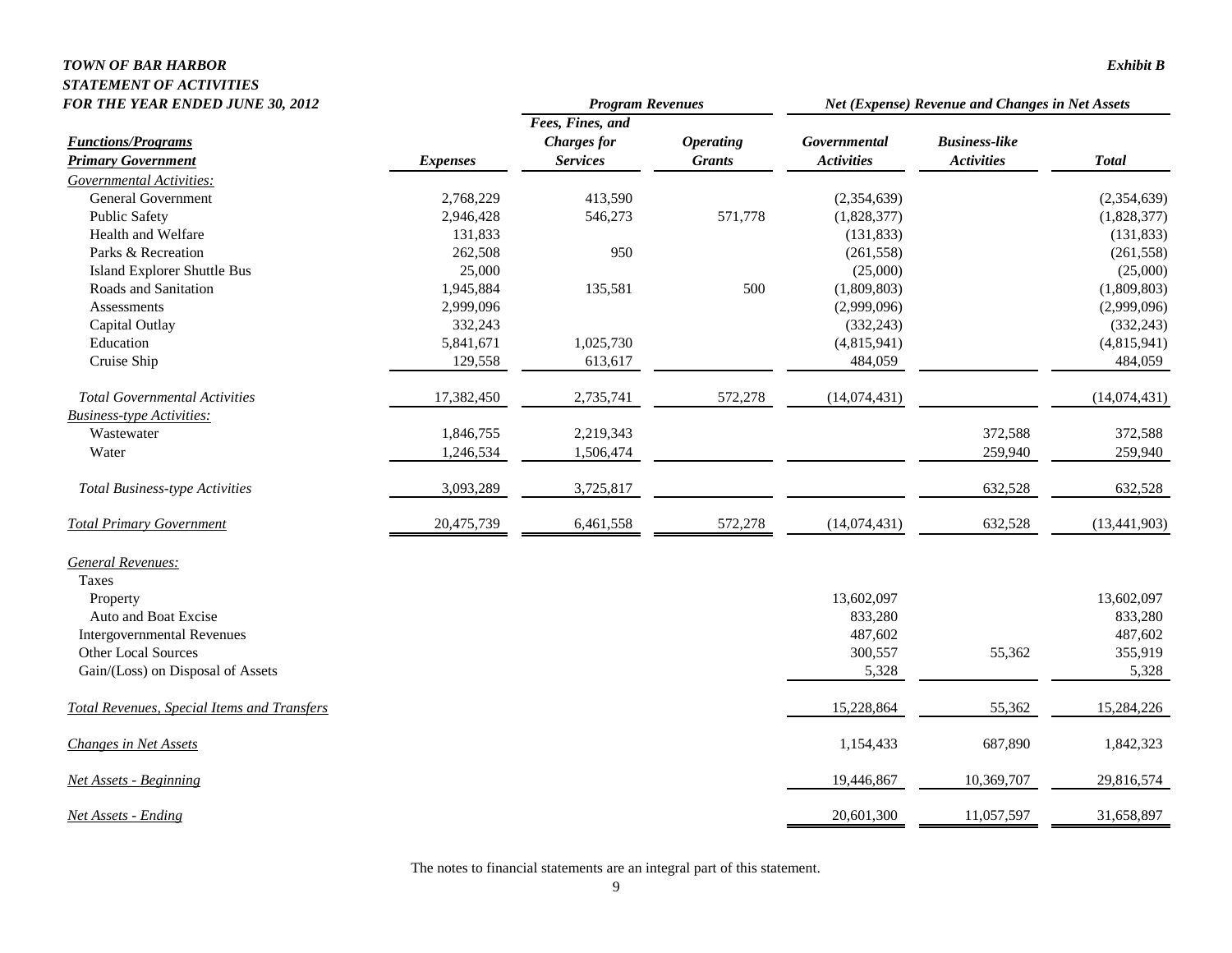## *TOWN OF BAR HARBOR Exhibit C*

## *BALANCE SHEET - GOVERNMENTAL FUNDS Page 1 of 2 JUNE 30, 2012*

|                                            |                |             | <b>Other</b> | <b>Total</b> |
|--------------------------------------------|----------------|-------------|--------------|--------------|
|                                            | <b>General</b> | CIP         | Governmental | Governmental |
| <b>Assets</b>                              | <b>Fund</b>    | <b>Fund</b> | <b>Funds</b> | <b>Funds</b> |
| Cash and Equivalents                       | 7,110,044      |             | 4,529        | 7,114,573    |
| Investments                                | 1,295,232      |             | 8,506        | 1,303,738    |
| Receivables                                |                |             |              |              |
| Taxes                                      | 788,051        |             |              | 788,051      |
| <b>Tax Liens</b>                           | 48,093         |             |              | 48,093       |
| Accounts                                   | 33,575         | 55,575      |              | 89,150       |
| <b>Ambulance Fees</b>                      | 134,118        |             |              | 134,118      |
| <b>Accrued Interest</b>                    | 4,790          |             |              | 4,790        |
| Prepaid Expense                            | 21,311         |             |              | 21,311       |
| Inventory                                  | 18,955         |             |              | 18,955       |
| Due from Other Governments                 | 101,810        |             | 165,435      | 267,245      |
| Due from Other Funds                       | 747,900        | 4,565,197   | 221,937      | 5,535,034    |
| <b>Total Assets</b>                        | 10,303,879     | 4,620,772   | 400,407      | 15,325,058   |
| <b>Liabilities and Fund Balances</b>       |                |             |              |              |
| Liabilities                                |                |             |              |              |
| <b>Accounts Payable</b>                    | 229,982        | 87,575      | 22,818       | 340,375      |
| Retainage Payable                          |                | 17,472      | 2,581        | 20,053       |
| <b>Payroll Taxes/Deductions</b>            | 12,897         |             |              | 12,897       |
| <b>Accrued Salaries Payable</b>            | 530,436        |             | 3,037        | 533,473      |
| <b>Accrued Compensated Absences</b>        | 249,698        |             | 11,540       | 261,238      |
| Deferred Revenue                           |                |             |              |              |
| Property Tax                               | 691,818        |             |              | 691,818      |
| Acadia Nat'l Park Payment                  |                |             |              |              |
| in Lieu of Taxes                           | 15,967         |             |              | 15,967       |
| Prepaid Taxes                              | 26,567         |             |              | 26,567       |
| <b>Bond Purchase Premium</b>               | 2,088          |             |              | 2,088        |
| Due to Other Funds                         | 4,790,388      |             | 142,191      | 4,932,579    |
| Deposits Payable                           | 6,573          |             |              | 6,573        |
| <b>Total Liabilities</b>                   | 6,556,414      | 105,047     | 182,167      | 6,843,628    |
| <b>Fund Balances</b>                       |                |             |              |              |
| Nonspendable                               | 3,522          |             | 9,820        | 13,342       |
| Restricted                                 | 319,280        |             | 205,205      | 524,485      |
| Committed                                  |                | 4,515,725   |              | 4,515,725    |
| Assigned                                   | 2,253,686      |             | 3,215        | 2,256,901    |
| Unassigned                                 | 1,170,977      |             |              | 1,170,977    |
| <b>Total Fund Balances</b>                 | 3,747,465      | 4,515,725   | 218,240      | 8,481,430    |
| <b>Total Liabilities and Fund Balances</b> | 10,303,879     | 4,620,772   | 400,407      | 15,325,058   |

(Continued)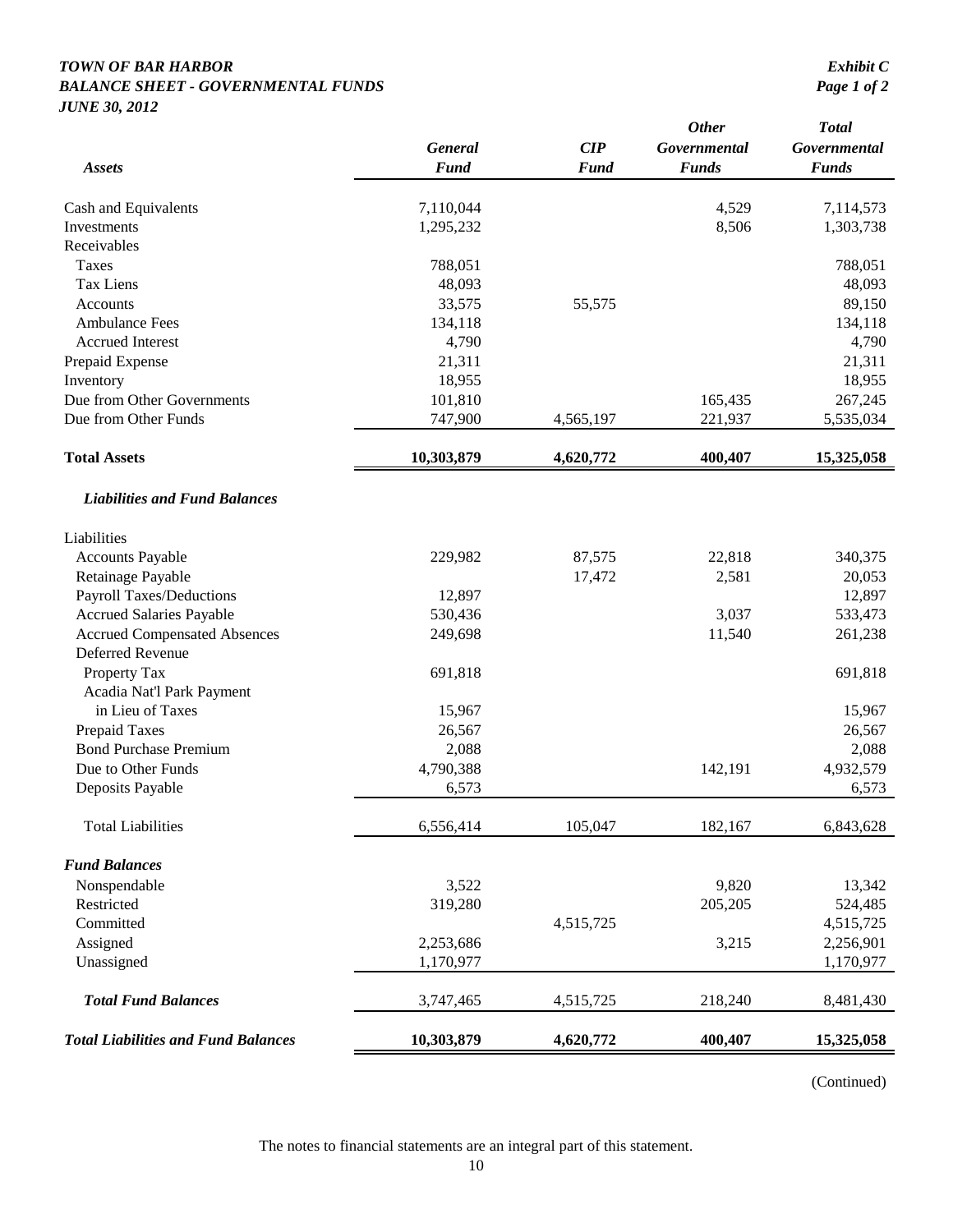## *TOWN OF BAR HARBOR Exhibit C BALANCE SHEET - GOVERNMENTAL FUNDS Page 2 of 2 JUNE 30, 2012*

| Amounts reported for governmental activities in the Statement of Net Assets are different because:                                                                           |             |
|------------------------------------------------------------------------------------------------------------------------------------------------------------------------------|-------------|
| Total Fund Balance                                                                                                                                                           | 8,481,430   |
| Capital assets used in governmental activities are not financial resources and, therefore, are not<br>reported in the funds, net of accumulated depreciation of \$18,272,289 | 16,158,858  |
| Certain long-term assets are not available to pay for current fund liabilities and, therefore, are<br>deferred in the funds:<br><b>Deferred Revenues</b>                     | 707,785     |
| Certain long-term liabilities are not due and payable from current financial resources and, therefore,<br>are not reported in the funds:                                     |             |
| <b>Bonds Payable</b>                                                                                                                                                         | (4,654,106) |
| Accrued Compensated Absences - School Department                                                                                                                             | (37,321)    |
| Capital Leases Payable                                                                                                                                                       | (55,346)    |
|                                                                                                                                                                              | (4,746,773) |
| Net Assets of Governmental Activities                                                                                                                                        | 20,601,300  |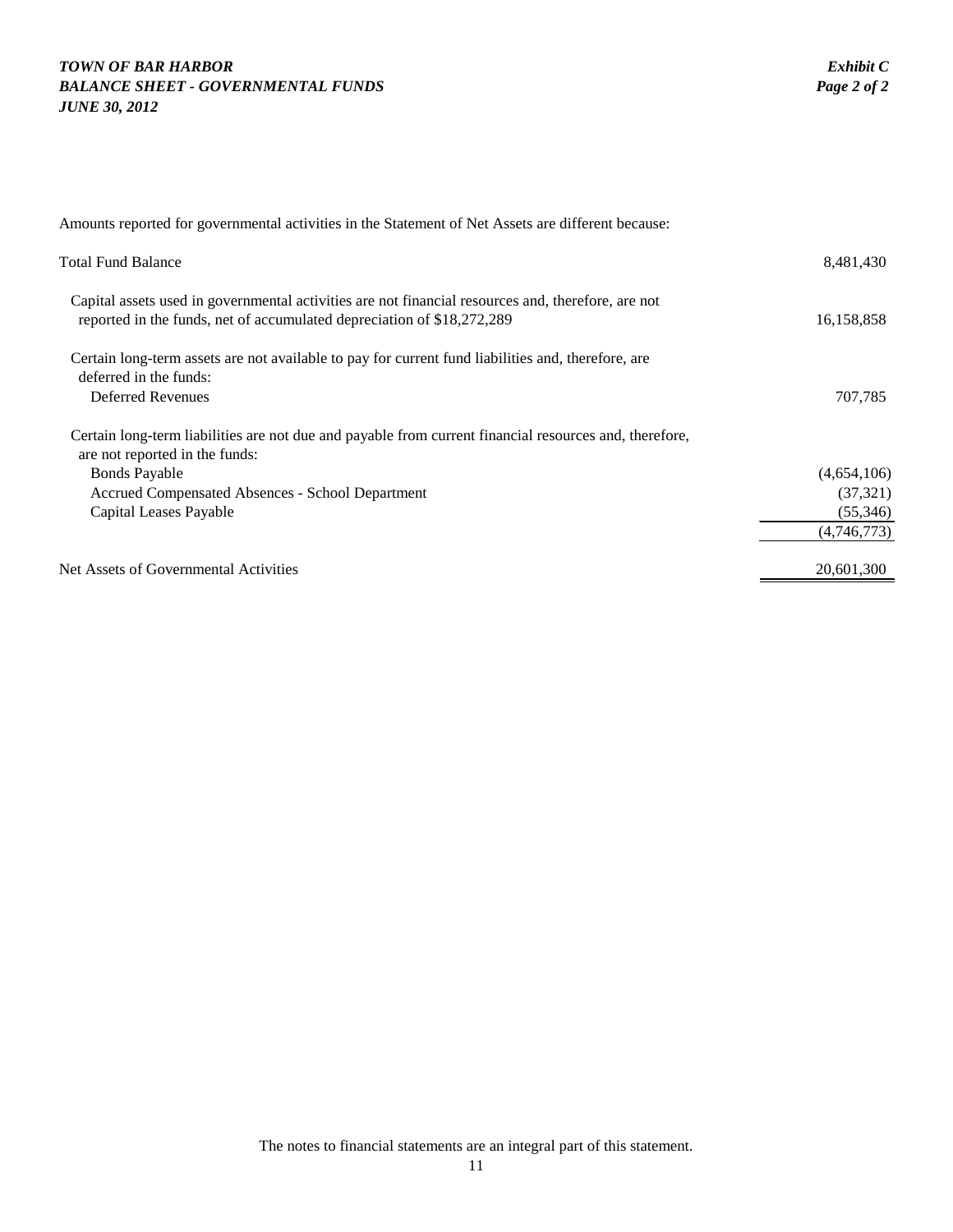## *TOWN OF BAR HARBOR Exhibit D STATEMENT OF REVENUES, EXPENDITURES AND CHANGES Page 1 of 2 IN FUND BALANCES - GOVERNMENTAL FUNDS FOR THE YEAR ENDED JUNE 30, 2012*

|                                   | General     | CIP         | <b>Other</b><br>Governmental | <b>Total</b><br>Governmental |
|-----------------------------------|-------------|-------------|------------------------------|------------------------------|
|                                   | <b>Fund</b> | <b>Fund</b> | <b>Funds</b>                 | <b>Funds</b>                 |
| Revenues                          |             |             |                              |                              |
| Taxes                             | 14,366,795  |             |                              | 14,366,795                   |
| <b>Intergovernmental Revenues</b> | 402,550     | 85,500      | 571,778                      | 1,059,828                    |
| <b>Departmental Revenues</b>      | 2,729,941   |             |                              | 2,729,941                    |
| Other Local Sources               | 246,064     | 59,026      | 1,767                        | 306,857                      |
| <b>Total Revenues</b>             | 17,745,350  | 144,526     | 573,545                      | 18,463,421                   |
| Expenditures                      |             |             |                              |                              |
| <b>General Government</b>         | 2,583,317   |             |                              | 2,583,317                    |
| <b>Public Safety</b>              | 2,194,838   |             | 596,781                      | 2,791,619                    |
| Health and Welfare                | 117,896     |             |                              | 117,896                      |
| Parks and Recreation              | 211,256     |             |                              | 211,256                      |
| Island Explorer Shuttle Bus       | 25,000      |             |                              | 25,000                       |
| Roads and Sanitation              | 1,614,189   |             | 500                          | 1,614,689                    |
| Education                         | 5,718,549   |             |                              | 5,718,549                    |
| Assessments                       | 2,999,096   |             |                              | 2,999,096                    |
| Cruise Ship                       | 129,558     |             |                              | 129,558                      |
| Capital Outlay                    |             | 1,771,155   |                              | 1,771,155                    |
| <b>Total Expenditures</b>         | 15,593,699  | 1,771,155   | 597,281                      | 17,962,135                   |
| Excess of Revenues Over (Under)   |             |             |                              |                              |
| Expenditures                      | 2,151,651   | (1,626,629) | (23, 736)                    | 501,286                      |
| Other Financing Sources (Uses)    |             |             |                              |                              |
| <b>Lease Proceeds</b>             | 69,760      |             |                              | 69,760                       |
| <b>Transfers from Other Funds</b> | 250,608     | 1,674,855   | 88,014                       | 2,013,477                    |
| <b>Transfers to Other Funds</b>   | (1,925,447) | (88,014)    | (16)                         | (2,013,477)                  |
| <b>Total Other Financing</b>      |             |             |                              |                              |
| Sources (Uses)                    | (1,605,079) | 1,586,841   | 87,998                       | 69,760                       |
| Excess of Revenues and Other      |             |             |                              |                              |
| <b>Financing Sources Over</b>     |             |             |                              |                              |
| (Under) Expenditures              | 546,572     | (39, 788)   | 64,262                       | 571,046                      |
| Fund Balance - July 1             | 3,200,893   | 4,555,513   | 153,978                      | 7,910,384                    |
| <b>Fund Balance - June 30</b>     | 3,747,465   | 4,515,725   | 218,240                      | 8,481,430                    |
|                                   |             |             |                              |                              |

(Continued)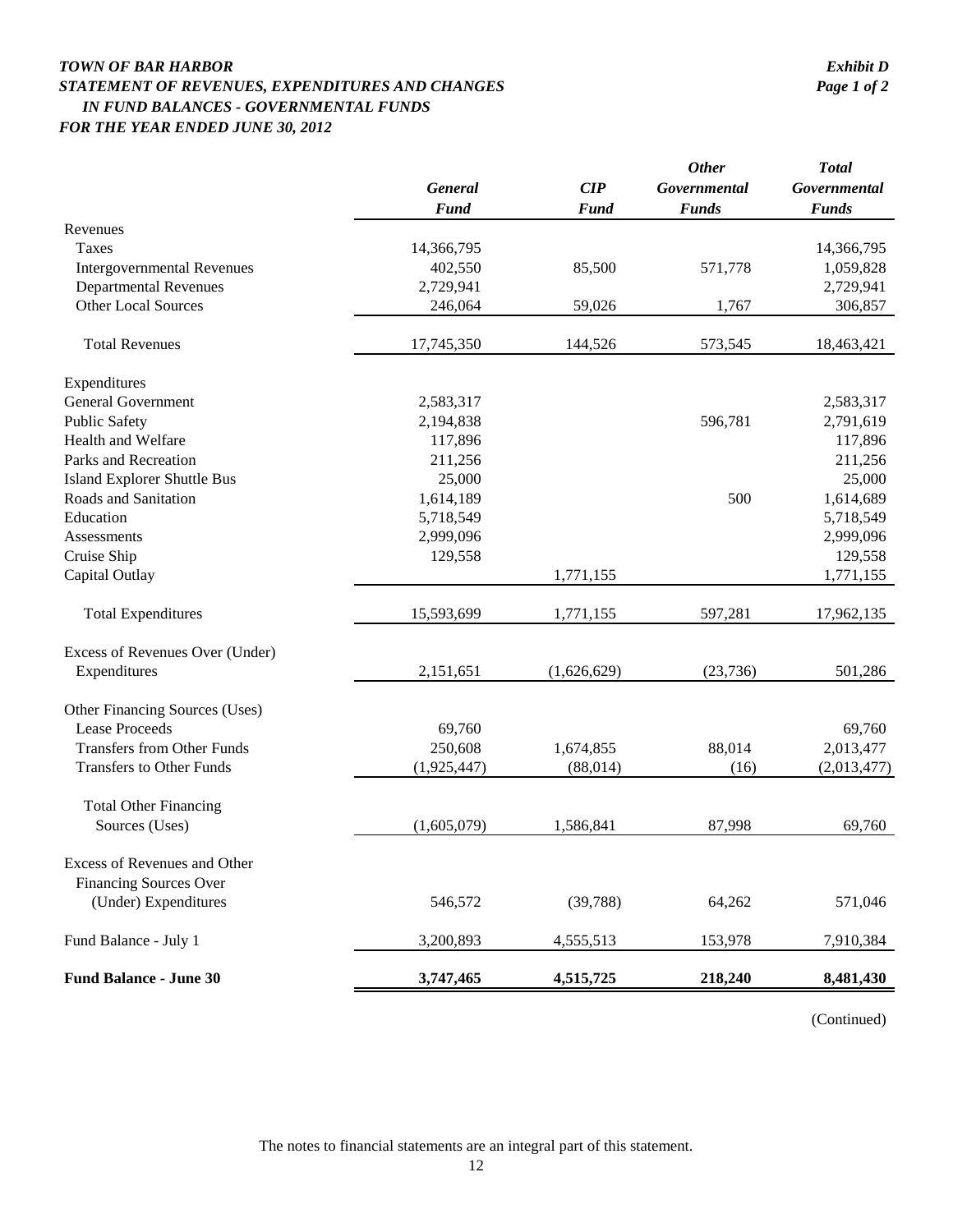| <b>TOWN OF BAR HARBOR</b><br>RECONCILIATION OF THE STATEMENT OF REVENUES, EXPENDITURES,<br>AND CHANGES IN FUND BALANCES OF GOVERNMENTAL FUNDS<br>TO THE STATEMENT OF ACTIVITIES<br>FOR THE YEAR ENDED JUNE 30, 2012                                                                                                        | <b>Exhibit D</b><br>Page 2 of 2 |
|----------------------------------------------------------------------------------------------------------------------------------------------------------------------------------------------------------------------------------------------------------------------------------------------------------------------------|---------------------------------|
| Net change in fund balances - total governmental funds                                                                                                                                                                                                                                                                     | 571,046                         |
| Amounts reported for governmental activities in the Statement of Activities are different because:                                                                                                                                                                                                                         |                                 |
| Governmental funds report capital outlays as expenditures while governmental activities<br>report depreciation expense to allocate those expenditures over the life of the assets:                                                                                                                                         |                                 |
| Capital asset purchases capitalized                                                                                                                                                                                                                                                                                        | 1,046,805                       |
| Disposal of Assets                                                                                                                                                                                                                                                                                                         | 5,328                           |
| Depreciation expense                                                                                                                                                                                                                                                                                                       | (952, 190)                      |
|                                                                                                                                                                                                                                                                                                                            | 99,943                          |
| Revenues in the Statement of Activities that do not provide current financial resources<br>are not reported as revenues in the funds:                                                                                                                                                                                      |                                 |
| <b>Deferred Revenues</b>                                                                                                                                                                                                                                                                                                   | (448)                           |
| <b>Deferred Taxes</b>                                                                                                                                                                                                                                                                                                      | 68,582                          |
|                                                                                                                                                                                                                                                                                                                            | 68,134                          |
| Bond proceeds proved current financial resources to governmental funds, but issuing<br>debt increases long-term liabilities in the statement of net assets. Repayment of debt<br>principal is an expenditure in the governmental funds, but the repayment reduces<br>long-term liabilities in the Statement of Net Assets: |                                 |
| Capital lease obligation principal payments                                                                                                                                                                                                                                                                                | 14,414                          |
| <b>Lease Proceeds</b>                                                                                                                                                                                                                                                                                                      | (69,760)                        |
| General obligation bond principal payments                                                                                                                                                                                                                                                                                 | 471,782                         |
|                                                                                                                                                                                                                                                                                                                            | 416,436                         |
| Some expenses reported in the Statement of Activities do not require the use of<br>current financial resources and, therefore, are not reported as expenditures in<br>governmental funds:                                                                                                                                  |                                 |
| Accrued compensated absences                                                                                                                                                                                                                                                                                               | (1,126)                         |
| Change in net assets of governmental activities                                                                                                                                                                                                                                                                            | 1,154,433                       |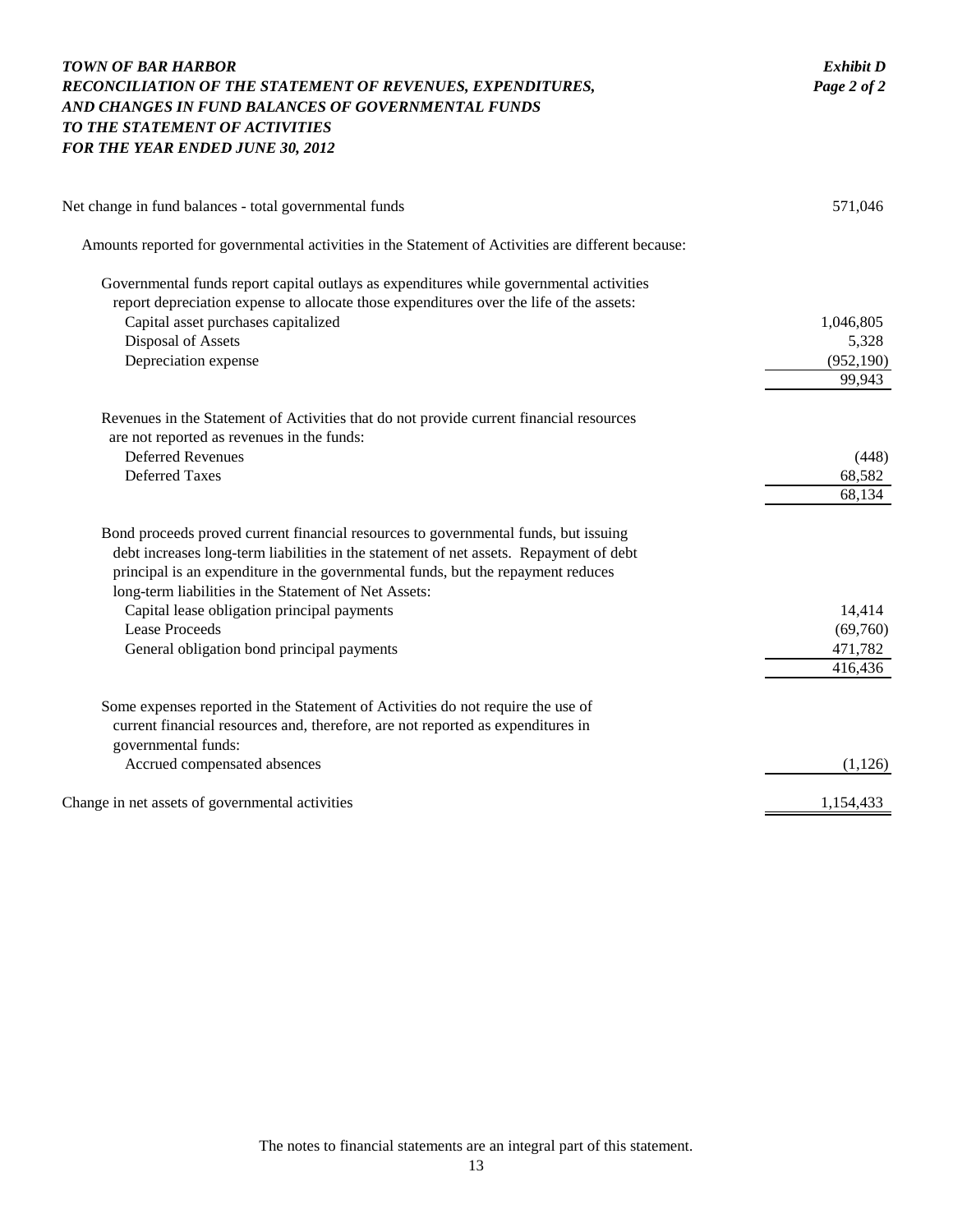#### *TOWN OF BAR HARBOR Exhibit E*

# *STATEMENT OF NET ASSETS - PROPRIETARY FUNDS*

|                                                 | Wastewater        | Water             |              |
|-------------------------------------------------|-------------------|-------------------|--------------|
| <b>Assets</b>                                   | <b>Enterprise</b> | <b>Enterprise</b> | <b>Total</b> |
| <b>Current Assets:</b>                          |                   |                   |              |
| Cash and Equivalents                            | 2,049,508         | 734,188           | 2,783,696    |
| Receivables                                     |                   |                   |              |
| User Fees, net                                  | 440,645           | 1,299             | 441,944      |
| Liens Receivable                                | 35,953            |                   | 35,953       |
| <b>Accounts</b>                                 | 20,925            | 7,132             | 28,057       |
| Inventory                                       | 22,554            | 107,138           | 129,692      |
| Prepaid Expenses                                |                   | 73,061            | 73,061       |
| <b>Total Current Assets</b>                     | 2,569,585         | 922,818           | 3,492,403    |
| <b>Noncurrent Assets:</b>                       |                   |                   |              |
| Capital Assets, net                             | 11,342,035        | 6,254,824         | 17,596,859   |
| Bond Issuance Costs, net                        | 34,700            | 7,210             | 41,910       |
| <b>Total Noncurrent Assets</b>                  | 11,376,735        | 6,262,034         | 17,638,769   |
| <b>Total Assets</b>                             | 13,946,320        | 7,184,852         | 21, 131, 172 |
| <b>Liabilities and Net Assets</b>               |                   |                   |              |
| <b>Liabilities</b>                              |                   |                   |              |
| <b>Accounts Payable</b>                         | 36,730            | 12,072            | 48,802       |
| <b>Accrued Salaries and Benefits</b>            | 8,963             | 6,495             | 15,458       |
| Accrued Interest Payable                        | 26,992            | 9,236             | 36,228       |
| <b>Escrow Deposit</b>                           |                   | 1,011             | 1,011        |
| Due to Other Funds                              | 81,182            | 521,273           | 602,455      |
| <b>Compensated Absences Payable</b>             | 26,253            | 12,495            | 38,748       |
| Bonds and Notes Payable                         | 483,027           | 322,510           | 805,537      |
| <b>Total Current Liabilities</b>                | 663,147           | 885,092           | 1,548,239    |
| <b>Noncurrent Liabilities:</b>                  |                   |                   |              |
| <b>Construction Advances</b>                    |                   | 165,000           | 165,000      |
| <b>Accrued Pension Costs</b>                    |                   | 166,505           | 166,505      |
| Bonds and Notes Payable                         | 4,022,198         | 4,171,633         | 8,193,831    |
| <b>Total Noncurrent Liabilities</b>             | 4,022,198         | 4,503,138         | 8,525,336    |
| <b>Total Liabilities</b>                        | 4,685,345         | 5,388,230         | 10,073,575   |
| Net Assets                                      |                   |                   |              |
| Invested in Capital Assets, net of related debt | 6,871,510         | 1,767,891         | 8,639,401    |
| <b>Retained Earnings</b>                        |                   |                   |              |
| Reserved                                        | 1,956,437         |                   | 1,956,437    |
| Unreserved - Undesignated                       | 433,028           | 28,731            | 461,759      |
| <b>Total Net Assets</b>                         | 9,260,975         | 1,796,622         | 11,057,597   |
| <b>Total Liabilities and Net Assets</b>         | 13,946,320        | 7,184,852         | 21, 131, 172 |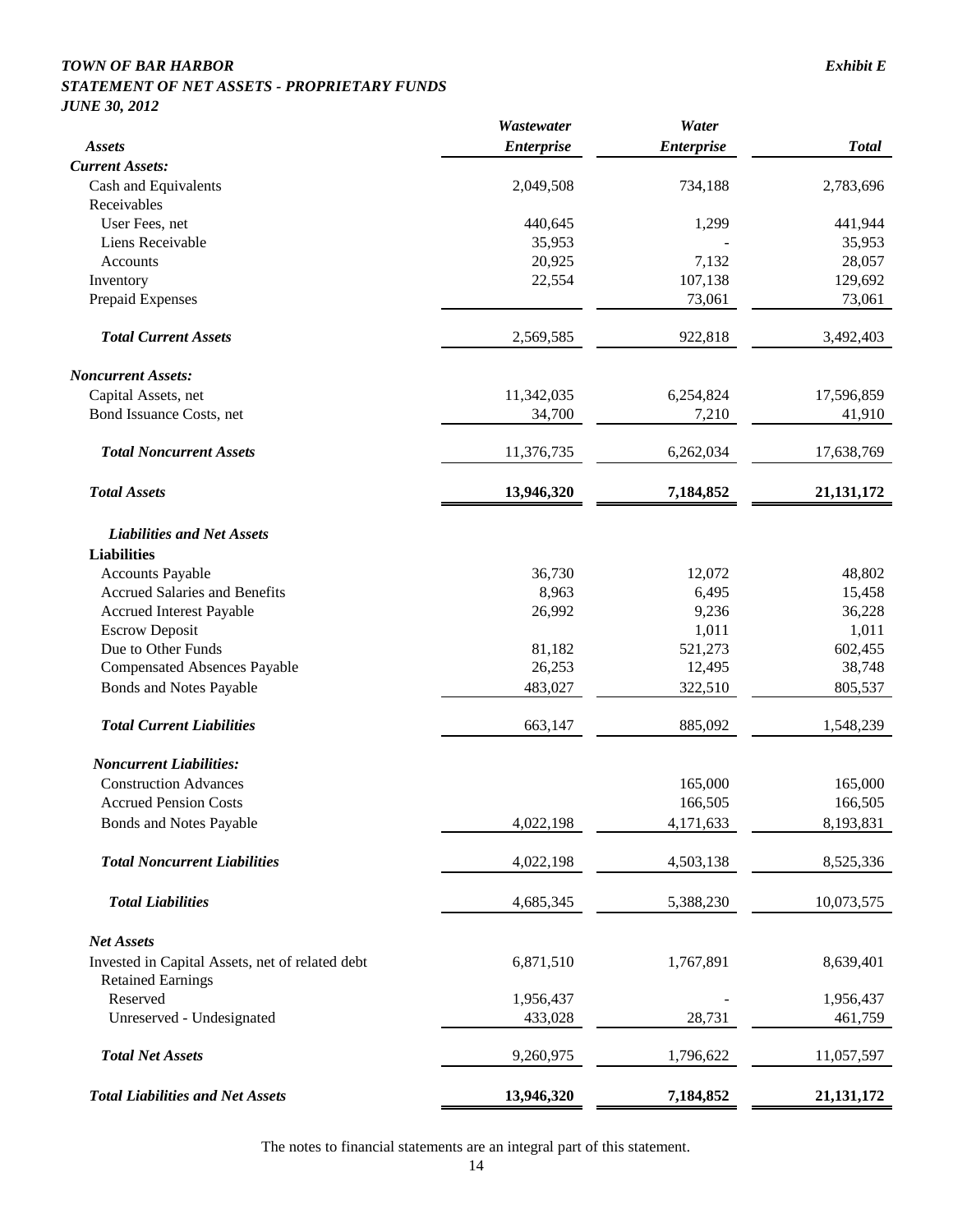## *TOWN OF BAR HARBOR Exhibit F STATEMENT OF REVENUES, EXPENSES, AND CHANGES IN FUND NET ASSETS PROPRIETARY FUNDS FOR THE YEAR ENDED JUNE 30, 2012*

|                                              | <b>Proprietary Fund Types</b> |                   |              |
|----------------------------------------------|-------------------------------|-------------------|--------------|
|                                              | Wastewater                    | Water             |              |
|                                              | <b>Enterprise</b>             | <b>Enterprise</b> | <b>Total</b> |
| <b>Operating Revenues:</b>                   |                               |                   |              |
| <b>Charges for Services</b>                  | 1,462,176                     | 1,504,526         | 2,966,702    |
| Capital Charge                               | 745,149                       |                   | 745,149      |
| <b>Interest - Late Penalties</b>             | 12,018                        | 1,948             | 13,966       |
| <b>Total Operating Revenues:</b>             | 2,219,343                     | 1,506,474         | 3,725,817    |
| <b>Operating Expenditures:</b>               |                               |                   |              |
| <b>Salaries and Benefits</b>                 | 557,233                       | 426,714           | 983,947      |
| <b>Contracted Services</b>                   | 203,823                       | 175,882           | 379,705      |
| Utilities & Commodities                      | 208,945                       | 59,559            | 268,504      |
| Repairs & Maintenance                        | 78,160                        | 136,465           | 214,625      |
| Equipment                                    | 7,868                         | 9,892             | 17,760       |
| Other Expenses                               | 38,387                        | 25,507            | 63,894       |
| Depreciation and Amortization                | 521,779                       | 211,109           | 732,888      |
| <b>Materials and Supplies</b>                | 94,092                        | 76,812            | 170,904      |
| <b>Total Operating Expenditures</b>          | 1,710,287                     | 1,121,940         | 2,832,227    |
| Net Operating Income                         | 509,056                       | 384,534           | 893,590      |
| Nonoperating Revenues (Expenses)             |                               |                   |              |
| <b>Interest Revenue</b>                      | 7,595                         | 6,380             | 13,975       |
| Nonutility Income, net of expense            |                               | 4,921             | 4,921        |
| Contributions in Aid of Construction         |                               | 36,466            | 36,466       |
| <b>Interest Expense</b>                      | (136, 468)                    | (124, 594)        | (261,062)    |
| <b>Total Nonoperating Revenue (Expenses)</b> | (128, 873)                    | (76, 827)         | (205,700)    |
| Change in Net Assets (net income)            | 380,183                       | 307,707           | 687,890      |
| <b>Total Net Assets - Beginning</b>          | 8,880,792                     | 1,488,915         | 10,369,707   |
| <b>Total Net Assets - Ending</b>             | 9,260,975                     | 1,796,622         | 11,057,597   |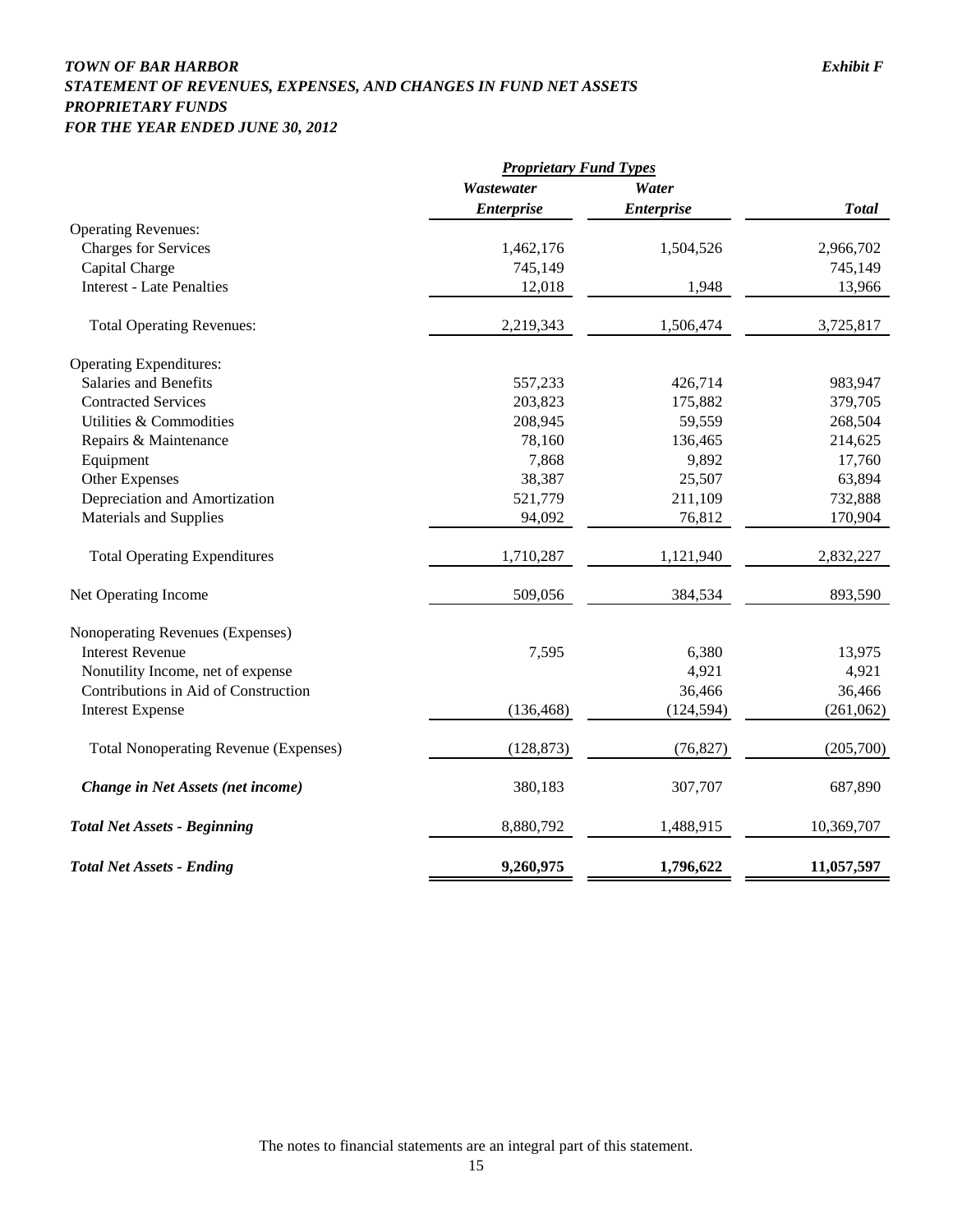#### *TOWN OF BAR HARBOR Exhibit G STATEMENT OF CASH FLOWS ALL PROPRIETARY FUND TYPES FOR THE YEAR ENDED JUNE 30, 2012*

|                                                                  | <b>Proprietary Fund Types</b> |                   |              |  |
|------------------------------------------------------------------|-------------------------------|-------------------|--------------|--|
|                                                                  | Wastewater                    | Water             |              |  |
|                                                                  | <b>Enterprise</b>             | <b>Enterprise</b> | <b>Total</b> |  |
| <b>Cash Flows from Operating Activities</b>                      |                               |                   |              |  |
| <b>Received from Customers</b>                                   | 2,219,343                     | 1,506,474         | 3,725,817    |  |
| Payments to Suppliers                                            | (592, 888)                    | (458, 610)        | (1,051,498)  |  |
| Payments to Employees                                            | (557, 233)                    | (426, 714)        | (983, 947)   |  |
| Other Receipts (Payments)                                        | (38, 387)                     | (20, 586)         | (58, 973)    |  |
| Net Cash Provided by (Used in) Operating Activities              | 1,030,835                     | 600,564           | 1,631,399    |  |
| <b>Cash Flows from Capital and Related Financing Activities</b>  |                               |                   |              |  |
| <b>Purchases of Capital Assets</b>                               | (137, 810)                    | (392,056)         | (529, 866)   |  |
| Capital Contributions                                            |                               | 914               | 914          |  |
| Principal Received on Capital Debt Issued                        | 1,316,000                     | (240, 281)        | 1,075,719    |  |
| Principal Paid on Capital Debt                                   | (478, 631)                    | (240, 281)        | (718,912)    |  |
| Interest Paid on Capital Debt                                    | (136, 468)                    | (124, 594)        | (261,062)    |  |
| <b>Net Cash Used in Capital and Related Financing Activities</b> | 563,091                       | (996, 298)        | (433, 207)   |  |
| <b>Cash Flows from Investing Activities</b>                      |                               |                   |              |  |
| Purchase of Investments                                          | 23,316                        | 223,995           | 247,311      |  |
| <b>Interest and Dividends</b>                                    | 7,595                         | 6,380             | 13,975       |  |
| Net Cash Provided by (Used in) Investing Activities              | 30,911                        | 230,375           | 261,286      |  |
| <b>Net Increase (Decrease) in Cash and Cash Equivalents</b>      | 1,624,837                     | (165, 359)        | 1,459,478    |  |
| <b>Balances - beginning of the year</b>                          | 424,671                       | 7,294             | 431,965      |  |
| <b>Balances</b> - end of the year                                | 2,049,508                     | (158,065)         | 1,891,443    |  |
| Reconciliation of Operating Income (Loss) to Net Cash Provided   |                               |                   |              |  |
| by Operating Activities:                                         |                               |                   |              |  |
| Net Operating Income (Loss)                                      | 509,056                       | 384,534           | 893,590      |  |
| Adjustment to Reconcile Net Operating Income to Net Cash         |                               |                   |              |  |
| Provided (Used) by Operating Activities:                         |                               |                   |              |  |
| Depreciation and Amortization                                    | 521,779                       | 211,109           | 732,888      |  |
| (Increase) Decrease in Accounts Receivable                       | 2,738                         | 7,602             | 10,340       |  |
| (Increase) Decrease in Due To/From Other Funds                   | 31,277                        | 213,720           | 244,997      |  |
| (Increase) Decrease in Inventory                                 | (1,684)                       | (19,793)          | (21, 477)    |  |
| (Increase) Decrease in Prepaid Expense                           |                               | (13,829)          | (13,829)     |  |
| Increase (Decrease) in Accrued Wages Payable                     | (14,996)                      | (10, 645)         | (25, 641)    |  |
| Increase (Decrease) in Accrued Interest Payable                  | (1, 333)                      | (7,189)           | (8,522)      |  |
| Increase (Decrease) in Accrued Standpipe Costs                   |                               | (4,804)           | (4,804)      |  |
| Increase (Decrease) in Accrued Pension Costs                     |                               | (26,058)          | (26,058)     |  |
| Increase (Decrease) in Compensated Absences Payable              | 2,595                         | 944               | 3,539        |  |
| Increase (Decrease) in Accounts Payable                          | (15,589)                      | (135, 027)        | (150, 616)   |  |
| Increase (Decrease) in Retainage Payable                         | (3,008)                       |                   | (3,008)      |  |
| Net Cash Provided by (Used in) Operating Activities              | 1,030,835                     | 600,564           | 1,631,399    |  |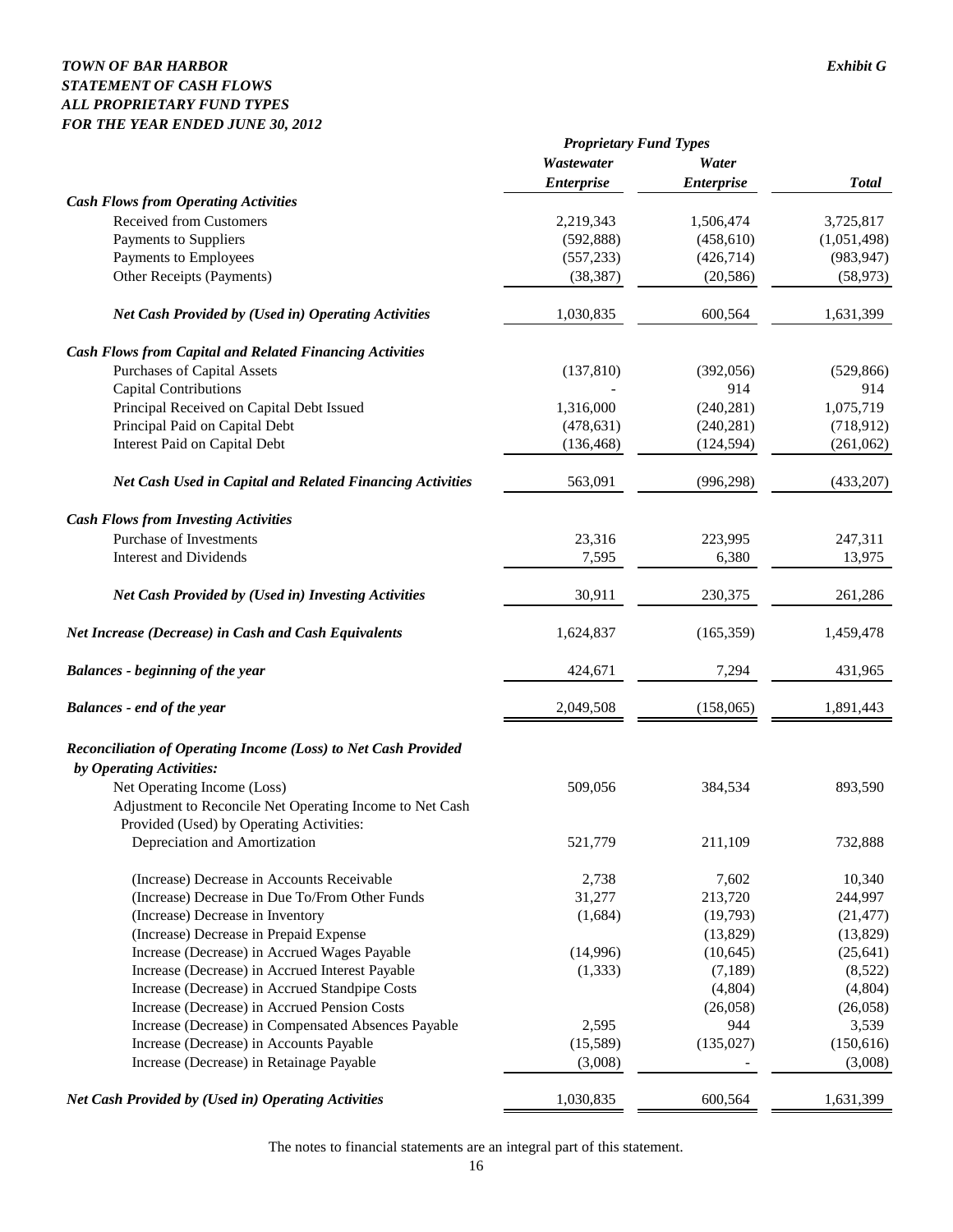## *TOWN OF BAR HARBOR Exhibit H REQUIRED SUPPLEMENTARY INFORMATION SCHEDULE OF REVENUES AND EXPENDITURES BUDGET AND ACTUAL - GENERAL FUND FOR THE YEAR ENDED JUNE 30, 2012*

|                                                  | Original      | Final         |             | Variance<br>Favorable |
|--------------------------------------------------|---------------|---------------|-------------|-----------------------|
|                                                  | <b>Budget</b> | <b>Budget</b> | Actual      | (Unfavorable)         |
| <b>Revenues</b>                                  |               |               |             |                       |
| <b>Taxes</b>                                     | 14,402,229    | 14,402,229    | 14,366,795  | (35, 434)             |
| <b>Intergovernmental Revenues</b>                | 383,369       | 383,369       | 402,550     | 19,181                |
| <b>Departmental Revenues</b>                     | 2,065,116     | 2,065,116     | 2,116,324   | 51,208                |
| <b>Other Local Sources</b>                       | 283,261       | 283,261       | 240,264     | (42,997)              |
| <b>Total Revenues</b>                            | 17,133,975    | 17,133,975    | 17,125,933  | (8,042)               |
| <b>Expenditures</b>                              |               |               |             |                       |
| <b>General Government</b>                        | 2,866,399     | 2,866,399     | 2,577,469   | 288,930               |
| <b>Public Safety</b>                             | 2,230,019     | 2,230,019     | 2,198,671   | 31,348                |
| Health and Welfare                               | 117,205       | 117,205       | 117,896     | (691)                 |
| Parks and Recreation                             | 215,880       | 215,880       | 211,256     | 4,624                 |
| Island Explorer Shuttle Bus                      | 25,000        | 25,000        | 25,000      |                       |
| Roads and Sanitation                             | 1,704,846     | 1,704,846     | 1,614,189   | 90,657                |
| Education                                        | 5,813,572     | 5,813,572     | 5,813,572   |                       |
| Assessments                                      | 3,057,118     | 3,057,118     | 2,999,096   | 58,022                |
| <b>Total Expenditures</b>                        | 16,030,039    | 16,030,039    | 15,557,149  | 472,890               |
| <b>Excess Revenues Over Expenditures</b>         | 1,103,936     | 1,103,936     | 1,568,784   | 464,848               |
| <b>Other Financing Sources</b>                   |               |               |             |                       |
| <b>Lease Proceeds</b>                            | 69,760        | 69,760        | 69,760      |                       |
| <b>Transfers from Other Funds</b>                | 249,722       | 249,722       | 250,608     | 886                   |
| <b>Transfers to Other Funds</b>                  | (1,423,418)   | (1,423,418)   | (1,423,418) |                       |
| <b>Total Other Financing Sources</b>             | (1, 103, 936) | (1,103,936)   | (1,103,050) | 886                   |
| <b>Net Change in Fund Balance</b>                |               |               | 465,734     | 465,734               |
| <b>Beginning Fund Balances - Budgetary Basis</b> |               |               | 2,496,243   |                       |
| <b>Ending Fund Balances - Budgetary Basis</b>    |               |               | 2,961,977   |                       |
| <b>Adjustments to Conform to GAAP:</b>           |               |               |             |                       |
| <b>Elimination of Encumbrances</b>               |               |               | 633,155     |                       |
| <b>Ending Fund Balances - GAAP Basis</b>         |               |               | 3,595,132   |                       |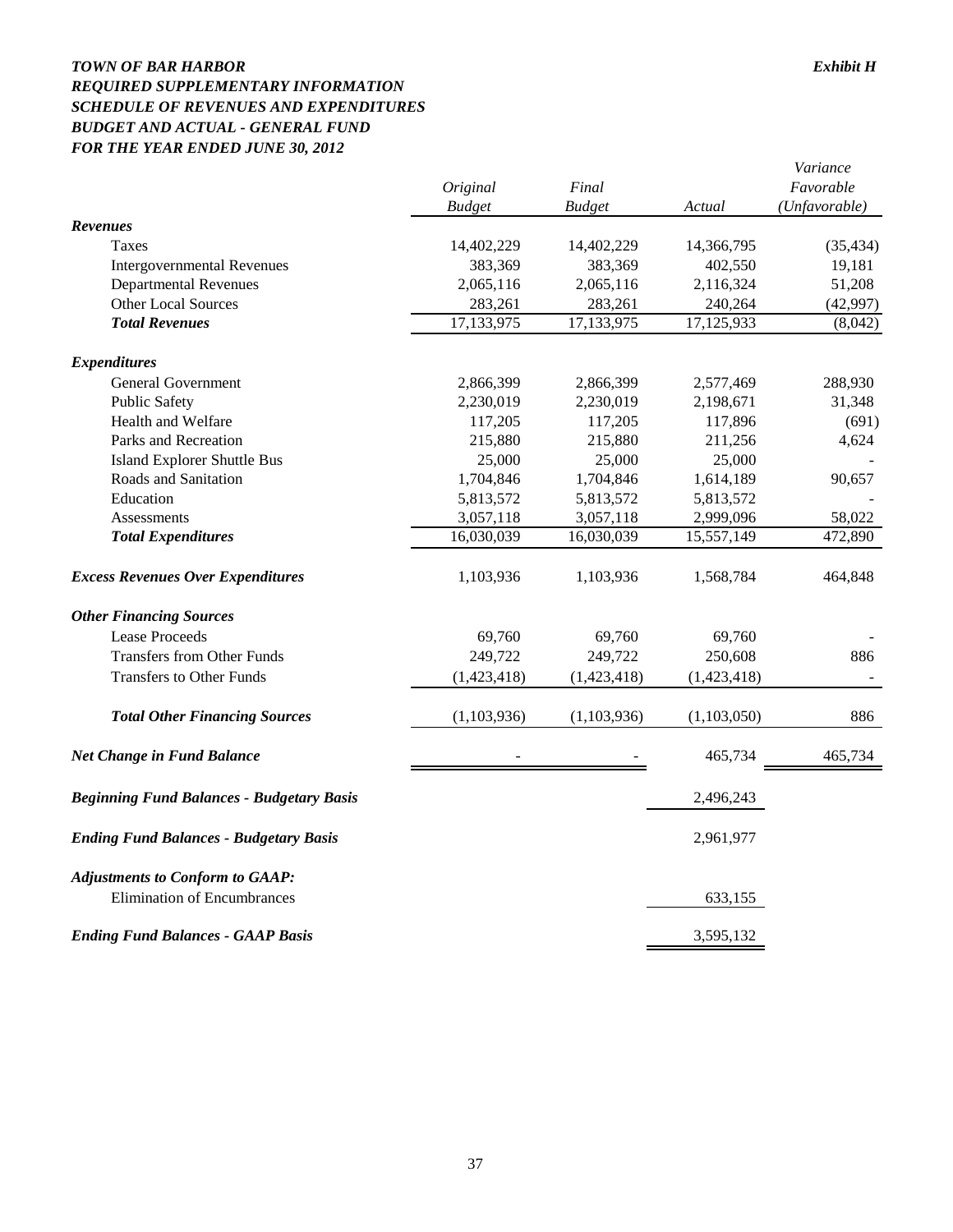## *TOWN OF BAR HARBOR Exhibit A-1 GENERAL FUND Page 1 of 2 STATEMENT OF ESTIMATED AND ACTUAL REVENUES FOR THE YEAR ENDED JUNE 30, 2012*

|                                   |                  |            | Over(Under)   |
|-----------------------------------|------------------|------------|---------------|
|                                   | <b>Estimated</b> | Actual     | <b>Budget</b> |
| Taxes                             |                  |            |               |
| Property                          | 13,515,941       | 13,453,743 | (62, 198)     |
| Auto Excise                       | 795,500          | 818,067    | 22,567        |
| <b>Boat Excise</b>                | 12,288           | 15,213     | 2,925         |
| Interest/Fees on Taxes            | 78,500           | 79,772     | 1,272         |
|                                   | 14,402,229       | 14,366,795 | (35, 434)     |
| <b>Intergovernmental Revenues</b> |                  |            |               |
| <b>State of Maine</b>             |                  |            |               |
| Municipal Revenue Sharing         | 192,577          | 200,070    | 7,493         |
| General Assistance                | 2,404            | 663        | (1,741)       |
| Urban Rural Initiative Program    | 68,956           | 69,125     | 169           |
| Tree Growth                       | 2,596            | 4,494      | 1,898         |
| Veterans Reimbursement            | 1,696            | 2,057      | 361           |
| Homestead Reimbursement           | 46,176           | 57,842     | 11,666        |
| <b>BETE Reimbursement</b>         | 3,398            | 3,982      | 584           |
| <b>State Grants</b>               | 1                |            | (1)           |
| Other Grants                      | $\mathbf{1}$     |            | (1)           |
| Federal                           |                  |            |               |
| Acadia National Park - PILT       | 65,564           | 64,317     | (1,247)       |
|                                   | 383,369          | 402,550    | 19,181        |
| <b>Departmental Revenues</b>      |                  |            |               |
| Ambulance/Fire                    |                  |            |               |
| Ambulance Service                 | 417,523          | 404,719    | (12,804)      |
| Police                            |                  |            |               |
| Police Detail                     | 14,928           | 8,133      | (6,795)       |
| Parking Tickets                   | 47,379           | 70,037     | 22,658        |
| All Other                         | 10,304           | 7,162      | (3,142)       |
| Planning / Code                   |                  |            |               |
| <b>Building Permits</b>           | 103,422          | 114,116    | 10,694        |
| <b>Plumbing Permits</b>           | 17,906           | 25,155     | 7,249         |
| <b>Electrical Inspections</b>     | 16,425           | 20,641     | 4,216         |
| <b>Vacation Rental Permits</b>    | 9,551            | 2,100      | (7, 451)      |
| Plan Board/Subdivision & Rezoning |                  | 3,021      | 1,809         |
| Site Plan Review                  | 1,212<br>12,183  | 7,953      | (4,230)       |
| All Other                         | 9,779            | 5,313      |               |
| <b>Harbor Fees</b>                |                  |            | (4, 466)      |
|                                   |                  |            |               |
| Docking                           | 37,611           | 33,350     | (4,261)       |
| Moorings                          | 4,243            | 4,650      | 407           |
| All Other                         | 11,996           | 11,542     | (454)         |
| Solid Waste                       |                  |            |               |
| Sale of Recyclables               | 64,205           | 125,194    | 60,989        |
| All Other                         | 1,105            | 465        | (640)         |
| <b>Public Works</b>               |                  |            |               |
| All Other                         | 8,767            | 9,922      | 1,155         |
| Parks and Recreation              |                  |            |               |
| Park and Recreation Fees          | 500              | 950        | 450           |
| Fire Department                   |                  | 880        | 879           |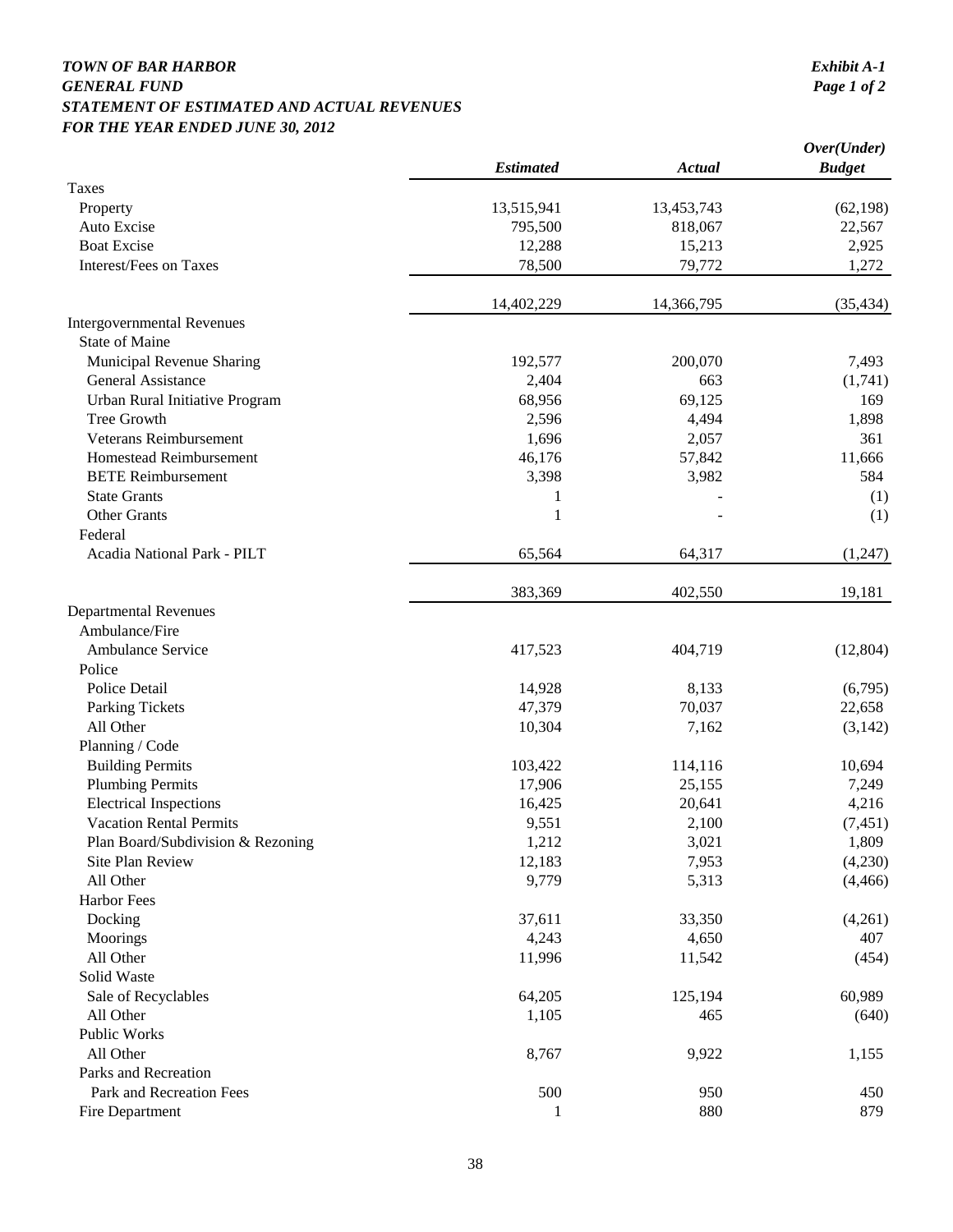## *TOWN OF BAR HARBOR Exhibit A-1 GENERAL FUND Page 2 of 2 STATEMENT OF ESTIMATED AND ACTUAL REVENUES FOR THE YEAR ENDED JUNE 30, 2012*

|                                         | <b>Estimated</b> | Actual     | Over(Under)<br><b>Budget</b> |
|-----------------------------------------|------------------|------------|------------------------------|
| Departmental Revenues (Continued)       |                  |            |                              |
| Finance                                 |                  |            |                              |
| <b>Administrative Services</b>          | 172,767          | 172,767    |                              |
| <b>Auto Registrations</b>               | 16,643           | 16,072     | (571)                        |
| Boat/RV Registrations/Snowmobile Fees   | 1,582            | 1,699      | 117                          |
| Municipal Building Leases               | 34,000           | 18,775     | (15,225)                     |
| <b>Town Clerk</b>                       |                  |            |                              |
| <b>Clerk's Fees</b>                     | 18,021           | 16,968     | (1,053)                      |
| All Other                               | 7,333            | 9,010      | 1,677                        |
| <b>Elementary School</b>                | 1,025,730        | 1,025,730  |                              |
|                                         | 2,065,116        | 2,116,324  | 51,208                       |
| <b>Other Local Sources</b>              |                  |            |                              |
| Interest on Investments                 | 85,000           | 26,790     | (58,210)                     |
| Kids Corner Lease                       | 4,500            | 4,550      | 50                           |
| <b>Other Rentals</b>                    | 2,498            | 5,590      | 3,092                        |
| Jackson Laboratory - PILT               | 67,474           | 72,785     | 5,311                        |
| Housing Authority - PILT                | 23,919           | 23,819     | (100)                        |
| Other - PILT                            | 12,299           | 13,575     | 1,276                        |
| Cable TV Franchise                      | 79,268           | 81,624     | 2,356                        |
| <b>Insurance Dividends</b>              | 7,307            | 6,198      | (1,109)                      |
| Sale of Fixed Assets                    | 1                | 4,191      | 4,190                        |
| All Other                               | 995              | 1,142      | 147                          |
|                                         | 283,261          | 240,264    | (42,997)                     |
| <b>Operating Transfers In</b>           |                  |            |                              |
| Cemetery Income                         | 70               | 16         | (54)                         |
| Cruise Ship Fund                        | 244,909          | 244,909    |                              |
| Dog Control Reserve                     | 2,931            | 3,134      | 203                          |
| <b>Shellfish Conservation</b>           | 1,812            | 2,549      | 737                          |
|                                         | 249,722          | 250,608    | 886                          |
| <b>Other Financing Sources</b>          |                  |            |                              |
| <b>Lease Proceeds</b>                   | 69,760           | 69,760     |                              |
| Total Revenues, Operating Transfers and |                  |            |                              |
| <b>Other Financing Sources</b>          | 17,453,457       | 17,446,301 | (7,156)                      |
| <b>Beginning Fund Balance Used</b>      |                  |            |                              |
| <b>Total</b>                            | 17,453,457       |            |                              |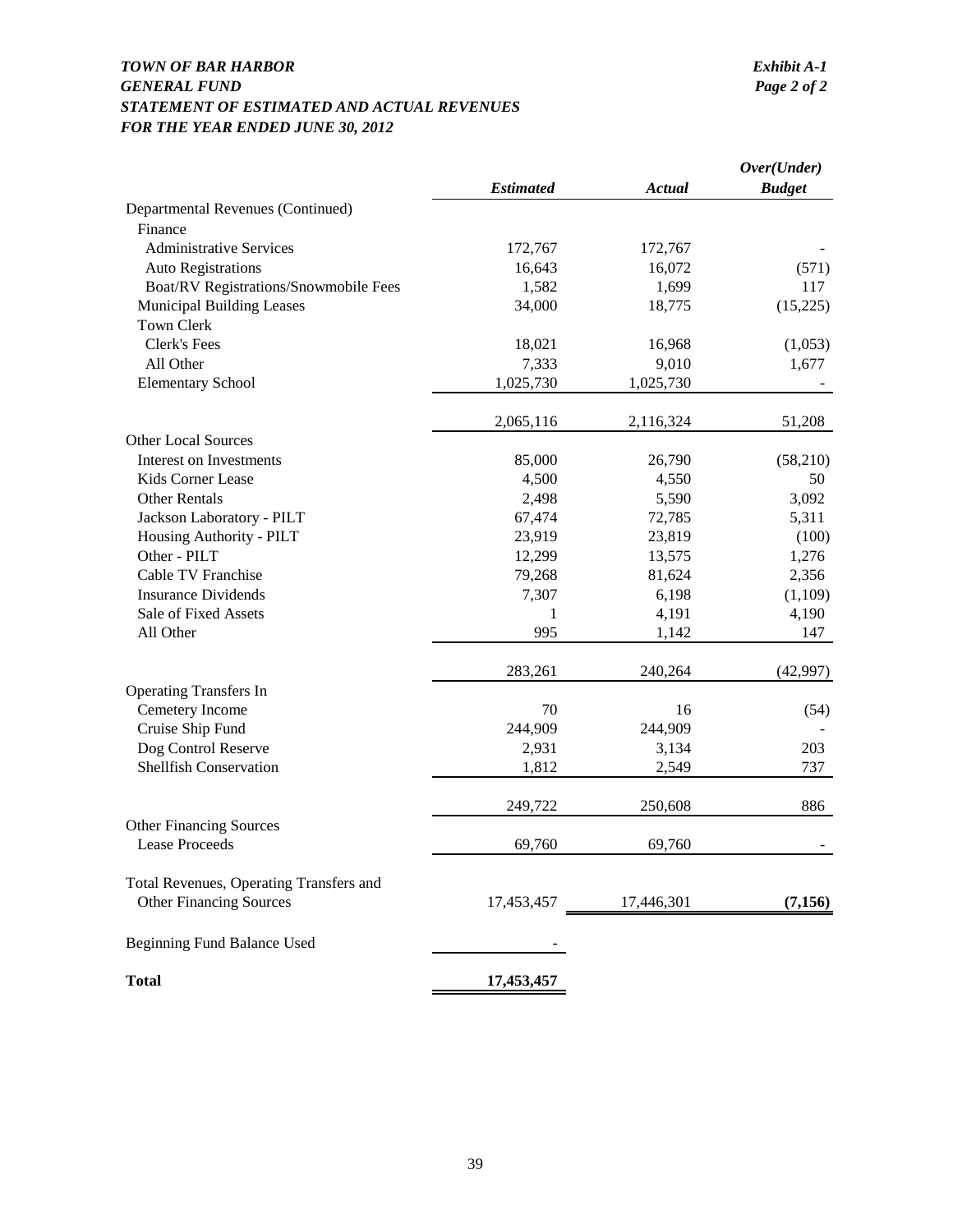#### *TOWN OF BAR HARBOR Exhibit A-2*

## *GENERAL FUND Page 1 of 2 STATEMENT OF APPROPRIATIONS, EXPENDITURES AND ENCUMBRANCES*

| Exhibit A-2                  |  |
|------------------------------|--|
| $D_{a\alpha\alpha}$ 1 of $'$ |  |

| FOR THE YEAR ENDED JUNE 30, 2012 |                   |                       |                      |                   | (Over)        |
|----------------------------------|-------------------|-----------------------|----------------------|-------------------|---------------|
|                                  | <b>Encumbered</b> |                       | <b>Expenditures</b>  | <b>Encumbered</b> | <b>Under</b>  |
|                                  | From 6/30/11      | <b>Appropriations</b> | <b>Net of Refund</b> | to 6/30/13        | <b>Budget</b> |
| <b>General Government</b>        |                   |                       |                      |                   |               |
| Town Council                     | 3,816             | 36,836                | 38,382               |                   | 2,270         |
| Town Manager                     |                   | 115,878               | 113,028              |                   | 2,850         |
| Town Clerk                       |                   | 110,388               | 97,836               |                   | 12,552        |
| Finance                          |                   | 292,406               | 288,042              |                   | 4,364         |
| Legal Counsel                    |                   | 23,968                | 18,297               |                   | 5,671         |
| Elections                        |                   | 14,150                | 10,175               |                   | 3,975         |
| Technology                       | 1,558             | 124,232               | 123,143              |                   | 2,647         |
| <b>Municipal Building</b>        |                   | 89,872                | 77,920               |                   | 11,952        |
| <b>Town Offices</b>              |                   | 33,424                | 31,767               |                   | 1,657         |
| <b>Employee Benefits</b>         |                   | 1,280,632             | 1,155,880            |                   | 124,752       |
| Insurance                        |                   | 83,339                | 76,752               |                   | 6,587         |
| Assessing                        |                   | 145,406               | 144,321              |                   | 1,085         |
| Code Enforcement                 |                   | 92,495                | 71,185               |                   | 21,310        |
| Planning                         | 19,561            | 271,183               | 228,607              | 19,087            | 43,050        |
| Economic Development             |                   | 547                   |                      |                   | 547           |
| 27th Pay Period                  |                   | 12,744                | 574                  |                   | 12,170        |
| Vacation Accruals                |                   | 11,394                | 30,011               |                   | (18, 617)     |
| Contingency                      |                   | 53,366                |                      |                   | 53,366        |
| Abatements/Discount on Taxes     |                   | 74,139                | 77,397               |                   | (3,258)       |
|                                  | 24,935            | 2,866,399             | 2,583,317            | 19,087            | 288,930       |
| <b>Public Safety</b>             |                   |                       |                      |                   |               |
| Ambulance                        |                   | 381,355               | 382,178              |                   | (823)         |
| Fire Department                  |                   | 707,093               | 701,345              |                   | 5,748         |
| Police Department                | 2,250             | 719,289               | 713,290              |                   | 8,249         |
| <b>Public Safety Building</b>    |                   | 37,013                | 42,231               |                   | (5,218)       |
| <b>Street Lights</b>             |                   | 76,868                | 68,823               |                   | 8,045         |
| Dispatch                         |                   | 190,705               | 190,019              |                   | 686           |
| Harbor Division                  |                   | 117,696               | 96,835               | 6,200             | 14,661        |
|                                  | 2,250             | 2,230,019             | 2,194,721            | 6,200             | 31,348        |
| Health and Welfare               |                   |                       |                      |                   |               |
| General Assistance               |                   | 4,806                 | 1,326                |                   | 3,480         |
| Cooperating Agencies             |                   | 35,358                | 35,358               |                   |               |
| <b>Emergency Management</b>      |                   | 1,508                 |                      |                   | 1,508         |
| <b>Comfort Station</b>           |                   | 75,533                | 81,212               |                   | (5,679)       |
|                                  |                   | 117,205               | 117,896              |                   | (691)         |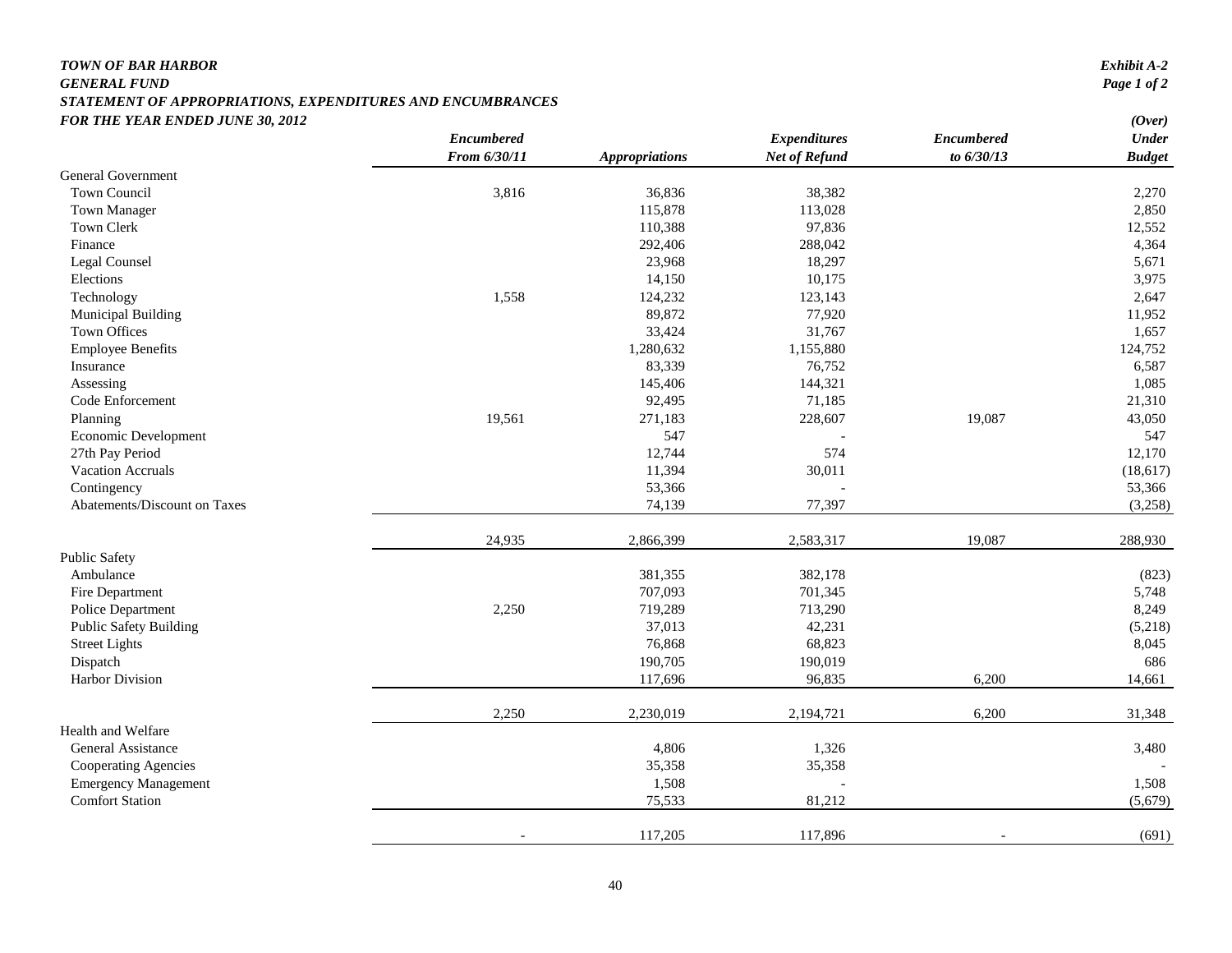#### *TOWN OF BAR HARBOR Exhibit A-2 GENERAL FUND Page 2 of 2 STATEMENT OF APPROPRIATIONS, EXPENDITURES AND ENCUMBRANCES FOR THE YEAR ENDED JUNE 30, 2012*

|                                                                | Encumbered               |                       |                                             | <b>Encumbered</b>        | (Over)<br>Under |
|----------------------------------------------------------------|--------------------------|-----------------------|---------------------------------------------|--------------------------|-----------------|
|                                                                | From 6/30/11             | <b>Appropriations</b> | <b>Expenditures</b><br><b>Net of Refund</b> | to 6/30/13               | <b>Budget</b>   |
| Parks and Recreation                                           |                          |                       |                                             |                          |                 |
| Parks & Recreation                                             |                          | 198,039               | 193,758                                     |                          | 4,281           |
| Glen Mary Park                                                 |                          | 17,841                | 17,498                                      |                          | 343             |
|                                                                |                          | 215,880               | 211,256                                     | $\overline{\phantom{a}}$ | 4,624           |
| Island Explorer Shuttle Bus                                    | $\overline{\phantom{a}}$ | 25,000                | 25,000                                      | $\blacksquare$           |                 |
| Roads and Sanitation                                           |                          |                       |                                             |                          |                 |
| Public Works                                                   |                          | 144,114               | 136,970                                     |                          | 7,144           |
| <b>Highway Division</b>                                        |                          | 1,024,155             | 928,085                                     |                          | 96,070          |
| Solid Waste                                                    |                          | 536,577               | 549,134                                     |                          | (12, 557)       |
|                                                                |                          | 1,704,846             | 1,614,189                                   |                          | 90,657          |
| Education                                                      |                          |                       |                                             |                          |                 |
| <b>Elementary School</b>                                       | 512,845                  | 5,813,572             | 5,718,549                                   | 607,868                  |                 |
| <b>Total Appropriations, Expenditures</b>                      |                          |                       |                                             |                          |                 |
| and Encumbrances                                               | 540,030                  | 12,972,921            | 12,464,928                                  | 633,155                  | 414,868         |
| Assessments                                                    |                          |                       |                                             |                          |                 |
| Regional School District                                       |                          | 2,449,839             | 2,449,839                                   |                          |                 |
| <b>County Tax</b>                                              |                          | 549,257               | 549,257                                     |                          |                 |
| Overlay                                                        |                          | 58,022                |                                             |                          | 58,022          |
|                                                                |                          | 3,057,118             | 2,999,096                                   |                          | 58,022          |
| <b>Operating Transfers Out</b><br>Capital Improvements Program |                          | 1,423,418             | 1,423,418                                   |                          |                 |
|                                                                |                          | 1,423,418             | 1,423,418                                   |                          |                 |
| <b>Totals</b>                                                  | 540,030                  | 17,453,457            | 16,887,442                                  | 633,155                  | 472,890         |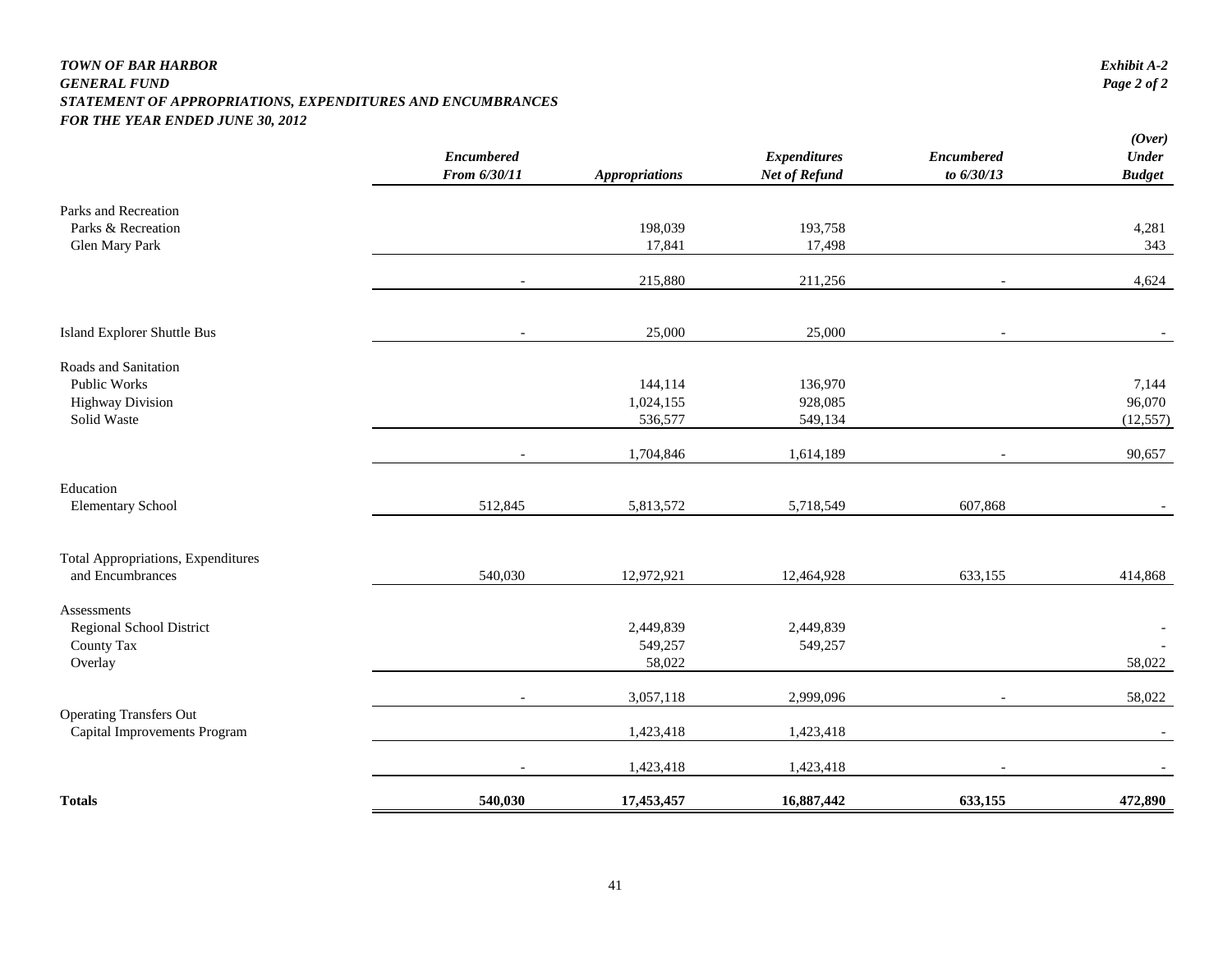## *TOWN OF BAR HARBOR Exhibit A-3 GENERAL FUND STATEMENT OF CHANGES IN UNASSIGNED FUND BALANCE FOR THE YEAR ENDED JUNE 30, 2012*

| Unassigned Fund Balance, July 1                                                        | 850,243   |         |
|----------------------------------------------------------------------------------------|-----------|---------|
| Unassigned Fund Balance, June 30                                                       | 1,170,977 |         |
| <b>Increase (Decrease)</b>                                                             |           | 320,734 |
| <b>Analysis of Change</b>                                                              |           |         |
| <b>Additions</b>                                                                       |           |         |
| <b>Budget Summary</b><br>Revenue Surplus (Exhibit A-1)                                 | (7, 156)  |         |
| Unexpended Balance of Appropriations<br>(Exhibit A-2)                                  | 414,868   |         |
| Unexpended Balance (Overdraft) of Assessments<br>and Operating Transfers (Exhibit A-2) | 58,022    |         |
| (Increase) Decrease in Designated for Working Capital                                  | (145,000) |         |
| <b>Budget Surplus</b>                                                                  |           | 320,734 |
| Deductions<br>Fund Balance Used to Fund Appropriations                                 |           |         |
| <b>Increase (Decrease)</b>                                                             |           | 320,734 |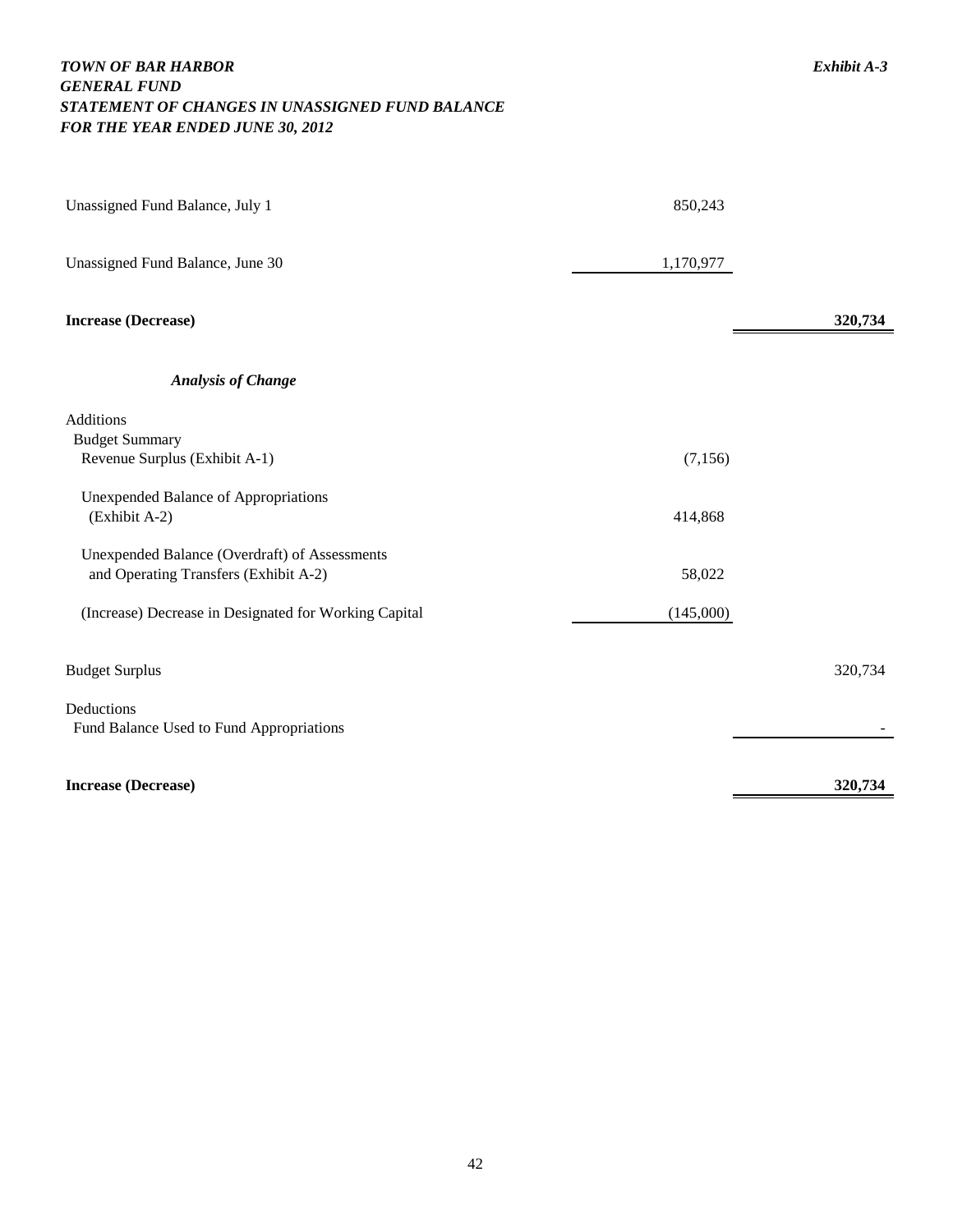## *TOWN OF BAR HARBOR Exhibit A-4 GENERAL RESERVES AND COMMITTED FUNDS COMBINING BALANCE SHEET JUNE 30, 2012*

|                                              | Dog     | <b>Cruise</b> |              |
|----------------------------------------------|---------|---------------|--------------|
|                                              | Control | <b>Ship</b>   |              |
| <b>Assets</b>                                | Reserve | <b>Fund</b>   | <b>Total</b> |
| <b>Accounts Receivable</b>                   |         | 18,546        | 18,546       |
| Due from Other Funds                         | 2,040   | 135,810       | 137,850      |
| <b>Total Assets</b>                          | 2,040   | 154,356       | 156,396      |
|                                              |         |               |              |
| <b>Liabilities &amp; Fund Balances</b>       |         |               |              |
| Liabilities                                  |         |               |              |
| <b>Accounts Payable</b>                      |         | 4,063         | 4,063        |
| <b>Total Liabilities</b>                     |         | 4,063         | 4,063        |
|                                              |         |               |              |
| <b>Fund Balances</b>                         |         |               |              |
| Restricted                                   | 2,040   |               | 2,040        |
| Assigned                                     |         | 150,293       | 150,293      |
| <b>Total Fund Balances</b>                   | 2,040   | 150,293       | 152,333      |
| <b>Total Liabilities &amp; Fund Balances</b> | 2,040   | 154,356       | 156,396      |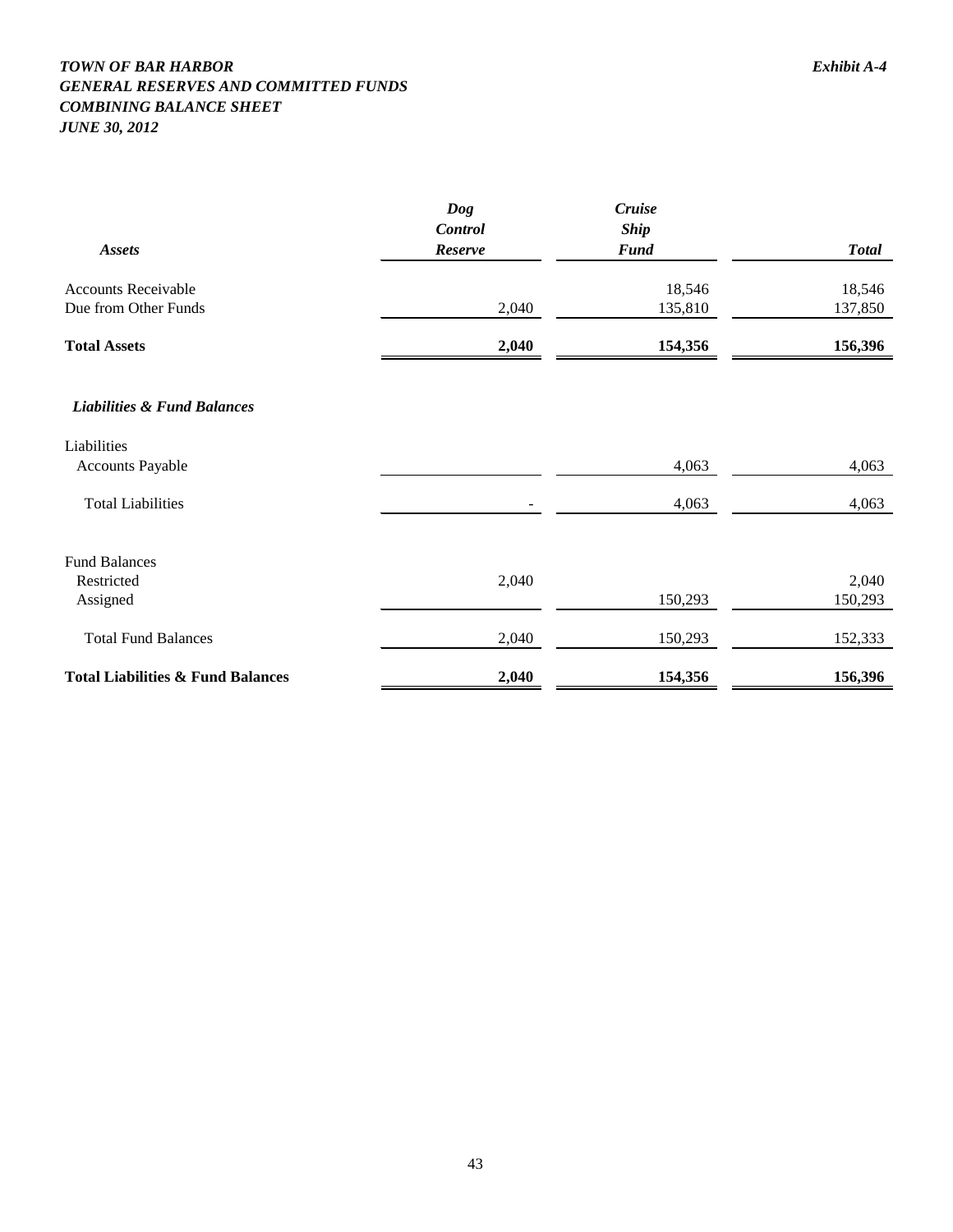## *TOWN OF BAR HARBOR Exhibit A-5 GENERAL RESERVES AND COMMITTED FUNDS COMBINING STATEMENT OF REVENUES, EXPENDITURES AND CHANGES IN FUND BALANCES FOR THE YEAR ENDED JUNE 30, 2012*

|                                   | <b>Dog</b><br>Control<br><b>Reserve</b> | <b>Shellfish</b><br>Conservation<br><b>Reserve</b> | <b>Cruise</b><br><b>Ship</b><br><b>Fund</b> | <b>Total</b> |
|-----------------------------------|-----------------------------------------|----------------------------------------------------|---------------------------------------------|--------------|
| Revenues                          |                                         |                                                    |                                             |              |
| Dog Fees                          | 3,251                                   |                                                    |                                             | 3,251        |
| <b>Shellfish Fees</b>             |                                         | 2,549                                              |                                             | 2,549        |
| Ferry Terminal Reimbursements     |                                         |                                                    | 21,600                                      | 21,600       |
| Port Fees                         |                                         |                                                    | 215,857                                     | 215,857      |
| Cruise Ship Passenger Fees        |                                         |                                                    | 376,160                                     | 376,160      |
| <b>Total Revenues</b>             | 3,251                                   | 2,549                                              | 613,617                                     | 619,417      |
| Expenditures                      |                                         |                                                    |                                             |              |
| <b>Public Safety</b>              | 117                                     |                                                    |                                             | 117          |
| <b>Cruise Ship Operating</b>      |                                         |                                                    | 129,558                                     | 129,558      |
| <b>Total Expenditures</b>         | 117                                     |                                                    | 129,558                                     | 129,675      |
| Excess of Revenues Over (Under)   |                                         |                                                    |                                             |              |
| Expenditures                      | 3,134                                   | 2,549                                              | 484,059                                     | 489,742      |
| Other Financing Sources (Uses)    |                                         |                                                    |                                             |              |
| <b>Transfers from Other Funds</b> |                                         |                                                    |                                             |              |
| <b>Transfers to Other Funds</b>   | (3, 134)                                | (2,549)                                            | (496, 346)                                  | (502, 029)   |
| <b>Total Other Financing</b>      |                                         |                                                    |                                             |              |
| Sources (Uses)                    | (3, 134)                                | (2,549)                                            | (496, 346)                                  | (502, 029)   |
| Excess of Revenues and Other      |                                         |                                                    |                                             |              |
| Financing Sources (Uses)          |                                         |                                                    |                                             |              |
| Over Expenditures                 |                                         |                                                    | (12, 287)                                   | (12, 287)    |
| Fund Balance - July 1             | 2,040                                   |                                                    | 162,580                                     | 164,620      |
| <b>Fund Balance - June 30</b>     | 2,040                                   |                                                    | 150,293                                     | 152,333      |
|                                   |                                         |                                                    |                                             |              |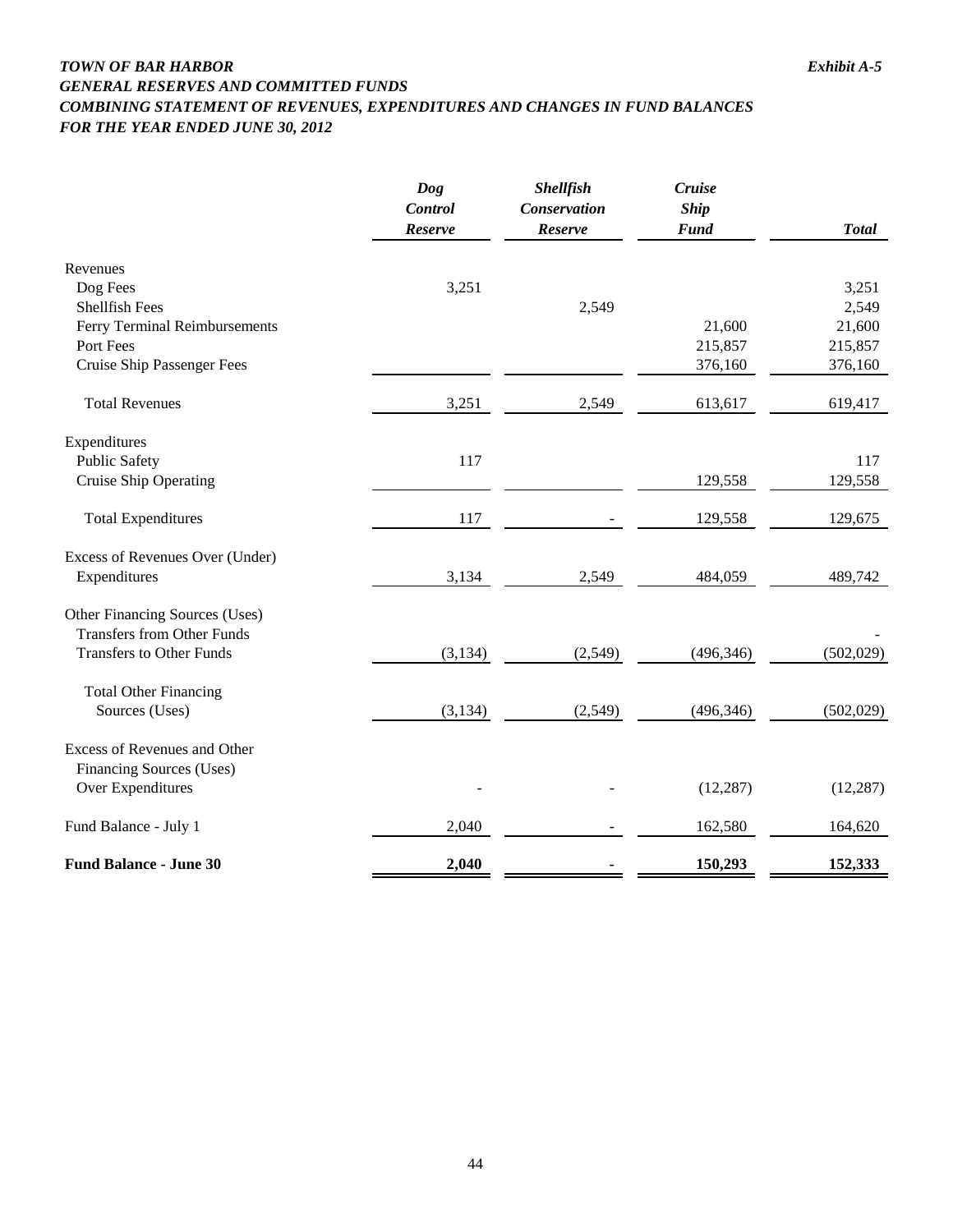## *TOWN OF BAR HARBOR Exhibit B-1 ALL SPECIAL REVENUE FUNDS COMBINING BALANCE SHEET JUNE 30, 2012*

|                                              | Homeland            | <b>ARRA Port</b> | <b>Safe</b>      |               |              |
|----------------------------------------------|---------------------|------------------|------------------|---------------|--------------|
|                                              | <b>Security</b>     | <b>Security</b>  | <b>Routes To</b> | <b>Septic</b> |              |
| <b>Assets</b>                                | <b>Grant - 2009</b> | <b>Grant</b>     | <b>School</b>    | <b>Grant</b>  | <b>Total</b> |
| Due from Other Funds                         | 156,978             | 64,959           |                  |               | 221,937      |
| Due from Other Governments                   |                     |                  | 164,935          | 500           | 165,435      |
| <b>Total Assets</b>                          | 156,978             | 64,959           | 164,935          | 500           | 387,372      |
| <b>Liabilities &amp; Fund Balances</b>       |                     |                  |                  |               |              |
| Liabilities                                  |                     |                  |                  |               |              |
| Due to Other Funds                           |                     |                  | 141,691          | 500           | 142,191      |
| <b>Accounts Payable</b>                      |                     | 2,155            | 20,663           |               | 22,818       |
| Retainage Payable                            |                     |                  | 2,581            |               | 2,581        |
| <b>Accrued Compensated Absences</b>          |                     | 11,540           |                  |               | 11,540       |
| <b>Accrued Salaries</b>                      |                     | 3,037            |                  |               | 3,037        |
| <b>Total Liabilities</b>                     |                     | 16,732           | 164,935          | 500           | 182,167      |
| <b>Fund Balances</b>                         |                     |                  |                  |               |              |
| Restricted                                   | 156,978             | 48,227           |                  |               | 205,205      |
| <b>Total Fund Balances</b>                   | 156,978             | 48,227           |                  |               | 205,205      |
| <b>Total Liabilities &amp; Fund Balances</b> | 156,978             | 64,959           | 164,935          | 500           | 387,372      |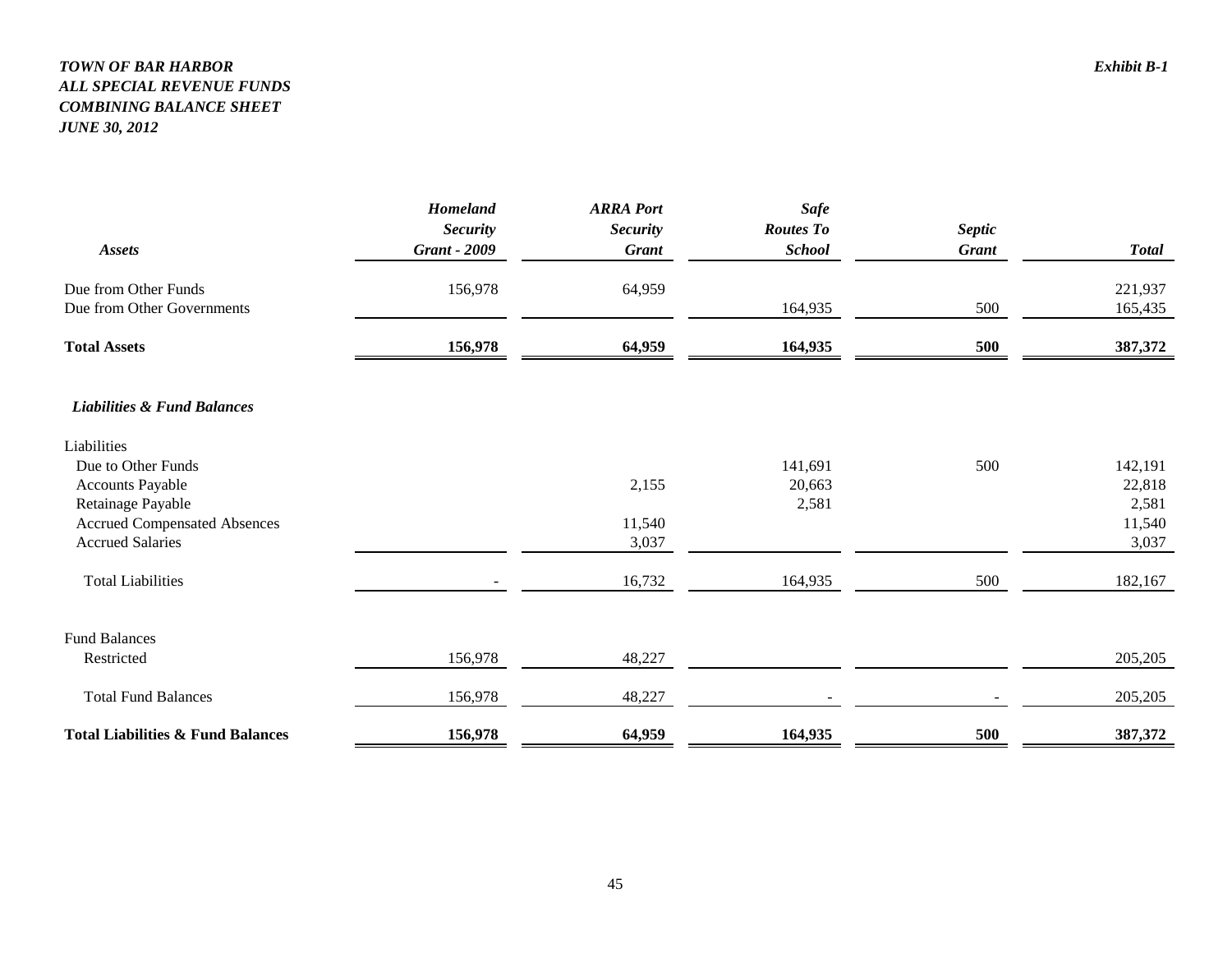#### *TOWN OF BAR HARBOR Exhibit B-2 COMBINING STATEMENT OF REVENUES, EXPENDITURES AND CHANGES IN FUND BALANCES SPECIAL REVENUES/GRANTS FOR THE YEAR ENDED JUNE 30, 2012*

|                                                | <b>Scenic</b><br><b>Byways</b><br><b>Grant</b> | Homeland<br><b>Security</b><br><b>Grant - 2009</b> | <b>Homeland</b><br><b>Security</b><br><b>Grant - 2008</b> | <b>ARRA Port</b><br><b>Security</b><br><b>Grant</b> | <b>Safe</b><br>Routes To<br><b>School</b> | <b>Energy</b><br><b>Grant</b> | <b>Septic</b><br><b>Grant</b> | <b>Total</b> |
|------------------------------------------------|------------------------------------------------|----------------------------------------------------|-----------------------------------------------------------|-----------------------------------------------------|-------------------------------------------|-------------------------------|-------------------------------|--------------|
| Revenues                                       |                                                |                                                    |                                                           |                                                     |                                           |                               |                               |              |
| <b>Local Revenues</b>                          |                                                |                                                    |                                                           |                                                     |                                           |                               | 500                           | 500          |
| Intergovernmental                              |                                                |                                                    |                                                           | 418,743                                             | 153,035                                   |                               |                               | 571,778      |
|                                                |                                                |                                                    |                                                           |                                                     |                                           |                               |                               |              |
| <b>Total Revenues</b>                          |                                                |                                                    |                                                           | 418,743                                             | 153,035                                   |                               | 500                           | 572,278      |
| Expenditures                                   |                                                |                                                    |                                                           |                                                     |                                           |                               |                               |              |
| <b>Public Works</b>                            |                                                |                                                    |                                                           |                                                     |                                           |                               | 500                           | 500          |
| <b>Public Safety</b>                           |                                                | 724                                                | 69,031                                                    | 373,991                                             | 153,035                                   |                               |                               | 596,781      |
| <b>Total Expenditures</b>                      |                                                | 724                                                | 69,031                                                    | 373,991                                             | 153,035                                   |                               | 500                           | 597,281      |
|                                                |                                                |                                                    |                                                           |                                                     |                                           |                               |                               |              |
| <b>Excess of Revenues Over</b>                 |                                                |                                                    |                                                           |                                                     |                                           |                               |                               |              |
| (Under) Expenditures                           |                                                | (724)                                              | (69, 031)                                                 | 44,752                                              |                                           |                               |                               | (25,003)     |
| Other Financing Sources (Uses)                 |                                                |                                                    |                                                           |                                                     |                                           |                               |                               |              |
| <b>Transfers from Other Funds</b>              |                                                | 88,014                                             |                                                           |                                                     |                                           |                               |                               | 88,014       |
| <b>Transfers to Other Funds</b>                |                                                |                                                    |                                                           |                                                     |                                           |                               |                               |              |
|                                                |                                                |                                                    |                                                           |                                                     |                                           |                               |                               |              |
| <b>Total Other Financing</b><br>Sources (Uses) |                                                | 88,014                                             |                                                           |                                                     |                                           |                               |                               | 88,014       |
|                                                |                                                |                                                    |                                                           |                                                     |                                           |                               |                               |              |
| Excess of Revenues and Other                   |                                                |                                                    |                                                           |                                                     |                                           |                               |                               |              |
| Sources Over (Under)                           |                                                |                                                    |                                                           |                                                     |                                           |                               |                               |              |
| <b>Expenditures and Other Uses</b>             |                                                | 87,290                                             | (69, 031)                                                 | 44,752                                              |                                           |                               |                               | 63,011       |
| Fund Balance - July 1                          |                                                | 69,688                                             | 69,031                                                    | 3,475                                               |                                           |                               |                               | 142,194      |
| <b>Fund Balance (Deficit) - June 30</b>        |                                                | 156,978                                            |                                                           | 48,227                                              |                                           |                               |                               | 205,205      |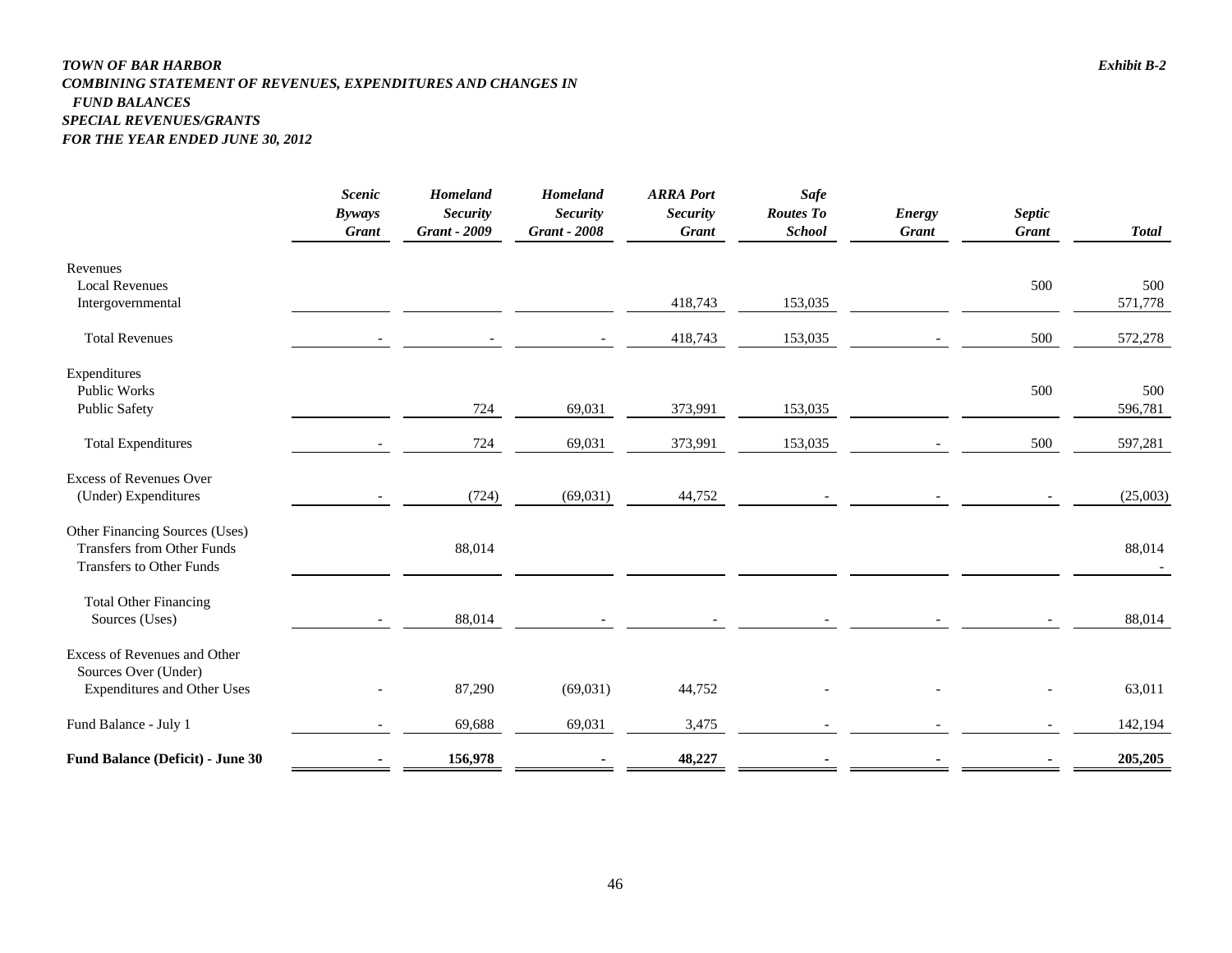#### *TOWN OF BAR HARBOR Exhibit C-1 CAPITAL IMPROVEMENTS PROGRAM SCHEDULE OF ACTIVITY FOR THE YEAR ENDED JUNE 30, 2012 Transfers*

| F UK THE TEAK ENDED JONE 30, 2012<br><b>Town Projects</b> | <b>Balance</b><br>July 1 | <b>Budget</b> | Revenues and<br><b>Transfers</b> | Expenditures/<br><b>Transfers</b> | <b>Balance</b><br>(Over) Under | riunsjers<br>From $(To)$<br><b>Unreserved</b> | $\label{1} \textit{Balance}$<br>June 30 |
|-----------------------------------------------------------|--------------------------|---------------|----------------------------------|-----------------------------------|--------------------------------|-----------------------------------------------|-----------------------------------------|
| Town Clerk                                                |                          |               |                                  |                                   |                                |                                               |                                         |
| Computerized Voting Equipment                             | 8,326                    | 7,074         |                                  |                                   | 15,400                         |                                               | 15,400                                  |
| Finance                                                   |                          |               |                                  |                                   |                                |                                               |                                         |
| Computer Hardware                                         | 7,224                    | 5,363         |                                  |                                   | 12,587                         |                                               | 12,587                                  |
| Computer Software                                         | 10,000                   |               |                                  | (5, 150)                          | 4,850                          |                                               | 4,850                                   |
| Technology                                                |                          |               |                                  |                                   |                                |                                               |                                         |
| Copier Equipment                                          | 643                      | 3,505         |                                  |                                   | 4,148                          |                                               | 4,148                                   |
| Wide Format Scanner & GIS Equipment                       | 3,000                    | 5,845         |                                  |                                   | 8,845                          |                                               | 8,845                                   |
| <b>GPS</b> Unit                                           | 673                      | (673)         |                                  |                                   |                                |                                               |                                         |
| WAN & Cable TV System                                     | 17,572                   | 13,030        |                                  |                                   | 30,602                         |                                               | 30,602                                  |
| Audio Visual Equipment                                    | 610                      | 305           |                                  |                                   | 915                            |                                               | 915                                     |
| Document Imaging System                                   | 14,696                   | 2,000         |                                  | (13,677)                          | 3,019                          |                                               | 3,019                                   |
| <b>Computer Servers</b>                                   | 3,436                    | 8,189         |                                  | (1,973)                           | 9,652                          |                                               | 9,652                                   |
| Town Office Phone System                                  | 8,783                    | 3,217         |                                  |                                   | 12,000                         |                                               | 12,000                                  |
| <b>Asset Management System</b>                            | 7,120                    |               |                                  | (1,383)                           | 5,737                          |                                               | 5,737                                   |
| <b>Municipal Building</b>                                 |                          |               |                                  |                                   |                                |                                               |                                         |
| <b>Building Renovation</b>                                | 147,093                  |               |                                  | (42,896)                          | 104,197                        |                                               | 104,197                                 |
| Code Enforcement                                          |                          |               |                                  |                                   |                                |                                               |                                         |
| Pickup Inspection Truck                                   | 6,855                    | 2,667         |                                  |                                   | 9,522                          |                                               | 9,522                                   |
| Assessing                                                 |                          |               |                                  |                                   |                                |                                               |                                         |
| Property Tax Maps & Revaluation                           | 17,454                   | (5,000)       |                                  |                                   | 12,454                         |                                               | 12,454                                  |
| <b>Assessing Software</b>                                 | 5,000                    |               |                                  |                                   | 5,000                          |                                               | 5,000                                   |
| Vehicle Purchase                                          | 2,400                    | 7,667         |                                  |                                   | 10,067                         |                                               | 10,067                                  |
| Planning                                                  |                          |               |                                  |                                   |                                |                                               |                                         |
| Aerial Photography Update                                 | 14,773                   | 8,502         |                                  |                                   | 23,275                         |                                               | 23,275                                  |
| <b>Downtown Streetscapes</b>                              | 35,040                   | (35,040)      |                                  |                                   |                                |                                               |                                         |
| Ambulance                                                 |                          |               |                                  |                                   |                                |                                               |                                         |
| <b>Ambulance Reserve</b>                                  | 71,978                   | 33,674        |                                  |                                   | 105,652                        |                                               | 105,652                                 |
| Defibrillators                                            | 21,220                   | 3,000         |                                  |                                   | 24,220                         |                                               | 24,220                                  |
| Jaws of Life                                              | 8,488                    |               |                                  |                                   | 8,488                          |                                               | 8,488                                   |
| <b>Fire Department</b>                                    |                          |               |                                  |                                   |                                |                                               |                                         |
| Fire Engine #2                                            | 53,528                   | 8,267         |                                  |                                   | 61,795                         |                                               | 61,795                                  |
| Fire Engine #3 Reserve                                    | 16,082                   | 8,041         |                                  |                                   | 24,123                         |                                               | 24,123                                  |
| Fire Engine #4                                            | 108,014                  | 16,667        |                                  |                                   | 124,681                        |                                               | 124,681                                 |
| Fire Engine #5                                            | 72,470                   | 8,267         |                                  |                                   | 80,737                         |                                               | 80,737                                  |
| Pickup Truck Replacement                                  | 16,685                   | 4,791         |                                  |                                   | 21,476                         |                                               | 21,476                                  |
| Thermal Imaging Camera                                    | 13,283                   | 2,415         |                                  |                                   | 15,698                         |                                               | 15,698                                  |
| SCBA's & Cascade System                                   | 6,025                    | 6,025         |                                  |                                   | 12,050                         |                                               | 12,050                                  |
| Police Department                                         |                          |               |                                  |                                   |                                |                                               |                                         |
| Computers & Software                                      | 7,000                    | 3,533         |                                  | (4,005)                           | 6,528                          |                                               | 6,528                                   |
| Radio Base Station & Console                              | 31,993                   | 8,158         |                                  | (23, 413)                         | 16,738                         |                                               | 16,738                                  |
| Speed Trailer & Monitor                                   | 2,948                    | 719           |                                  |                                   | 3,667                          |                                               | 3,667                                   |
| Cruiser Replacement                                       | 1,667                    | 25,849        |                                  | (27, 398)                         | 118                            |                                               | 118                                     |
| Port Security Grant Match - 2009                          |                          | 88,014        |                                  | (88,014)                          |                                |                                               |                                         |
| Cruiser Equipment                                         | $\overline{a}$           | 4,100         |                                  |                                   | 4,100                          |                                               | 4,100                                   |
| Security camera System                                    |                          | 2,500         |                                  |                                   | 2,500                          |                                               | 2,500                                   |
| <b>Night Vision Units</b>                                 |                          | 1,360         |                                  |                                   | 1,360                          |                                               | 1,360                                   |
| Port Security Boat                                        |                          | 8,819         |                                  |                                   | 8,819                          |                                               | 8,819                                   |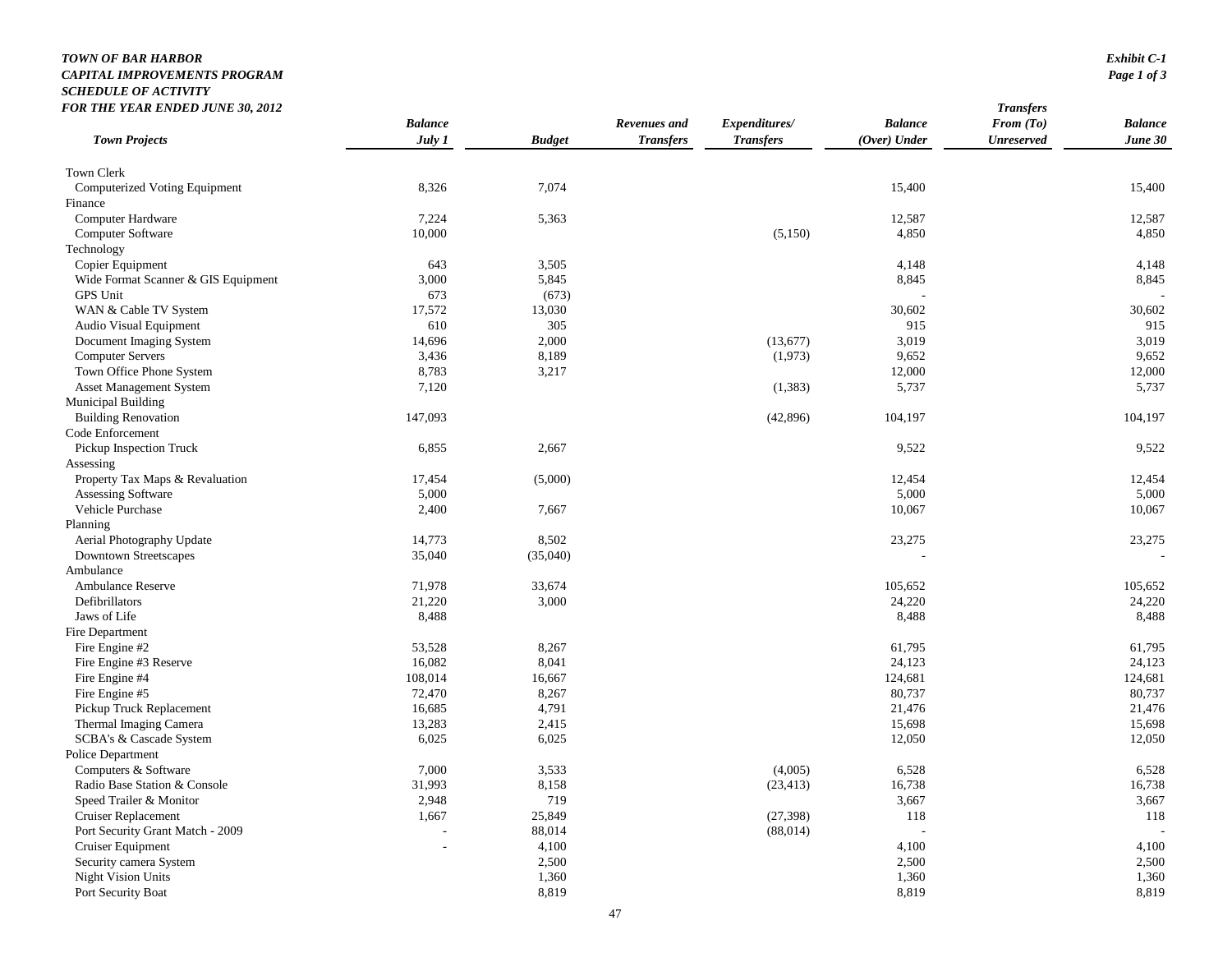#### *TOWN OF BAR HARBOR Exhibit C-1 CAPITAL IMPROVEMENTS PROGRAM SCHEDULE OF ACTIVITY FOR THE YEAR ENDED JUNE 30, 2012 Transfers*

| FOR THE TEAR ENDED JONE 30, 2012 |                |               |                  |                  |                | <i><b>Transjers</b></i> |                |
|----------------------------------|----------------|---------------|------------------|------------------|----------------|-------------------------|----------------|
|                                  | <b>Balance</b> |               | Revenues and     | Expenditures/    | <b>Balance</b> | From $(T_0)$            | <b>Balance</b> |
| <b>Town Projects (Continued)</b> | July 1         | <b>Budget</b> | <b>Transfers</b> | <b>Transfers</b> | $(Over)$ Under | Unreserved              | June 30        |
| <b>Public Safety Building</b>    |                |               |                  |                  |                |                         |                |
| Phone System Replacement         | 7,254          | 747           |                  |                  | 8,001          |                         | 8,001          |
| Public Safety Bldg. Generator    | 5,608          | 667           |                  |                  | 6,275          |                         | 6,275          |
| School Shelter Generator         | 667            | 667           |                  |                  | 1,334          |                         | 1,334          |
| <b>Building Renovations</b>      | 20,019         | 21,600        |                  | (30, 830)        | 10,789         |                         | 10,789         |
| Harbor Department                |                |               |                  |                  |                |                         |                |
| Harbor Master Boat & Trailer     | 12,444         | 2,100         |                  |                  | 14,544         |                         | 14,544         |
| New Floats                       | 34,993         | 8,476         |                  |                  | 43,469         |                         | 43,469         |
| Gangway Replacement              | 8,280          | 1,633         |                  |                  | 9,913          |                         | 9,913          |
| Harbor Master's Office           | 35,603         | (18, 327)     |                  | (17,276)         |                |                         |                |
| Pier Renovations                 | 1,000          | 500           |                  |                  | 1,500          |                         | 1,500          |
| Security Camera System           | 860            | 860           |                  |                  | 1,720          |                         | 1,720          |
| Parks & Recreation               |                |               |                  |                  |                |                         |                |
| Museum in the Streets            | 19,604         |               |                  | (8,998)          | 10,606         |                         | 10,606         |
| Albert Meadow-Grant's Park       | 5,000          | 464           |                  |                  | 5,464          |                         | 5,464          |
| Mt. Desert Cemetery              | 60,728         |               |                  |                  | 60,728         |                         | 60,728         |
| Park Equipment                   | 1,837          | 5,000         |                  |                  | 6,837          |                         | 6,837          |
| Launch Ramp-Hadley Point         |                | 1,496         |                  |                  | 1,496          |                         | 1,496          |
| Village Green Bandstand          |                | 1,233         |                  |                  | 1,233          |                         | 1,233          |
| <b>Glen Mary Renovations</b>     | 12,652         | 5,429         |                  |                  | 18,081         |                         | 18,081         |
| Harborview Park                  | 46,867         |               |                  |                  | 46,867         |                         | 46,867         |
| <b>Comfort Stations</b>          |                |               |                  |                  |                |                         |                |
| New Restrooms Construction       | 49,875         | 536           |                  |                  | 50,411         |                         | 50,411         |
| Public Works / Highway           |                |               |                  |                  |                |                         |                |
| Land Acquisition & Development   | 25,000         | 146,000       |                  | (145, 350)       | 25,650         |                         | 25,650         |
| Air Compressor                   | 3,200          | 1,000         |                  |                  | 4,200          |                         | 4,200          |
| Backhoe Reserve (Cat & Deere)    | 47,193         | 19,692        |                  |                  | 66,885         |                         | 66,885         |
| <b>Brush Chipper</b>             | 17,156         | 3,499         |                  |                  | 20,655         |                         | 20,655         |
| <b>Bikeway Construction</b>      | 3,563          | (3, 563)      |                  |                  |                |                         |                |
| <b>Grader Reserve</b>            | 103,569        | 11,466        |                  |                  | 115,035        |                         | 115,035        |
| <b>Hydraulic Lifts</b>           | 1,000          |               |                  |                  | 1,000          |                         | 1,000          |
| Front End Loader Reserve         | 90,448         | 9,267         |                  |                  | 99,715         |                         | 99,715         |
| Road Improvement Program         | 2,267,809      | 326,361       |                  | (487,779)        | 2,106,391      |                         | 2,106,391      |
| Sidewalk Plow                    | 58,804         | 14,299        |                  |                  | 73,103         |                         | 73,103         |
| Sidewalk Reconstruction Program  | 189,823        | 172,983       |                  | (2,935)          | 359,871        |                         | 359,871        |
| Washer, Steam Pressure           | 10,480         |               |                  |                  | 10,480         |                         | 10,480         |
| Street Sweeper (Broom)           | 41,693         | 7,733         |                  |                  | 49,426         |                         | 49,426         |
| Street Sweeper (Vacuum)          | 111,033        | 10,407        |                  |                  | 121,440        |                         | 121,440        |
| Tag Trailer                      | 7,992          | 2,407         |                  |                  | 10,399         |                         | 10,399         |
| Water Truck                      | 17,963         | 2,037         |                  | (20,000)         |                |                         |                |
| <b>Light Truck Purchase</b>      | 15,413         | 31,924        |                  |                  | 47,337         |                         | 47,337         |
| <b>Plow Truck Reserve</b>        | 103,856        | 41,144        |                  | (143, 331)       | 1,669          |                         | 1,669          |
| <b>Bobcat Loader</b>             | 16,466         | 6,947         |                  |                  | 23,413         |                         | 23,413         |
| Roller, Vibratory                | 26,165         | 1,379         |                  |                  | 27,544         |                         | 27,544         |
| Waste Oil Furnace                | 3,902          | 1,198         |                  | (5, 141)         |                | 41                      |                |
|                                  |                |               |                  |                  | (41)           |                         |                |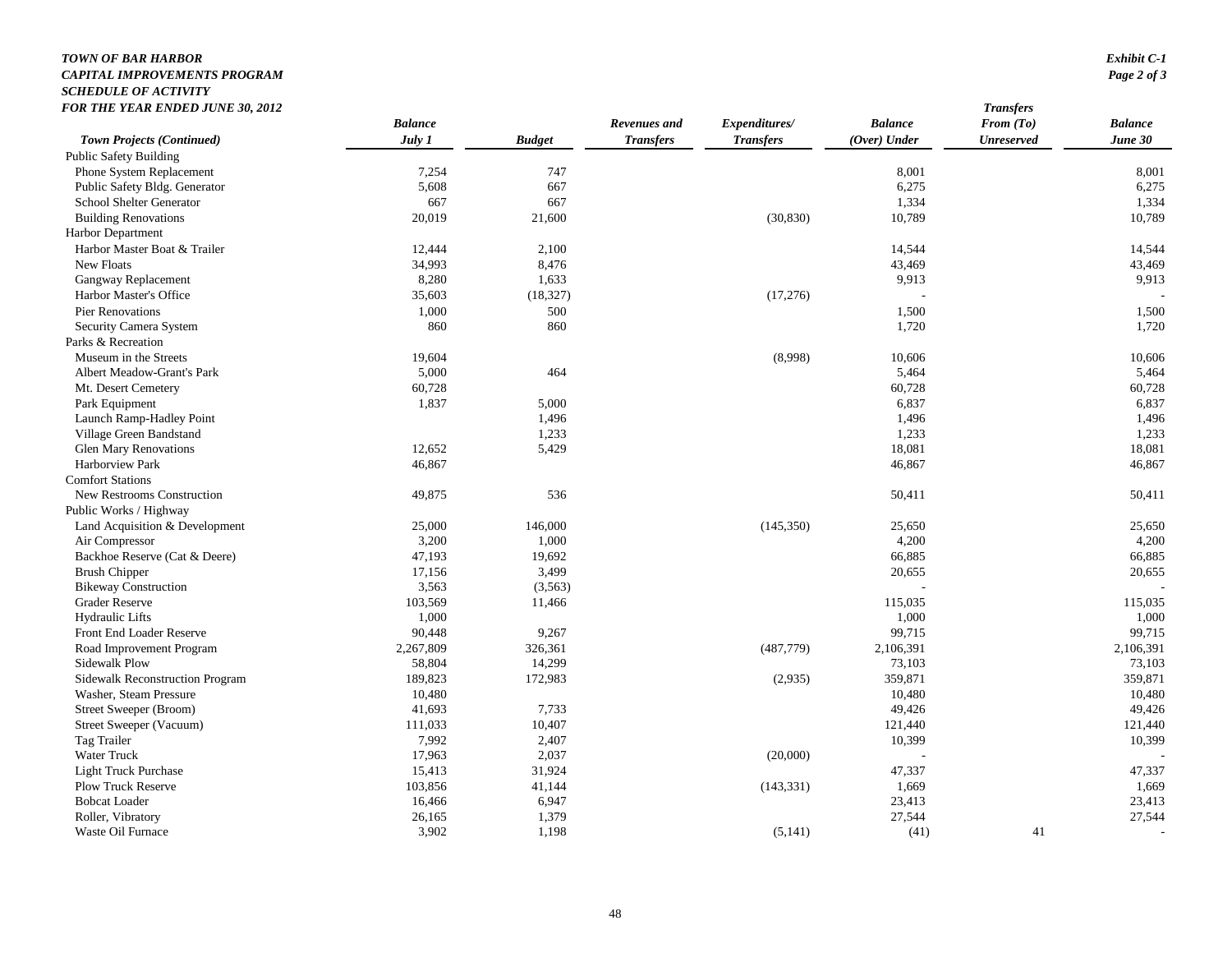#### *TOWN OF BAR HARBOR Exhibit C-1 CAPITAL IMPROVEMENTS PROGRAM SCHEDULE OF ACTIVITY FOR THE YEAR ENDED JUNE 30, 2012 Transfers*

| OR THE TEAR ENDED JONE 30, 2012<br><b>Town Projects (Continued)</b> | <b>Balance</b><br>July 1 | <b>Budget</b> | Revenues and<br><b>Transfers</b> | Expenditures/<br><b>Transfers</b> | <b>Balance</b><br>(Over) Under | riansjers<br>From (To)<br><b>Unreserved</b> | <b>Balance</b><br>June 30 |
|---------------------------------------------------------------------|--------------------------|---------------|----------------------------------|-----------------------------------|--------------------------------|---------------------------------------------|---------------------------|
| Solid Waste Division                                                |                          |               |                                  |                                   |                                |                                             |                           |
| Storage                                                             | 6,125                    | 375           |                                  | (4, 133)                          | 2,367                          |                                             | 2,367                     |
| <b>Bailers</b>                                                      | 7,220                    | 2,280         |                                  | (10,645)                          | (1, 145)                       | 1,145                                       |                           |
| Glass Crusher                                                       | 3,584                    |               |                                  |                                   | 3,584                          |                                             | 3,584                     |
| Forklifts                                                           | 22,411                   | 7,589         |                                  | (21, 385)                         | 8,615                          |                                             | 8,615                     |
| <b>Transfer Station Reserve</b>                                     | 2,168                    |               |                                  |                                   | 2,168                          |                                             | 2,168                     |
| Recycling Facility Reserve                                          | 645                      |               |                                  |                                   | 645                            |                                             | 645                       |
| Debt Service                                                        |                          |               |                                  |                                   |                                |                                             |                           |
| <b>Building Renovation Bond Payment</b>                             |                          | 32,539        |                                  | (32, 539)                         |                                |                                             |                           |
| Debt Service - Agamont Park                                         |                          | 61,780        |                                  | (61,780)                          |                                |                                             |                           |
| Public Works                                                        | 47,845                   | 247,750       |                                  | (295, 537)                        | 58                             | (58)                                        |                           |
| <b>Town Total</b>                                                   | 4,317,896                | 1,452,424     |                                  | (1,495,568)                       | 4,274,752                      | 1,128                                       | 4,275,880                 |
| <b>School Projects</b>                                              |                          |               |                                  |                                   |                                |                                             |                           |
| <b>Building Addition Payments</b>                                   |                          | 122,475       |                                  | (122, 656)                        | (181)                          | 181                                         |                           |
| 2004 Heating System Payment                                         |                          | 70,000        |                                  | (70,000)                          |                                |                                             |                           |
| 2004 Heating System Payment                                         |                          | 60,550        |                                  | (60,053)                          | 497                            | (497)                                       |                           |
| <b>ADA Act Renovations</b>                                          | 12,728                   | 15,000        |                                  |                                   | 27,728                         |                                             | 27,728                    |
| Capital Outlay Reserve                                              | 11,421                   | 67            |                                  |                                   | 11,488                         | (14, 021)                                   | (2,533)                   |
| Furniture & Equipment                                               | 854                      | 5,000         |                                  | (5,921)                           | (67)                           | 67                                          |                           |
| Computers & Technology                                              | 15,476                   | 55,000        |                                  | (63, 281)                         | 7,195                          |                                             | 7,195                     |
| Copier Lease/Purchase                                               | 165                      | 9,300         |                                  | (14,993)                          | (5,528)                        | 5,528                                       |                           |
| Flooring                                                            | 20,991                   | 1,500         |                                  |                                   | 22,491                         |                                             | 22,491                    |
| Repaving                                                            | 7,500                    | 7,500         |                                  |                                   | 15,000                         |                                             | 15,000                    |
| Asbestos Removal                                                    | 8,810                    |               |                                  |                                   | 8,810                          |                                             | 8,810                     |
| Pickup Truck Replacement                                            | 5,530                    | 5,641         |                                  |                                   | 11,171                         |                                             | 11,171                    |
| Playground Equipment                                                | 1,886                    | 2,500         |                                  |                                   | 4,386                          |                                             | 4,386                     |
| Roof Repairs                                                        | 20,668                   | 5,000         |                                  |                                   | 25,668                         |                                             | 25,668                    |
| Connors Windows                                                     | 12,065                   |               |                                  |                                   | 12,065                         |                                             | 12,065                    |
| Elevator Drainage Pit                                               |                          | (5,000)       |                                  |                                   | (5,000)                        | 5,000                                       |                           |
| Gym Floor Resurface                                                 |                          | 2,000         |                                  |                                   | 2,000                          |                                             | 2,000                     |
| Boiler Lead-Lag System                                              | 9,000                    | 9,500         |                                  | (2,525)                           | 15,975                         |                                             | 15,975                    |
| <b>Tractor Plow Reserve</b>                                         |                          | 2,500         |                                  |                                   | 2,500                          |                                             | 2,500                     |
| Kitchen Floor                                                       |                          | 15,000        |                                  | (10, 430)                         | 4,570                          |                                             | 4,570                     |
| <b>Bleacher Buddy</b>                                               | 2,000                    |               |                                  |                                   | 2,000                          |                                             | 2,000                     |
| <b>Emerson Entry Doors</b>                                          |                          | 10,000        |                                  | (13,742)                          | (3,742)                        | 3,742                                       |                           |
| Roof Fascia & Drainage                                              | 16,430                   | (15,600)      |                                  |                                   | 830                            |                                             | 830                       |
| Sewer Lines                                                         | 6,064                    |               |                                  |                                   | 6,064                          |                                             | 6,064                     |
| Safety & Access Control                                             | 11,858                   | 7,600         |                                  |                                   | 19,458                         |                                             | 19,458                    |
| Indoor Pipe Replacement                                             | 32,450                   | 5,000         |                                  |                                   | 37,450                         |                                             | 37,450                    |
| <b>School Total</b>                                                 | 195,896                  | 390,533       |                                  | (363, 601)                        | 222,828                        |                                             | 222,828                   |
| Subtotal                                                            | 4,513,792                | 1,842,957     |                                  | (1,859,169)                       | 4,497,580                      | 1,128                                       | 4,498,708                 |
| Unreserved - Undesignated Balance                                   | 41,721                   | (1,842,957)   | 1,819,381                        |                                   | 18,145                         | (1,128)                                     | 17,017                    |
| <b>Totals</b>                                                       | 4,555,513                |               | 1,819,381                        | (1,859,169)                       | 4,515,725                      |                                             | 4,515,725                 |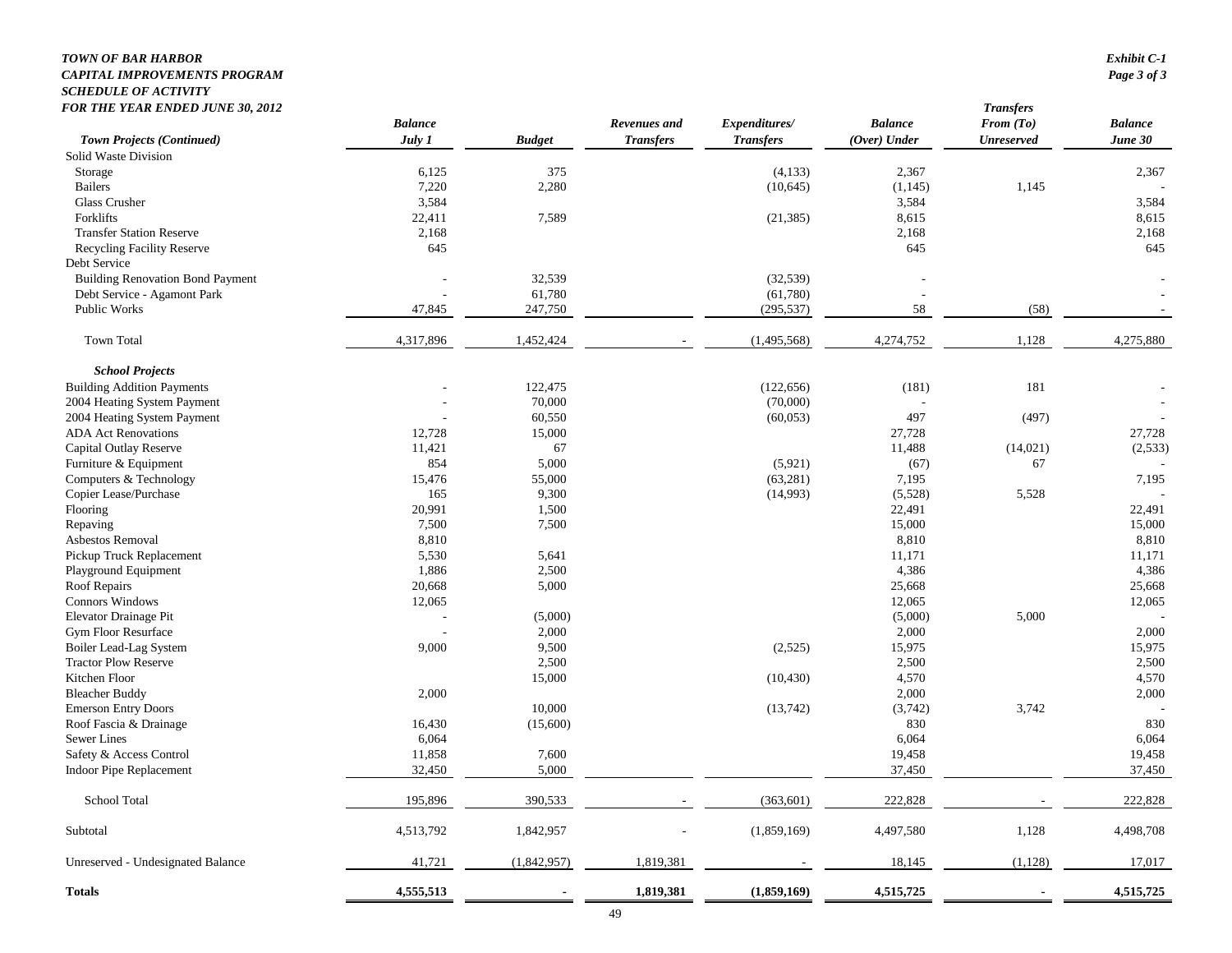## *TOWN OF BAR HARBOR Exhibit D-1 COMBINING BALANCE SHEET ALL PERMANENT FUNDS FOR THE YEAR ENDED JUNE 30, 2012*

| <b>Assets</b>                                | <b>Gurnee</b><br>Scholarship | <b>Cemetery</b><br><b>Trusts</b> | <b>Total</b>   |
|----------------------------------------------|------------------------------|----------------------------------|----------------|
| Cash and Equivalents                         | 3,371                        | 1,158                            | 4,529          |
| Investments                                  | 6,332                        | 2,174                            | 8,506          |
| <b>Total Assets</b>                          | 9,703                        | 3,332                            | 13,035         |
| <b>Liabilities &amp; Fund Balances</b>       |                              |                                  |                |
| Liabilities<br>Due to Other Funds            |                              |                                  |                |
| <b>Total Liabilities</b>                     |                              |                                  |                |
| <b>Fund Balances</b>                         |                              |                                  |                |
| Nonspendable<br>Assigned                     | 6,488<br>3,215               | 3,332                            | 9,820<br>3,215 |
| <b>Total Fund Balances</b>                   | 9,703                        | 3,332                            | 13,035         |
| <b>Total Liabilities &amp; Fund Balances</b> | 9,703                        | 3,332                            | 13,035         |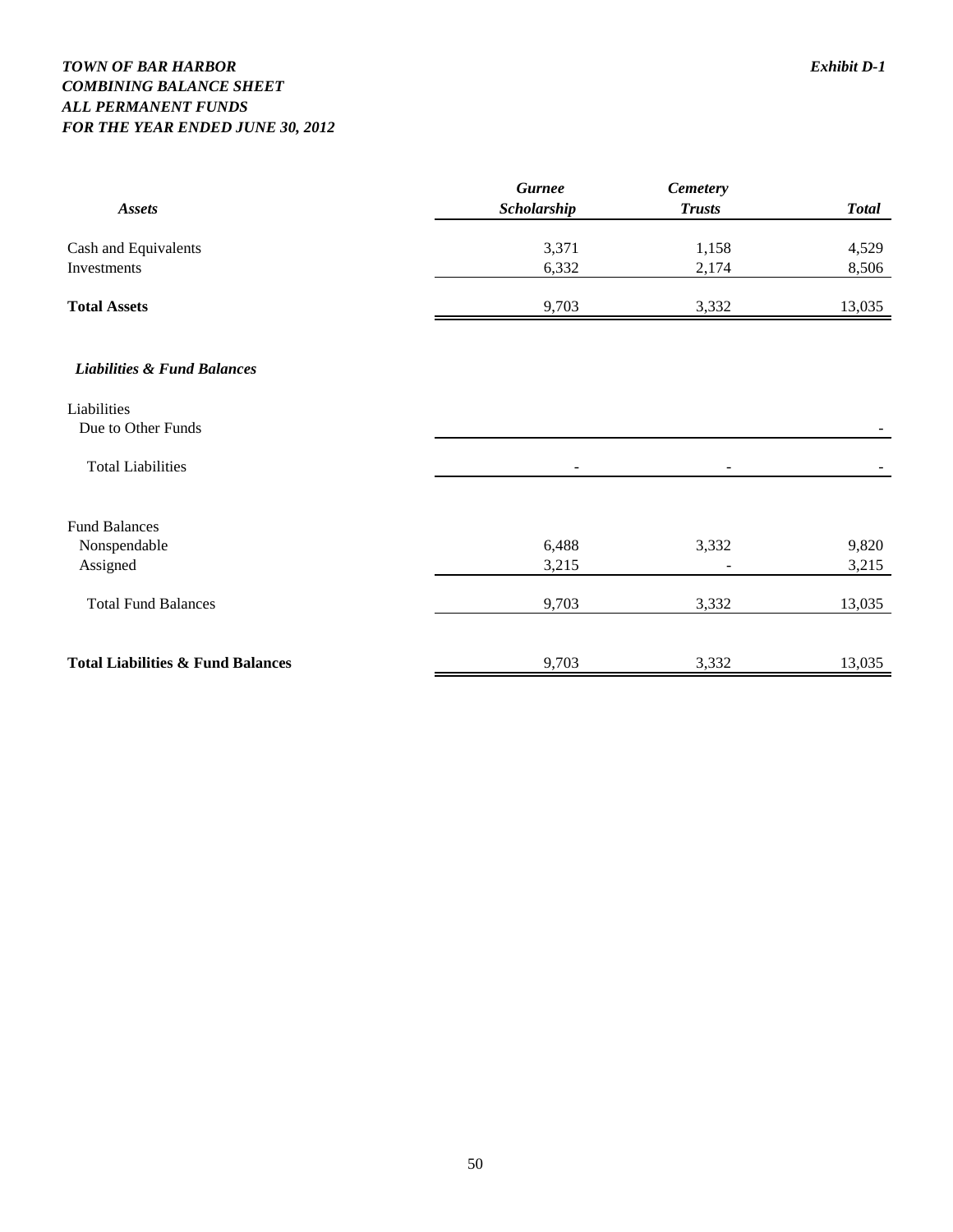## *TOWN OF BAR HARBOR Exhibit D-2 COMBINING STATEMENT OF REVENUES, EXPENDITURES AND CHANGES IN FUND BALANCES ALL PERMANENT FUNDS FOR THE YEAR ENDED JUNE 30, 2012*

|                                                       | <b>Gurnee</b><br>Scholarship | <b>Cemetery</b><br><b>Trusts</b> | <b>Total</b> |
|-------------------------------------------------------|------------------------------|----------------------------------|--------------|
| Revenues                                              |                              |                                  |              |
| New Funds                                             |                              | 1,195                            | 1,195        |
| Investment Income                                     | 56                           | 16                               | 72           |
|                                                       | 56                           | 1,211                            | 1,267        |
| Expenditures                                          |                              |                                  |              |
| Scholarships                                          |                              |                                  |              |
|                                                       | $\blacksquare$               |                                  |              |
| <b>Excess of Revenues Over</b>                        |                              |                                  |              |
| Expenditures                                          | 56                           | 1,211                            | 1,267        |
| Other Financing Sources (Uses)                        |                              |                                  |              |
| <b>Transfers to Other Funds</b>                       |                              | (16)                             | (16)         |
| <b>Total Other Financing</b>                          |                              |                                  |              |
| Sources (Uses)                                        |                              | (16)                             | (16)         |
| <b>Excess of Revenues and Other</b>                   |                              |                                  |              |
| <b>Financing Sources Over</b><br>(Under) Expenditures | 56                           | 1,195                            | 1,251        |
| Fund Balance - July 1                                 | 9,647                        | 2,137                            | 11,784       |
| <b>Fund Balance - June 30</b>                         | 9,703                        | 3,332                            | 13,035       |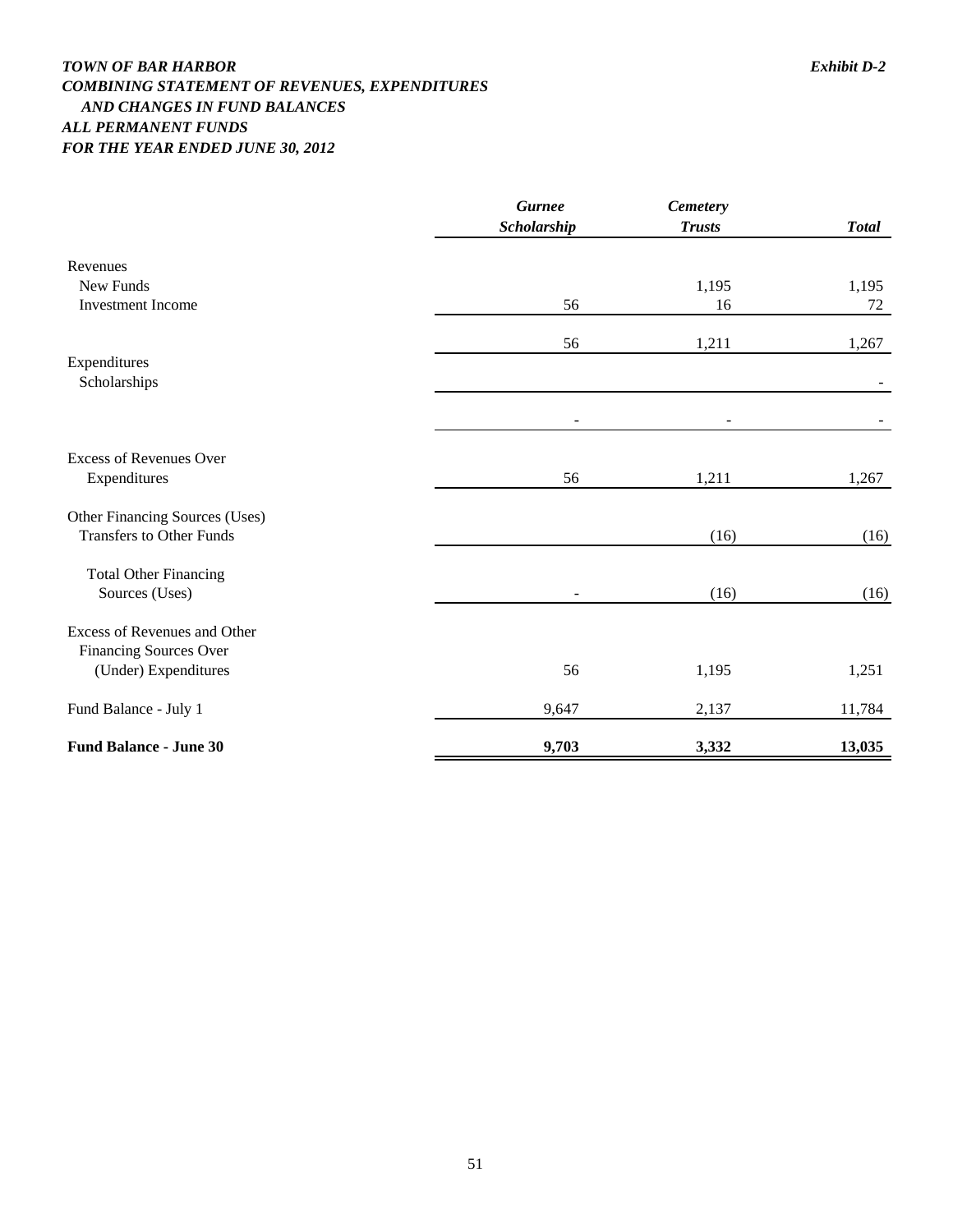#### *TOWN OF BAR HARBOR SCHEDULE III SCHEDULE OF EXPENDITURES OF FEDERAL AWARDS FOR THE YEAR ENDED JUNE 30, 2012*

| <b>Federal Grantor/Pass-Through</b><br><b>Grantor/Program Title</b>                                                                                                                                | Federal<br><b>CFDA</b><br><b>Number</b> | <b>Agency</b> or<br>Pass-through<br><b>Number</b>     | Program<br>or Award<br><b>Amount</b> | <b>Accrued or</b><br>(Deferred)<br>Revenue at<br>July 1 | <b>Revenues</b>            | <b>Expenditures</b>                | <b>Accrued or</b><br>(Deferred)<br>Revenue at<br>June 30 |
|----------------------------------------------------------------------------------------------------------------------------------------------------------------------------------------------------|-----------------------------------------|-------------------------------------------------------|--------------------------------------|---------------------------------------------------------|----------------------------|------------------------------------|----------------------------------------------------------|
| U.S. Department of Education<br>Rural School Achievement Program<br>Passed Through State Department of<br><b>Educational and Cultural Services</b>                                                 | 84.358                                  |                                                       | 25,829                               |                                                         | 24,062                     | (24,062)                           |                                                          |
| NCLB Title 1A - Basic Compensatory Education<br>NCLB Title IIA - Improving Teacher Quality<br><b>Education Jobs Bill</b>                                                                           | 84.010<br>84.367<br>$*84.410$           | 013-05A-3057-13<br>013-05A-3042-11<br>013-05A-3009-10 | 88,213<br>55,705<br>76,000           |                                                         | 88,213<br>55,117<br>76,000 | (88, 213)<br>(55, 117)<br>(76,000) |                                                          |
| Total U.S. Department of Education                                                                                                                                                                 |                                         |                                                       | 245,747                              |                                                         | 243,392                    | (243, 392)                         |                                                          |
| U.S. Department of Agriculture<br>Passed Through State Department of<br><b>Educational and Cultural Services</b><br>National School Lunch Program<br>School Breakfast Program<br>Food Distribution | 10.555<br>10.553<br>10.550              | 013-05A-7128-05<br>013-05A-7127-05<br><b>NONE</b>     | 27,658<br>5,650<br>8,531             | 1,361                                                   | 27,658<br>5,650<br>8,531   | (27, 658)<br>(5,650)<br>(7, 483)   | 2,409                                                    |
| Total U.S. Department of Agriculture                                                                                                                                                               |                                         |                                                       | 41,839                               | 1,361                                                   | 41,839                     | (40,791)                           | 2,409                                                    |
| Passed Through State Department of<br>Transportation<br>Safe Routes To School                                                                                                                      | 20.610                                  | State PIN #017527.00                                  | 174,000                              |                                                         | 153,036                    | (153,036)                          |                                                          |
| Total U.S. Department of Transportation                                                                                                                                                            |                                         |                                                       | 174,000                              |                                                         | 153,036                    | (153,036)                          |                                                          |
| U.S. Department of Homeland Security<br><b>ARRA Port Security Grant Program</b>                                                                                                                    | $*97.116$                               | <b>NONE</b>                                           | 880,234                              | 3,475                                                   | 418,744                    | (373,992)                          | 48,227                                                   |
| Total U.S. Department of Homeland Security                                                                                                                                                         |                                         |                                                       | 880,234                              | 3,475                                                   | 418,744                    | (373,992)                          | 48,227                                                   |
| <b>Total</b>                                                                                                                                                                                       |                                         |                                                       | 1,341,820                            | 4,836                                                   | 857,011                    | (811,211)                          | 50,636                                                   |

\* Major Program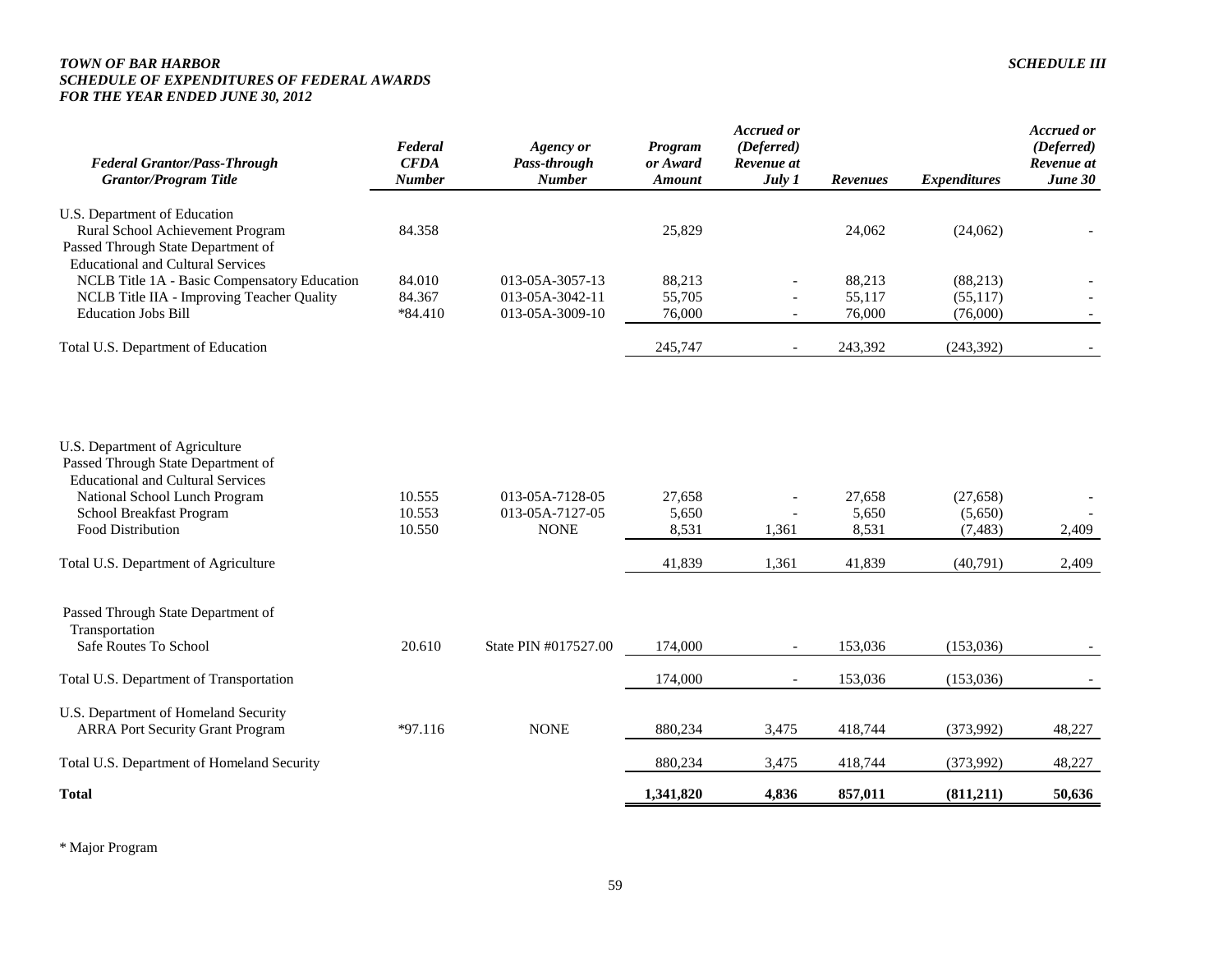#### *NOTE 1 - SUMMARY OF SIGNIFICANT ACCOUNTING POLICIES*

The financial statements of the Town of Bar Harbor have been prepared in conformity with generally accepted accounting principles (GAAP) as applied to governmental units. The Governmental Accounting Standards Board (GASB) is the accepted standard-setting body for establishing governmental accounting and financial reporting principles. The more significant of the government's accounting policies are described below.

#### *A. Financial Reporting Entity*

The Town of Bar Harbor operates under an elected Town Council and Town Manager form of government. The Town's Elementary School Department operates under an elected School Committee. The School Department is administered by AOS #91. The Town's major operations include public works, water, wastewater, harbor facilities, public safety, fire protection, education, and general administrative services.

For financial reporting purposes the Town includes all organizations, functions and activities in its financial statements for which it exercises oversight responsibility. Oversight responsibility as defined by the Governmental Accounting Standards Board (GASB) includes financial interdependency, selection of governing authority, designation of management, ability to significantly influence operations, and accountability for fiscal matters.

#### *B. Government-wide and Fund Financial Statements*

The government-wide financial statements (i.e. the statement of net assets and the statement of activities) report information on all of the non-fiduciary activities of the Town. Fiduciary activities, whose resources are not available to finance the Town's programs, are excluded from the government-wide statements. The material effect of interfund activity has been removed from these statements. *Governmental activities,* which normally are supported by taxes and various intergovernmental revenues, are reported separately from *business-type activities,*  which rely to a significant extent on fees and charges for support.

The statement of activities demonstrates the degree to which the direct expenses of a given function or segments are offset by program revenues. *Direct expenses* are those that are clearly identifiable with a specific function or segment. Functional expenses may also include an element of indirect cost, designed to recover administrative (overhead) costs. *Program revenues* include 1) charges to customers or applicants who purchase, use, or directly benefit from goods, services, or privileges provided by a given function or segment and 2) grants and contributions that are restricted to meeting the operational or capital requirements of a particular function or segment. Taxes and other items not properly included among program revenues are reported instead as *general revenues*.

Separate financial statements are provided for governmental funds, proprietary funds and fiduciary funds, even though the latter are excluded from the government-wide financial statements. Major individual governmental funds and major individual enterprise funds are reported as separate columns in the fund financial statements. Funds are classified into the following categories: governmental, proprietary and fiduciary.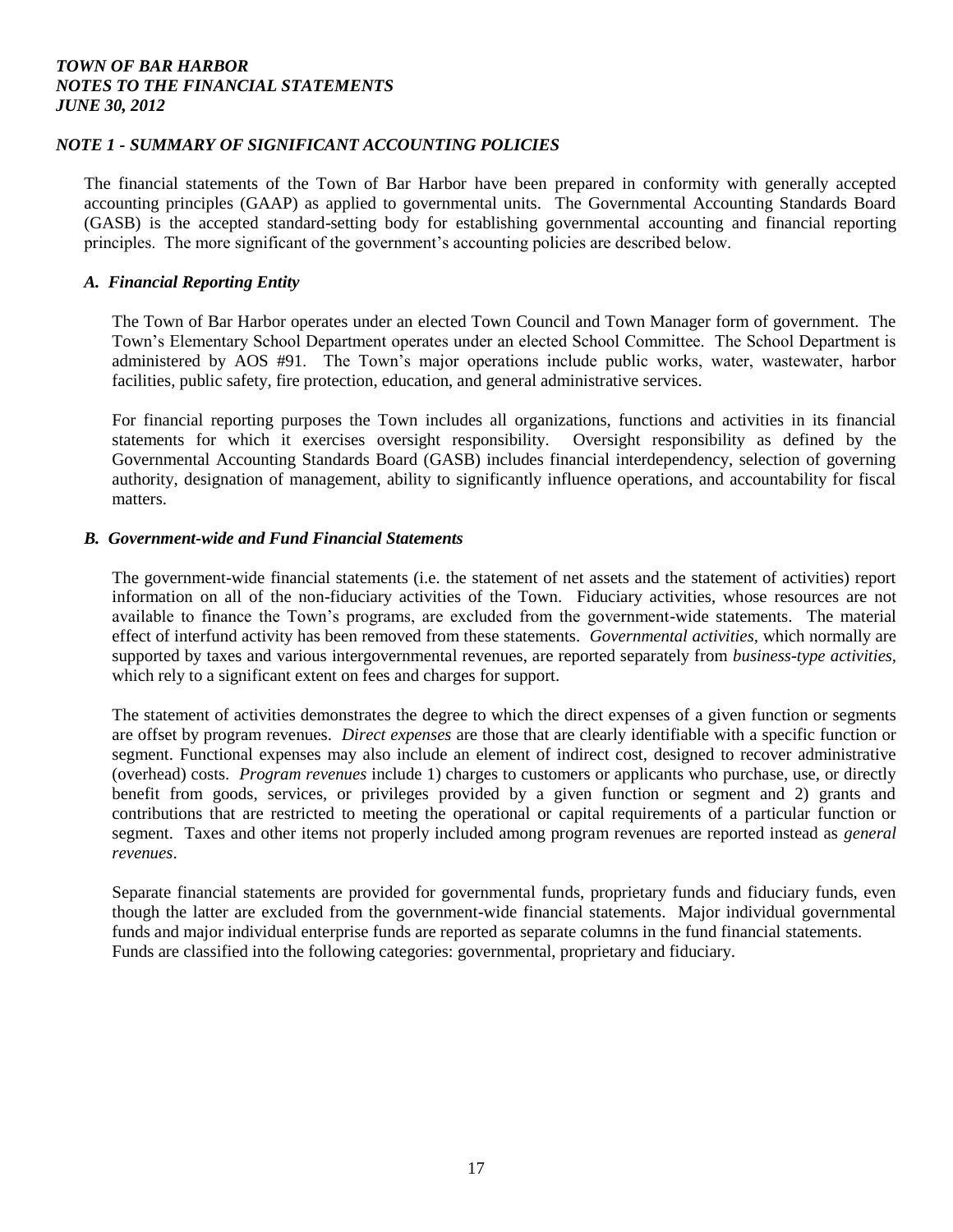## *NOTE 1 - SUMMARY OF SIGNIFICANT ACCOUNTING POLICIES (Continued)*

#### *C. Measurement Focus, Basis of Accounting, and Financial Statement Presentation*

The government-wide financial statements are reported using the *total economic resources measurement focus* and the *accrual basis of accounting*, as are the proprietary fund and trust fund financial statements. Revenues are recorded when earned and expenses are recorded when a liability is incurred, regardless of the timing of related cash flows. Property taxes are recognized as revenues in the year for which they are levied. Grants and similar items are recognized as revenue as soon as all eligibility requirements have been met. Agency funds, reporting only assets and liabilities, have no measurement focus but use the accrual basis of accounting.

Governmental fund financial statements are reported using the *current financial resources measurement focus* and the *modified accrual basis of accounting*. Revenues are recognized when they are both measurable and available. Revenues are considered to be *available* when they are collectible within the current period or soon enough thereafter to pay liabilities of the current period. For this purpose, the Town considers revenues to be available if they are collected within 60 days of the end of the current fiscal period. Expenditures generally are recorded when a liability is incurred, as under accrual accounting. However, debt service expenditures, including interest on long-term debt, as well as expenditure related to compensated absences and claims and judgments are recorded only when payment is due.

Property taxes, sales taxes, interdepartmental charges, and intergovernmental revenues are all considered to be susceptible to accrual. Special assessments are recorded as revenues in the year the assessments become current. Annual installments not yet due are reflected as special assessment receivables and deferred revenues. Other revenue items are considered to be measurable and available only when cash is received by the Town.

The Town reports the following major governmental funds:

The General Fund is used to account for all or most of the Town's general activities, including the school, the collection and disbursement of earmarked monies (special revenue funds) and the servicing of general long-term debt (debt service fund). The General Fund is used to account for all activities of the general government not accounted in some other fund.

The CIP funds account for all the Town and School Departments major capital projects.

The Town reports the following major proprietary funds:

The wastewater fund accounts for the activities of the wastewater operations. The Town operates the wastewater collection system and related administrative costs.

The water fund accounts for the activities of the water operations. The Town operates the water collection system and related administrative costs.

Additionally, the Town reports the following fund types:

Permanent funds account for monies held in trust by the Town, the investment earnings from which may only be used for the operation of the program.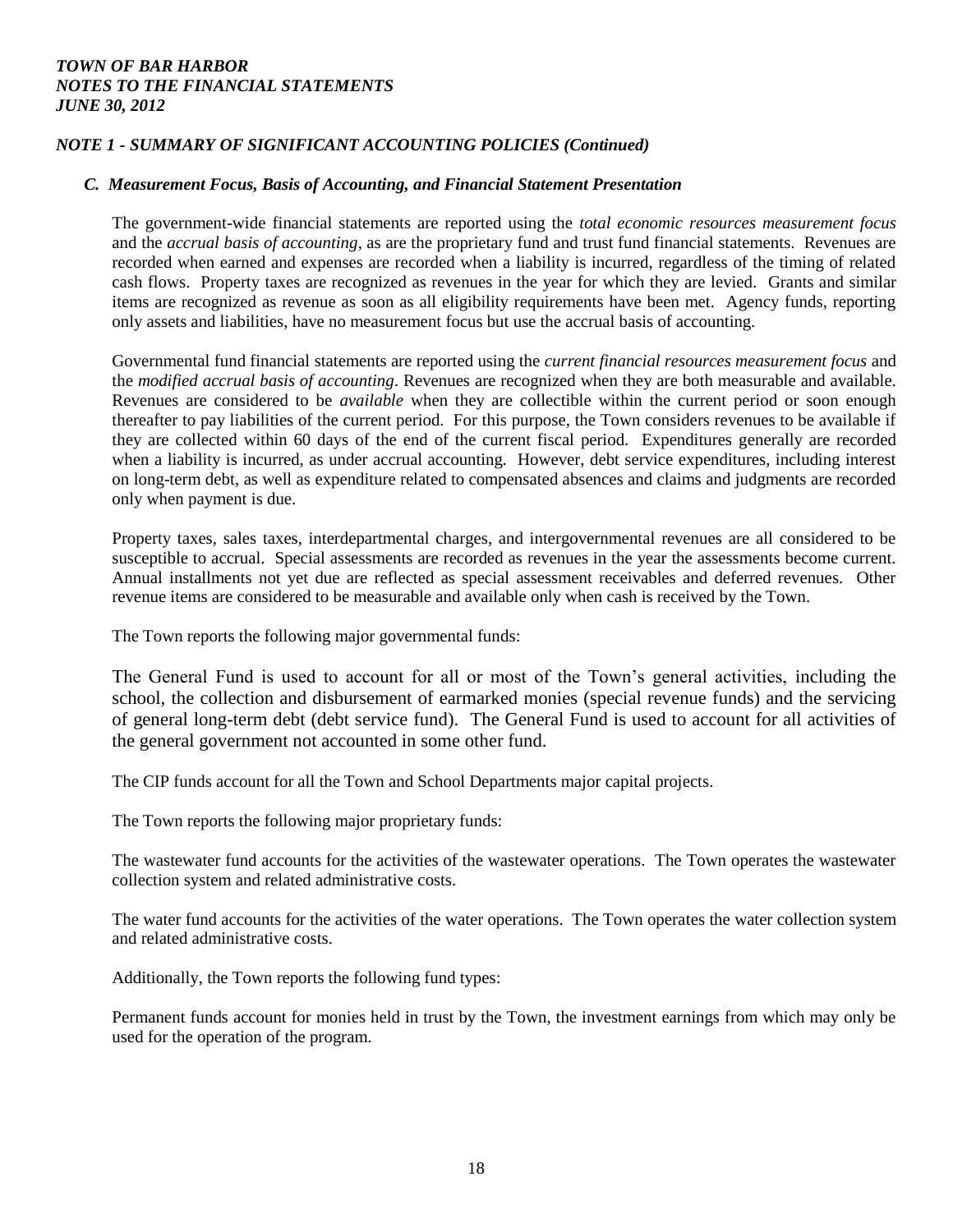## *NOTE 1 - SUMMARY OF SIGNIFICANT ACCOUNTING POLICIES (Continued)*

#### *D. Assets, Liabilities, and Net Assets or Fund Equity*

#### *1. Deposits and Investments*

Governmental Accounting Standards Statement No. 40 requires the disclosure of interest rate risk, credit risk, and custodial risk. As a means of limiting its exposure to fair value losses arising from rising interest rates, the Town invests in short term repurchase obligations and short term investments held by a local banking institution. As a means of limiting its exposure credit risk, the Town limits its investments to those authorized by Maine State Statutes, which authorize the Town to make deposits/investments in insured commercial banks, insured credit unions, and direct debt securities of the United States Government unless such an investment is expressly prohibited by law. For an investment, custodial risk is the risk that in the event of the failure of the counter party the Town will not be able to recover the value of its investments or collateral securities that are in the possession of an outside party.

As a means of limiting its exposure to custodial risk, the Town requires that, at the time funds are invested, collateral for repurchase agreements be held in the Town's name by a custodial agent for the term of the agreement and investments in obligations of the United States or its agencies be held by the Federal Reserve.

#### *2. Receivables and Payables*

Transactions between funds that result in outstanding balances are reported as due to/from other funds.

Property taxes receivable not expected to be collected within 60 days from year end are classified as deferred revenue. At June 30, \$691,818 has been so classified and reported on the general fund balance sheet.

Annual property taxes were levied on July 26, 2011, on property values assessed on April 1. Taxes were due in two installments without penalty, due on September 30 and March 30, with interest at 7.0% beginning October 1 and March 31. Tax liens are placed on real property within 12 months following the tax commitment date if taxes remain delinquent. The Town has the authority to foreclose on property eighteen months after the filing of the liens if the lien amount and associated costs remain unpaid.

## *3. Inventories*

Inventories are valued at cost. The costs of governmental fund-type inventories are recorded as expenditures when consumed rather than when purchased.

#### *4. Capital Assets*

Capital assets, which property, plant, equipment, and infrastructure (e.g. roads, bridges, sidewalks, and similar items), are reported in the applicable governmental or business-type activities columns in the government-wide financial statements. Capital assets are defined by the Town as assets with an initial, individual cost of more than \$5,000 and an estimated useful life in excess of one year. Such assets are recorded at historical cost or estimated historical cost if purchased or constructed. Donated capital assets are recorded at estimated fair market value at the date of donation.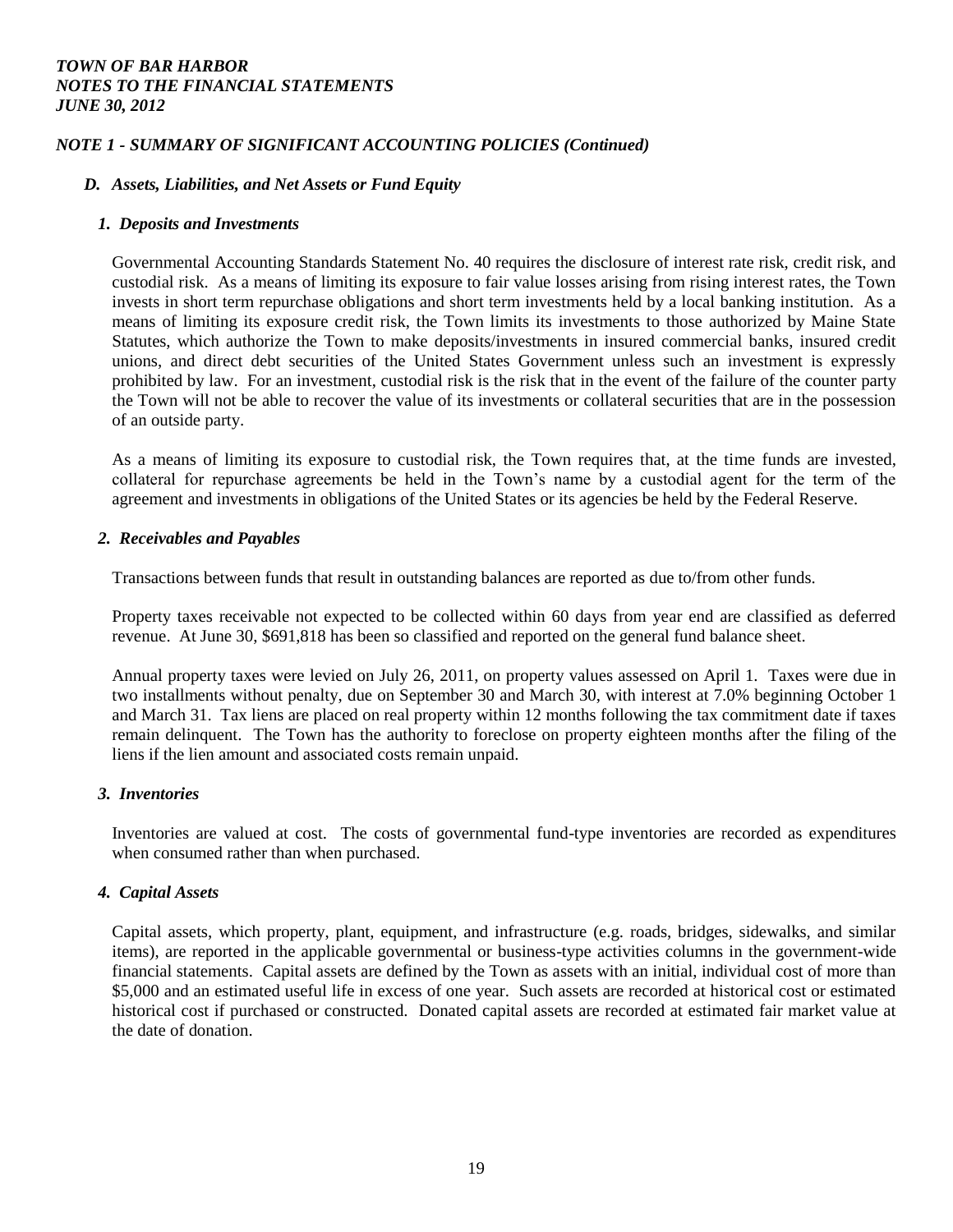## *NOTE 1 - SUMMARY OF SIGNIFICANT ACCOUNTING POLICIES (Continued)*

## *D. Assets, Liabilities and Equity (Continued)*

#### *4. Capital Assets (Continued)*

The costs of normal maintenance and repairs that do not add to the value of the asset or materially extend asset lives are not capitalized. Major outlays for capital assets and improvements are capitalized as projects are constructed. Interest incurred during the construction phase of capital assets of business-type activities is included as part of the capitalized value of the asset constructed. Property, plant, and equipment are depreciated using the straight line method over the following estimated useful lives:

| Assets         | Years   |
|----------------|---------|
|                |         |
| Buildings      | $20-40$ |
| Infrastructure | 18-77   |
| Equipment      | $3-20$  |

#### *5. Compensated Absences*

In the fund financial statements, vested or accumulated vacation leave that is expected to be liquidated with expendable available financial resources is reported as an expenditure and a fund liability of the governmental fund that will pay it. Vested or accumulated vacation leave, holiday leave and comp time in the government-wide financial statements is recorded as an expense and liability of the fund as the benefits accrue to employees. In accordance with GASB Statement No. 16, no liability is recorded for nonvesting accumulated right to receive sick pay benefits.

## *6. Long-term Obligations*

In the government-wide financial statements, and proprietary fund types in the fund financial statements, longterm debt and other long-term obligations are reported as liabilities in the applicable governmental activities, business-type activities or proprietary fund type financial statements. In the fund financial statements, governmental fund types recognize the face amount of debt issued as other financing sources.

Under State Law, no municipality can incur debt, which would cause its total outstanding debt, exclusive of debt incurred for school, storm or sanitary sewer, energy facilities, or municipal airports, to exceed 7.50% of its last full state valuation. A municipality may incur debt for schools not exceeding 10%, storm or sanitary sewers 7.50%, and municipal airports, water districts and special purpose districts 3% of its last full state valuation. In no event can the total debt exceed 15% of its last full valuation. Full state valuation is the valuation of taxable property as certified by the State Tax Assessor, adjusted to 100%.

At June 30, the Town of Bar Harbor is in compliance with the above requirements.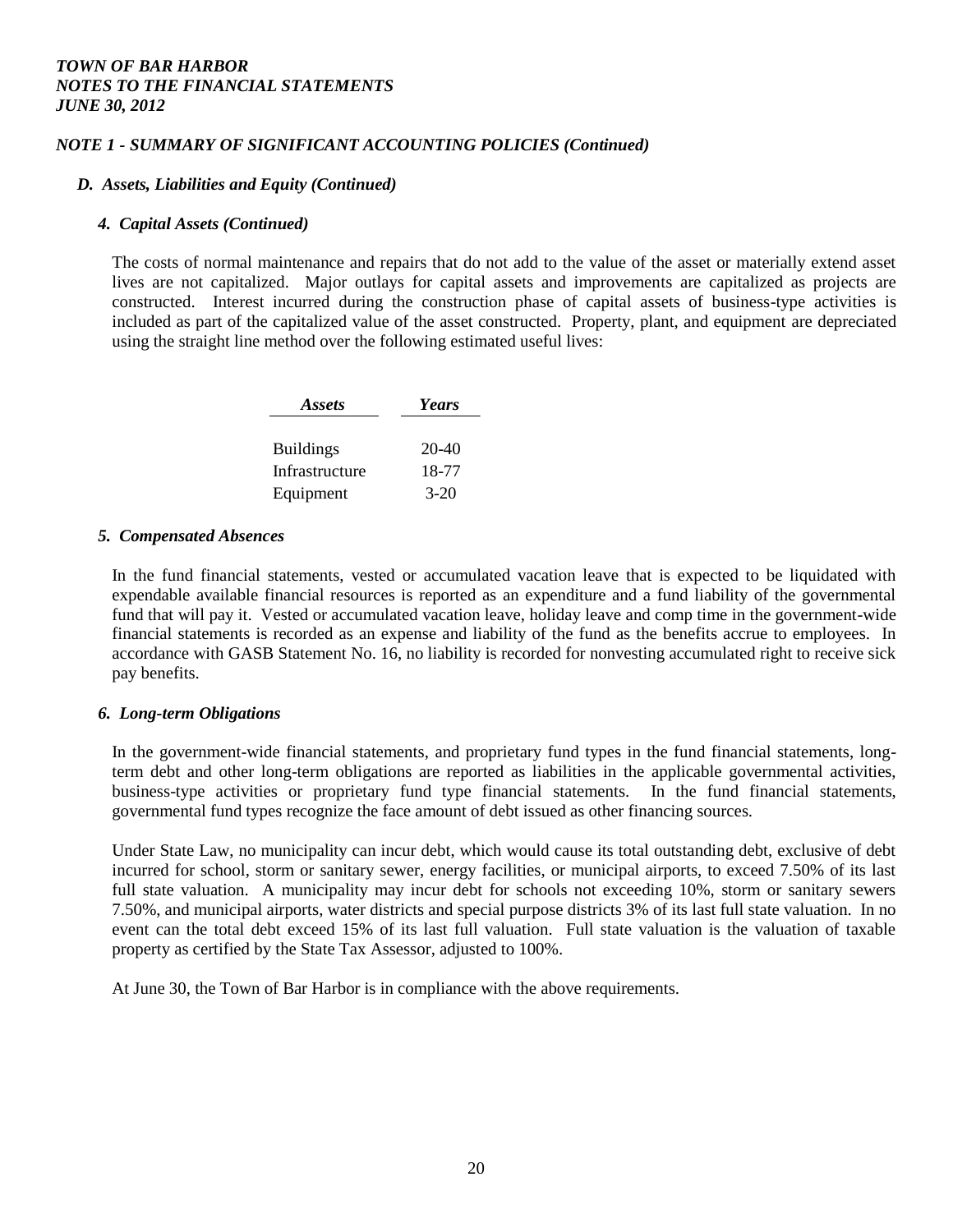## *NOTE 1 - SUMMARY OF SIGNIFICANT ACCOUNTING POLICIES (Continued)*

## *D. Assets, Liabilities and Equity (Continued)*

#### *7. Fund Balances/Net Assets*

#### *Fund Balances*

In accordance with Government Accounting Standards Board 54, fund balance reporting and governmental fund type definitions, the Town classifies governmental fund balances as follows:

*Non-spendable –* includes fund balance amounts that cannot be spent either because it is not in spendable form or because of legal or contractual constraints.

*Restricted –* includes fund balance amounts that are constrained for specific purposes which are externally imposed by providers, such as creditors or amounts constrained due to constitutional provisions or enabling legislation.

*Committed –* includes fund balance amounts that are constrained for specific purposes that are internally imposed by the government through town meeting voting and does not lapse at year-end.

*Assigned –* includes fund balance amounts that are intended to be used for specific purposes that are neither considered restricted or committed. Fund balances may be assigned by the Town Council.

*Unassigned –* includes positive fund balance within the general fund which has not been classified within the above mentioned categories and negative fund balance in other governmental funds.

The Town considers restricted, committed, assigned, and unassigned amounts to be spent in that order when expenditures for which any of those amounts are available.

The Town's fund balance policy requires at least 10% of the Town's previous year's total audited general fund revenues to be assigned as designated for working capital.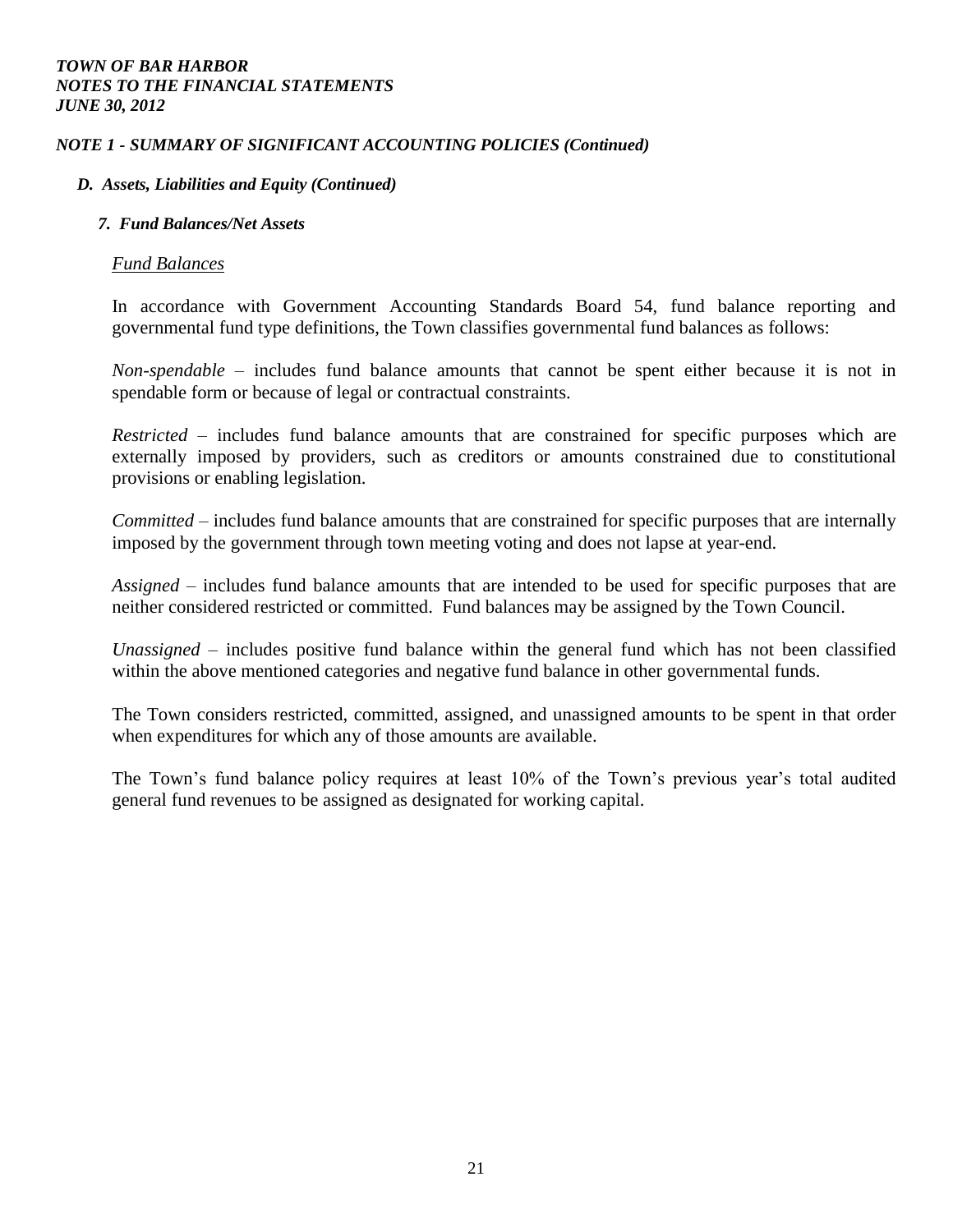## *NOTE 1 - SUMMARY OF SIGNIFICANT ACCOUNTING POLICIES (Continued)*

## *D. Assets, Liabilities and Equity (Continued)*

## *7. Fund Balances/Net Assets (Continued)*

## *Fund Balances*

The Town has identified June 30, 2012 fund balances on the balance sheet as follows:

|                                          |                | Capital            | <b>Other</b> |              |
|------------------------------------------|----------------|--------------------|--------------|--------------|
|                                          | <b>General</b> | <b>Improvement</b> | Governmental |              |
|                                          | <b>Fund</b>    | <b>Projects</b>    | <b>Funds</b> | <b>Total</b> |
| <u>Nonspendable</u>                      |                |                    |              |              |
| School Lunch Inventory                   | 3,522          |                    |              | 3,522        |
| Gurnee Principal                         |                |                    | 6,488        | 6,488        |
| <b>Cemetery Principal</b>                |                |                    | 3,332        | 3,332        |
|                                          | 3,522          |                    | 9,820        | 13,342       |
| Restricted                               |                |                    |              |              |
| Dog Control Reserve                      | 2,040          |                    |              | 2,040        |
| <b>School Reserves</b>                   | 317,240        |                    |              | 317,240      |
| Homeland Security Grant - 2009           |                |                    | 156,978      | 156,978      |
| <b>ARRA Port Security Grant</b>          |                |                    | 48,227       | 48,227       |
|                                          | 319,280        |                    | 205,205      | 524,485      |
| Committed                                |                |                    |              |              |
| <b>Capital Improvement Programs</b>      |                | 4,515,725          |              | 4,515,725    |
|                                          |                | 4,515,725          |              | 4,515,725    |
| <b>Assigned</b>                          |                |                    |              |              |
| <b>Reserve for Working Capital</b>       | 1,706,000      |                    |              | 1,706,000    |
| <b>Designated Police Officer Reserve</b> | 85,000         |                    |              | 85,000       |
| <b>General Fund Encumbrances</b>         | 25,287         |                    |              | 25,287       |
| <b>Education Assigned Funds</b>          | 287,106        |                    |              | 287,106      |
| Cruise Ship Fund                         | 150,293        |                    |              | 150,293      |
| Gurnee Scholarship                       |                |                    | 3,215        | 3,215        |
|                                          | 2,253,686      | $\overline{a}$     | 3,215        | 2,256,901    |
| <b>Unassigned</b>                        |                |                    |              |              |
| General Fund                             | 1,170,977      |                    |              | 1,170,977    |
| <b>Total Fund Balance</b>                | 3,747,465      | 4,515,725          | 218,240      | 8,481,430    |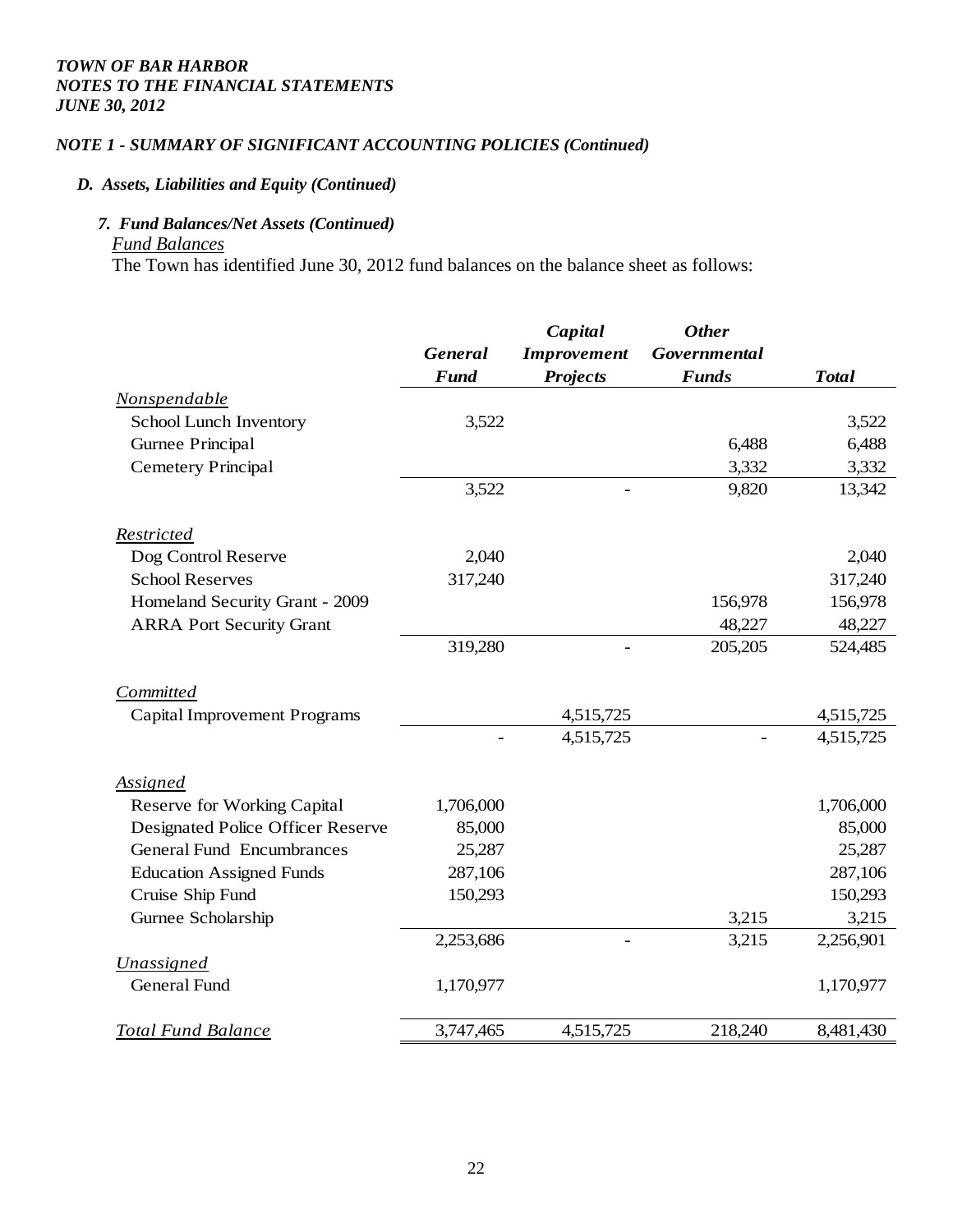## *NOTE 1 - SUMMARY OF SIGNIFICANT ACCOUNTING POLICIES (Continued)*

## *D. Assets, Liabilities and Equity (Continued)*

## *7. Fund Balances/Net Assets (Continued)*

#### *Net Assets*

In the fund financial statements, governmental funds report reservations of fund balance for amounts that are not available for appropriation or are legally restricted by outside parties for use for a specific purpose. Designations of fund balance represent tentative management plans that are subject to change.

Net assets are required to be classified into three components – invested in capital assets, net of related debt; restricted; and unrestricted. These classifications are defined as follows:

*Invested in capital assets, net of related debt –* This component of net assets consists of capital assets, net of accumulated depreciation, reduced by the outstanding balances of any bonds, mortgages, notes, or other borrowings that are attributable to the acquisition, construction, or improvements of those assets. If there are significant unspent related debt proceeds at year-end, the portions of the debt attributable to the unspent proceeds is not included in the calculation of invested in capital assets, net of related debt.

*Restricted –* This component of net assets consists of restrictions placed on net assets use through external constraints imposed by creditors (such as debt covenants), grantors, contributors, or law or regulations of other governments, or constraints imposed by law through constitutional provisions or enabling legislation.

*Unrestricted –* This component consists of net assets that do not meet the definition of "restricted" or "invested in capital assets, net of related debt."

## *NOTE 2 - STEWARDSHIP, COMPLIANCE AND ACCOUNTABILITY*

## *A. Budgetary Information*

Annual budgets are adopted on a basis consistent with generally accepted accounting principles (GAAP) for the government's governmental funds. However, the Town's School Department does not budget for the revenues and expenditures associated with the employer's teacher retirement contribution made by the State of Maine on behalf of the town to the Maine State Retirement System. School grant funds and the school lunch fund do not have legally adopted budgets. All annual appropriations lapse at fiscal year-end to the extent that they have not been encumbered.

All agencies of the government submit requests for appropriations to the government's manager commencing 6 weeks before the manager is required to submit the budget to the government's council. The manager compiles the data and submits the total budget to the council on or before the third Tuesday in January each year. The council holds public hearings, adopts the budget, and recommends it to the warrant committee on or before February 22. No later than seven days following adoption, the manager submits the budget to the warrant committee, which reviews the budget and submits its recommendation to the council at least four weeks prior to the Town Meeting. The council submits the budget to the Town Meeting along with the recommendation of the warrant committee. The Town Meeting adopts the final budget.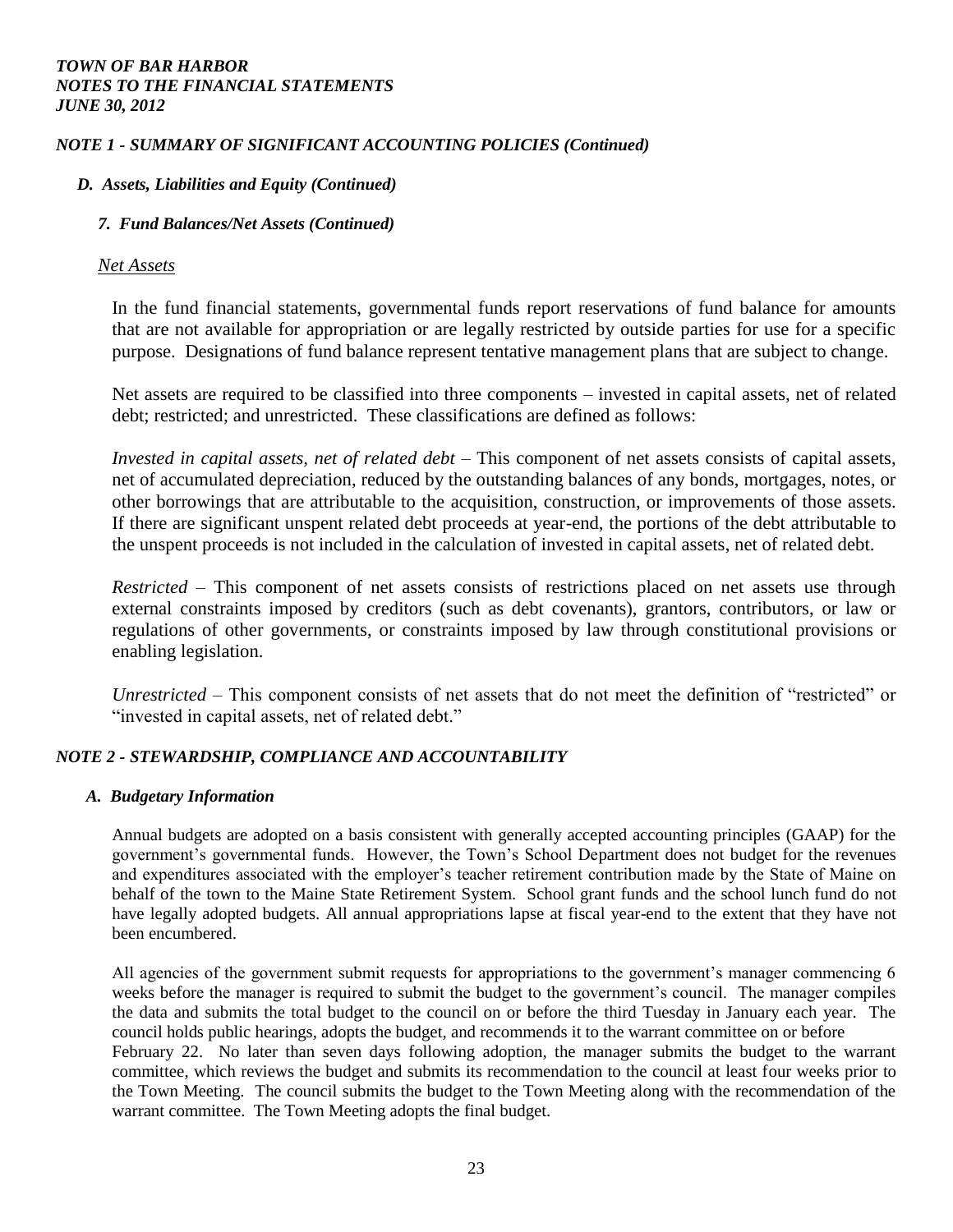## *NOTE 2 - STEWARDSHIP, COMPLIANCE AND ACCOUNTABILITY (Continued)*

## *A. Budgetary Information (Continued)*

The appropriated budget is prepared by fund, function and department. The manager and department heads may make transfers of appropriations within cost centers, but may not exceed the total cost center appropriation. The council may transfer appropriations between cost centers to the extent of any unencumbered appropriation balance.

Reserve funds, once established by the Town Meeting, may be expended with approval of the council for the purpose for which the reserve was established.

Encumbrance accounting is employed in governmental funds. Encumbrances (e.g., purchase orders, contracts) outstanding at year-end are reported as reservations of fund balance and do not constitute expenditures or liabilities because the commitments are carried forward to supplement appropriations of the subsequent year.

## *NOTE 3 - DETAILED NOTES ON ALL FUNDS AND ACCOUNT GROUPS*

#### *A. Deposits and Investments*

## **Deposits**

Custodial credit risk is the risk that in the event of a bank failure, a government's deposits may not be returned to it. The Town's deposit policy for custodial credit risk requires compliance with the provisions of state law.

State Statute 5706 require banks to give bond or to pledge government securities (types of which are specifically identified in the Statutes) to the Town in the amount of the Town's deposits. The Statutes allow pledged securities to be reduced by the amount of Federal Deposit Insurance Corporation (FDIC).

One or more of the financial institutions holding the Town's cash accounts are participating in the FDIC Transaction Account Guarantee Program. Under the program, all noninterest bearing checking accounts include demand deposit accounts and any transaction account that has unlimited withdrawals and cannot earn interest are fully guaranteed by the FDIC for the entire amount. Also through December 31, 2012, IOLTA accounts and NOW accounts that do not earn more than .25% interest are fully guaranteed by the FDIC for the entire amount as long as the depository institution participates in the Transaction Account Guarantee (TAG) program. For interest bearing accounts, the Town's cash deposits, including certificates of deposits, are insured up to \$250,000 per custodian by the FDIC. Any cash deposits or certificates of deposits in excess of the \$250,000 FDIC limits are covered by collateral held in a Federal Reserve pledge account or by an agent for the Town and thus no custodial risk exists.

The Town's investment policy further restricts the investment options delegated to the Town Treasurer. The Town is authorized to invest in only U.S. Treasury bills less than one year, U.S. Treasury notes 1-5 years, certificates of deposit up to \$250,000 per bank with FDIC coverage from only 5 local banks, overnight repurchase agreements or deposit accounts, investment management agreements, local government investment pools, interest bearing checking accounts, or CDARS investment options.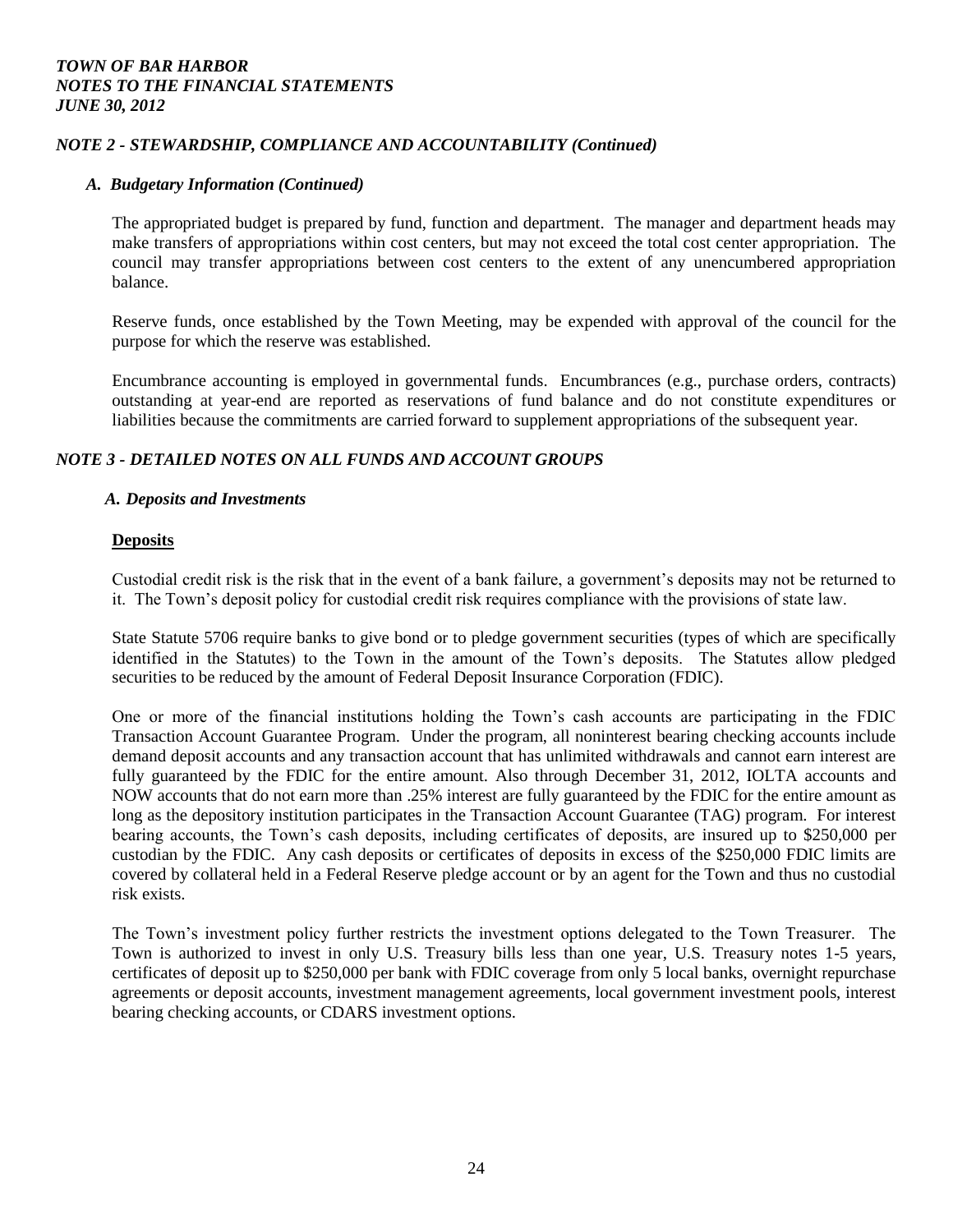#### *NOTE 3 - DETAILED NOTES ON ALL FUNDS AND ACCOUNT GROUPS (Continued)*

#### *A. Deposits and Investments (Continued)*

#### **Deposits (Continued)**

At year-end, the government's carrying amount of deposits was \$9,898,269 and the bank balance was \$10,507,872. The bank balance is categorized according to credit risk as follows:

Category 1 - Insured by Federal depository or credit union insurance.

Category 2 - Collateralized with securities held by the pledging financial institution's trust Department or agent in the Town's name.

Category 3 - Uninsured and uncollateralized.

|                      | Bank           | Category  |           |   |
|----------------------|----------------|-----------|-----------|---|
|                      | <b>Balance</b> |           |           | ≺ |
| Cash and Equivalents | 10,507,872     | 8,435,260 | 2,072,612 |   |

#### **Investments**

At June 30, 2012, the Towns investments, maturities and credit ratings are as follows:

|                      |           |             |         | June 30, 2012 |                     |           |               |
|----------------------|-----------|-------------|---------|---------------|---------------------|-----------|---------------|
|                      |           |             |         |               | Maturities in Years |           |               |
|                      | Fair      |             |         |               |                     |           | Credit Rating |
| Type                 | Value     | Less Than 1 | $1 - 5$ | $6 - 10$      | More than 10        | S&P       | Moody's       |
| <b>General City:</b> |           |             |         |               |                     |           |               |
| Bank of Nova Scotia  | 302,808   | 302,808     |         |               |                     | -         | $BBB+$        |
| Mutual Funds         | 1,000,930 | 1,000,930   |         |               |                     | not rated | not rated     |
|                      |           |             |         |               |                     |           |               |
| Total                | 1,303,738 | 1,303,738   | -       |               |                     |           |               |

#### **Summary of Deposits and Investment Balances**

Following is a reconciliation of the Town's deposit and investment balances as of June 30, 2012:

| Deposits and Cash on Hand | \$  | 9,898,269       |                 |    |            |
|---------------------------|-----|-----------------|-----------------|----|------------|
| Investments               | \$  | 1,303,738       |                 |    |            |
|                           | \$. | 11,202,007      |                 |    |            |
|                           |     | Government-wide | Business-Type   |    |            |
|                           |     | Statement of    | Statement of    |    |            |
|                           |     | Net Assets      | Net Assets      |    | Totals     |
| Cash and Cash Equivalents | \$  | 7,114,573       | \$<br>2,783,696 | S  | 9,898,269  |
| Investments               | \$  | 1,303,738       | \$              | S  | 1,303,738  |
|                           | \$  | 8,418,311       | \$<br>2,783,696 | \$ | 11,202,007 |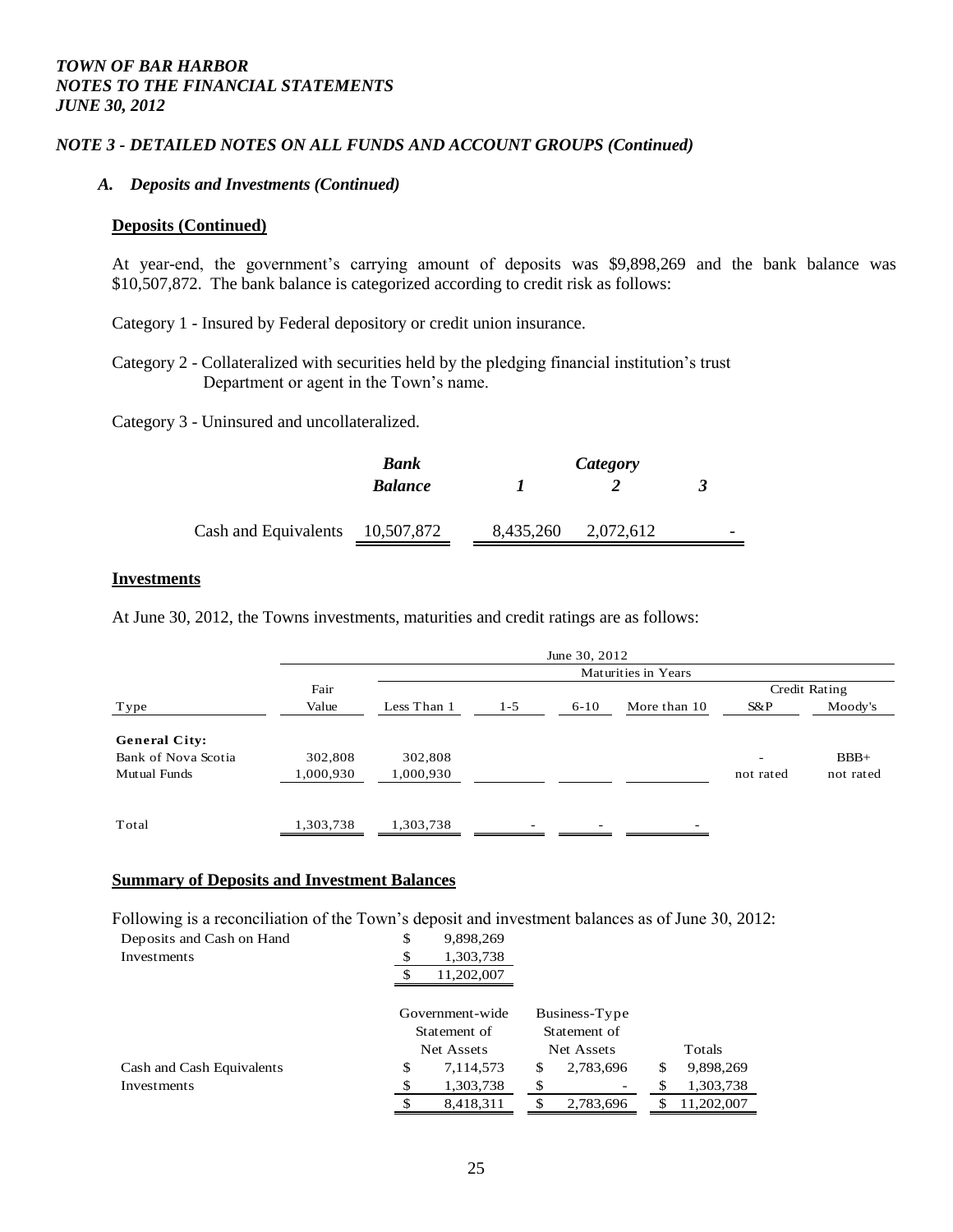## *NOTE 3 - DETAILED NOTES ON ALL FUNDS AND ACCOUNT GROUPS (Continued)*

## *B. Property Taxes*

| Property taxes were levied for the fiscal year as follows: |           |               |
|------------------------------------------------------------|-----------|---------------|
| Assessed Value                                             |           | 1,407,890,760 |
| Tax Rate (per $$1,000$ )                                   |           | 9.60          |
| Commitment                                                 |           | 13,515,751    |
| Appropriations                                             |           | 17,503,632    |
| Less:                                                      |           |               |
| <b>State Municipal Revenue Sharing</b>                     | 192,577   |               |
| <b>Estimated Revenues</b>                                  | 3,745,730 |               |
| <b>BETE Reimbursement</b>                                  | 3,398     |               |
| Homestead Reimbursement                                    | 46,176    |               |
|                                                            |           | 3,987,881     |
| Net Assessment for Commitment                              |           | 13,515,751    |

Uncollected real estate taxes at June 30 for the current year commitment totaled \$517,204, which represents tax collection of approximately 96.2% of the current year commitment. Unpaid prior year tax liens at June 30 totaled \$318,939.

#### *C. Interfund Receivables and Payables*

Individual fund interfund receivable and payable balances at June 30, 2012 were as follows:

|                                    | <b>Interfund</b><br>Receivable | <b>Interfund</b><br>Payable |
|------------------------------------|--------------------------------|-----------------------------|
| General Fund                       | 747,900                        | 4,790,388                   |
| Special Revenue Funds              |                                |                             |
| Homeland Security Grant-2009       | 156,978                        |                             |
| Septic Grant                       |                                | 500                         |
| <b>ARRA Port Security Grant</b>    | 64,959                         |                             |
| Scenic Byways Grant                |                                |                             |
| <b>Safe Routes to School Grant</b> |                                | 141,691                     |
| Capital Project Funds              | 4,565,197                      |                             |
| Water Fund                         |                                | 521,273                     |
| Wastewater Fund                    |                                | 81,182                      |
| Totals                             | 5,535,034                      | 5,535,034                   |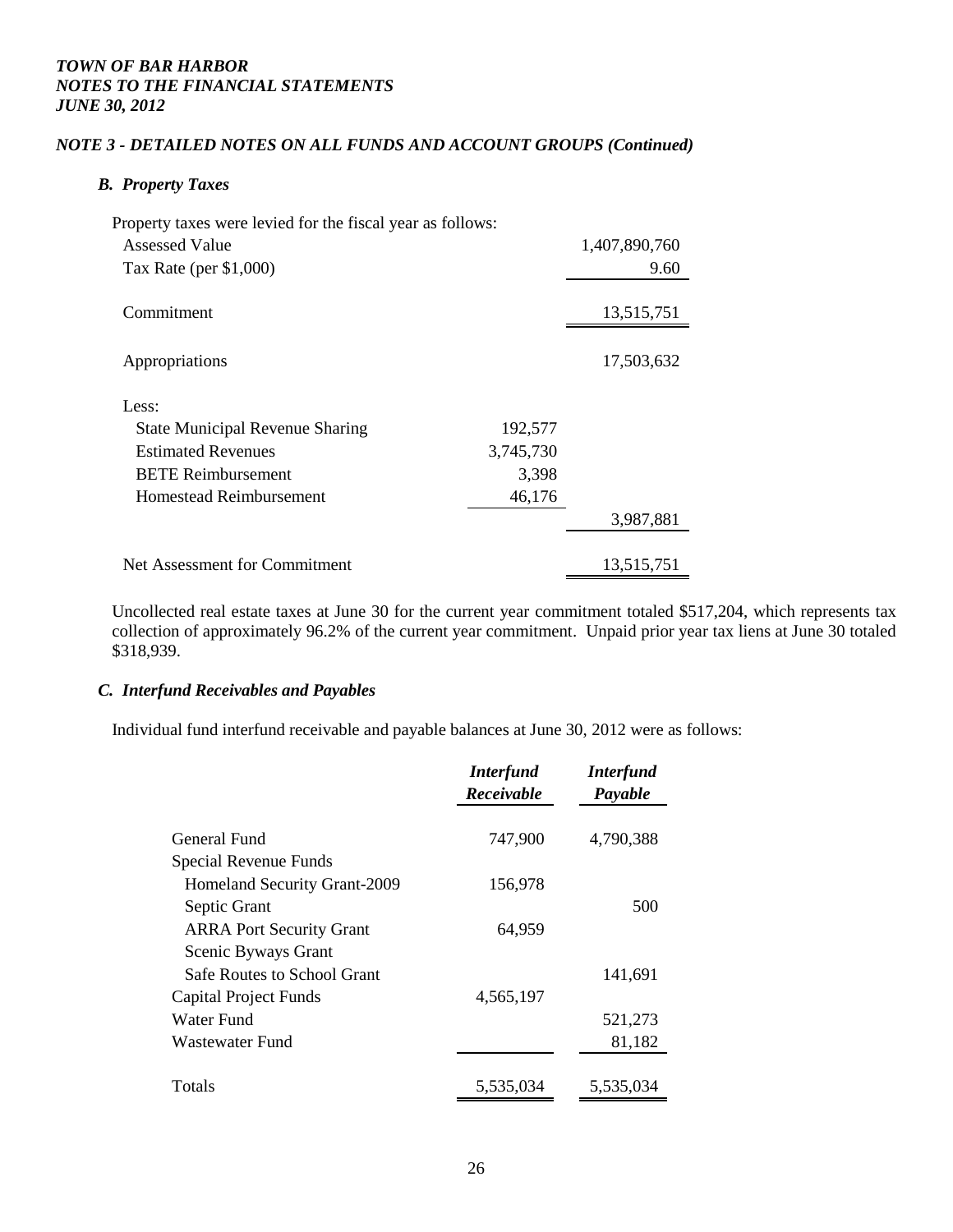## *NOTE 3 - DETAILED NOTES ON ALL FUNDS AND ACCOUNT GROUPS (Continued)*

## *C. Interfund Receivables and Payables (Continued)*

During the course of operations, numerous transactions occur between individual funds that may result in amounts owed between funds. On the Governmental Fund financial statements, the payables are classified as Due to Other Funds with offsetting receivables on the Governmental Fund financial statements classified as Due from Other Funds. \$966,583 of the above balance is expected to be repaid during the next year. The remainder represents appropriations for future projects and will be repaid upon need of the funds for those projects.

#### *D. Capital Assets (Includes School)*

Capital asset activity for the year ended June 30, 2012 was as follows:

|                                        | <b>Beginning</b> |                  |                  | <b>Ending</b>  |
|----------------------------------------|------------------|------------------|------------------|----------------|
|                                        | <b>Balance</b>   | <i>Increases</i> | <b>Decreases</b> | <b>Balance</b> |
| <b>Governmental Activities;</b>        |                  |                  |                  |                |
| Capital assets not being depreciated   |                  |                  |                  |                |
| Land                                   | 1,899,514        |                  |                  | 1,899,514      |
| <b>Construction Work in Progress</b>   | 148,413          | 102,647          | (92, 872)        | 158,188        |
|                                        | 2,047,927        | 102,647          | (92, 872)        | 2,057,702      |
| Capital assets being depreciated:      |                  |                  |                  |                |
| <b>Buildings</b>                       | 8,027,914        | 73,265           | (600)            | 8,100,579      |
| Equipment                              | 5,583,552        | 359,924          | (170, 242)       | 5,773,234      |
| Infrastructure                         | 17,998,662       | 603,841          | (102, 871)       | 18,499,632     |
| Total capital assets being depreciated | 31,610,128       | 1,037,030        | (273,713)        | 32,373,445     |
| Less accumulated depreciation for:     |                  |                  |                  |                |
| <b>Buildings</b>                       | 2,904,538        | 191,490          | (600)            | 3,095,428      |
| Equipment                              | 3,273,691        | 445,099          | (162, 181)       | 3,556,609      |
| Infrastructure                         | 11,403,900       | 315,601          | (99, 249)        | 11,620,252     |
| Total accumulated depreciation         | 17,582,129       | 952,190          | (262,030)        | 18,272,289     |
| Net capital assets being depreciated   | 14,027,999       | 84,840           | (11,683)         | 14, 101, 156   |
| <b>Governmental Activities</b>         |                  |                  |                  |                |
| Capital Assets, net                    | 16,075,926       | 187,487          | (104, 555)       | 16,158,858     |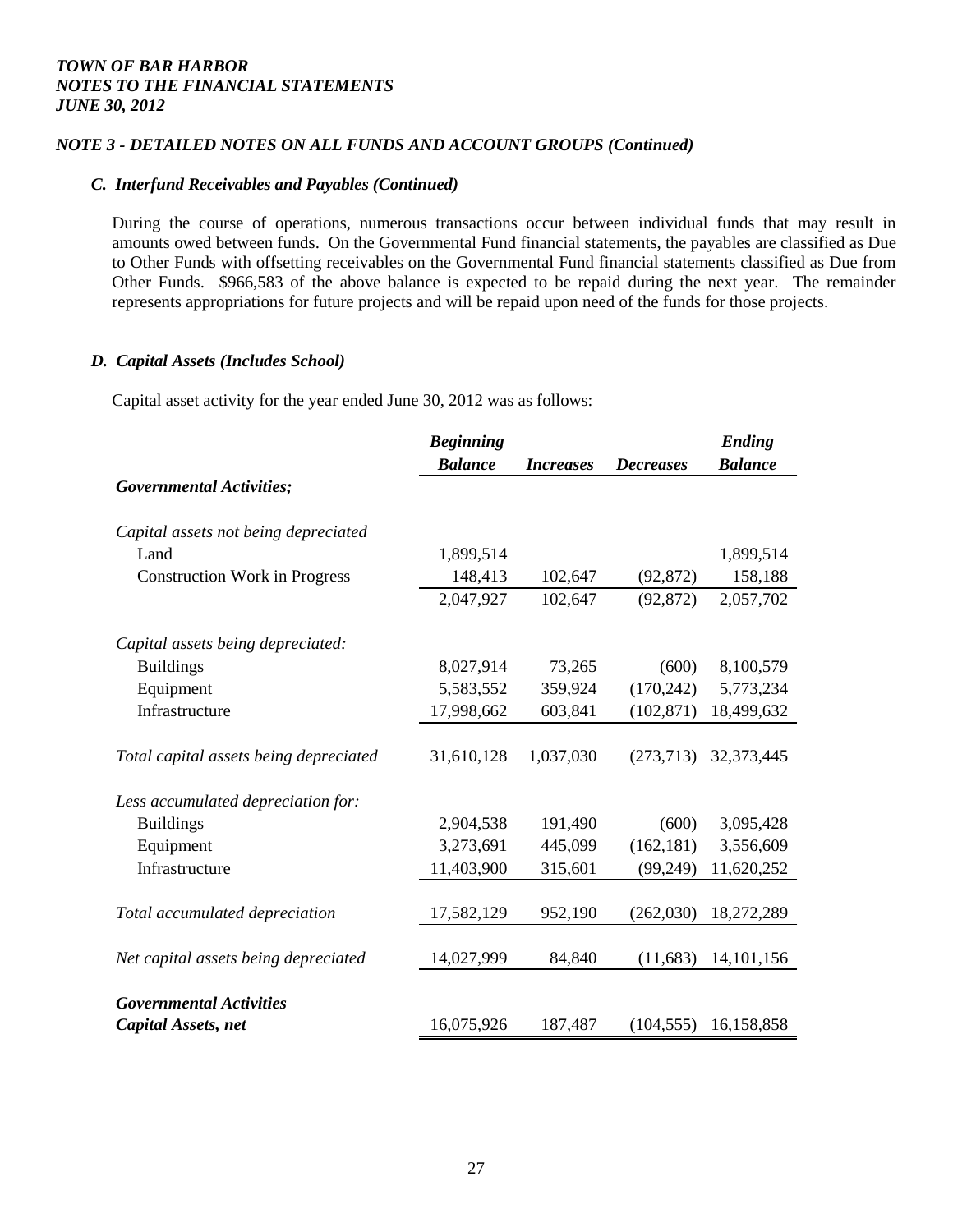## *NOTE 3 - DETAILED NOTES ON ALL FUNDS AND ACCOUNT GROUPS (Continued)*

## *D. Capital Assets (Continued)*

|                                        | <b>Beginning</b><br><b>Balance</b> | <i>Increases</i> | <b>Decreases</b> | <b>Ending</b><br><b>Balance</b> |
|----------------------------------------|------------------------------------|------------------|------------------|---------------------------------|
| <b>Business-type Activities;</b>       |                                    |                  |                  |                                 |
| Capital assets not being depreciated   |                                    |                  |                  |                                 |
| Land                                   | 164,793                            |                  |                  | 164,793                         |
| Capital assets being depreciated:      |                                    |                  |                  |                                 |
| <b>Water Fund</b>                      | 8,704,778                          | 259,306          | (40, 343)        | 8,923,741                       |
| <b>Wastewater Fund</b>                 | 18,988,661                         | 137,810          |                  | 19,126,471                      |
|                                        |                                    |                  |                  |                                 |
| Total capital assets being depreciated | 27,693,439                         | 397,116          | (40, 343)        | 28,050,212                      |
|                                        |                                    |                  |                  |                                 |
| Less accumulated depreciation for:     |                                    |                  |                  |                                 |
| <b>Water Fund</b>                      | 2,660,950                          | 189,658          | (41, 148)        | 2,809,460                       |
| Wastewater Fund                        | 7,293,218                          | 515,470          |                  | 7,808,688                       |
|                                        |                                    |                  |                  |                                 |
| Total accumulated depreciation         | 9,954,168                          | 705,128          | (41, 148)        | 10,618,148                      |
| Net capital assets being depreciated   | 17,739,271                         | (308, 012)       | 805              | 17,432,064                      |
|                                        |                                    |                  |                  |                                 |
| <b>Business-type Activities</b>        |                                    |                  |                  |                                 |
| Capital Assets, net                    | 17,904,064                         | (308, 012)       | 805              | 17,596,857                      |

Depreciation expense was charged to functions/programs of the primary government as follows;  $\overline{A}$  activities:

| Governmental Activities:                                    |         |
|-------------------------------------------------------------|---------|
| <b>General Government</b>                                   | 184,912 |
| <b>Public Safety</b>                                        | 248,898 |
| Health and Welfare                                          | 13,937  |
| Parks and Recreation                                        | 51,252  |
| Roads and Sanitation, including infrastructure              | 331,195 |
| Education                                                   | 121,996 |
|                                                             |         |
| <b>Total Depreciation Expense - Governmental Activities</b> | 952,190 |
|                                                             |         |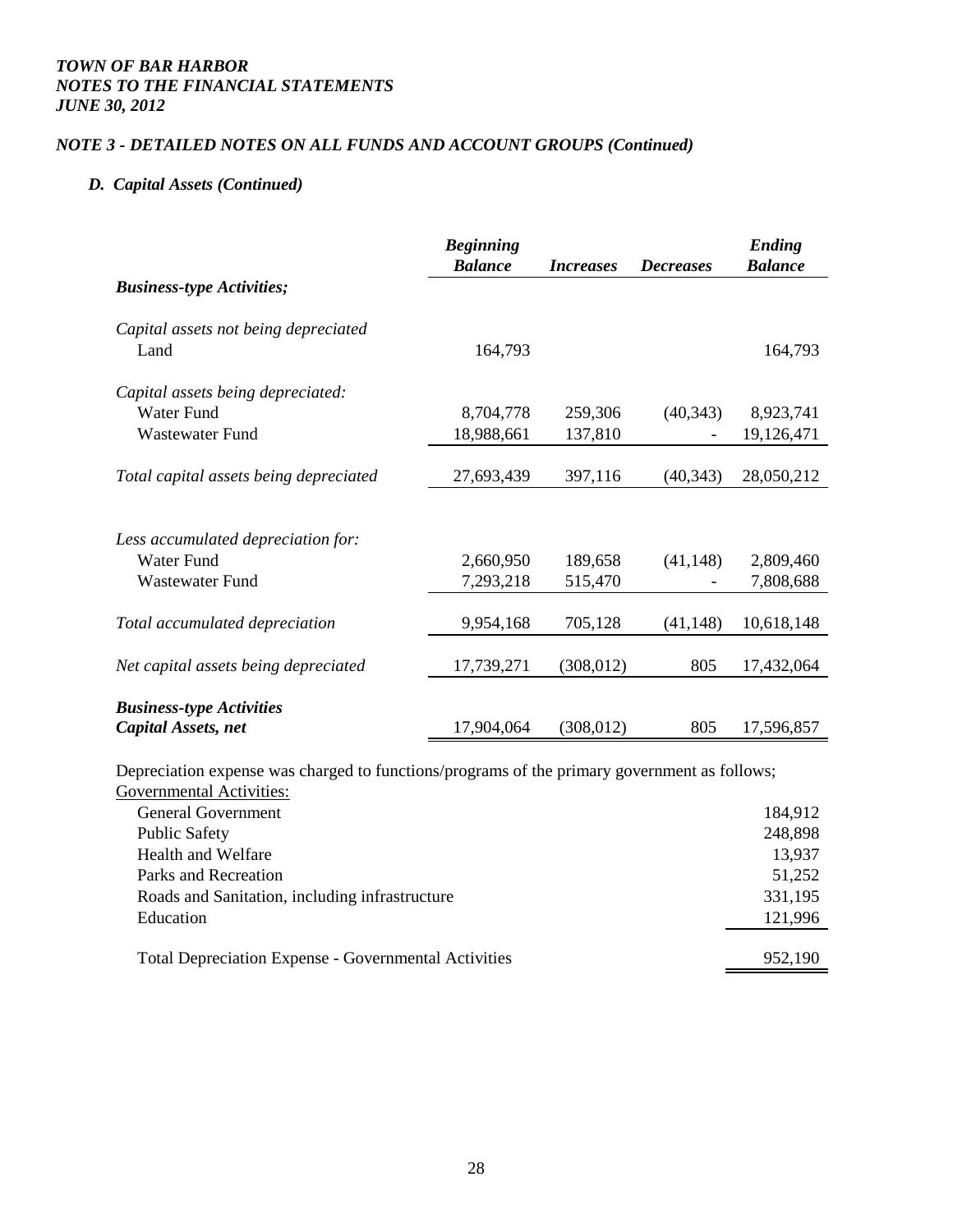## *NOTE 3 - DETAILED NOTES ON ALL FUNDS AND ACCOUNT GROUPS (Continued)*

#### *E. Capital Leases*

The Town is obligated under certain leases accounted for as capital leases. The related obligations are accounted for in General Long-Term Debt Account Group. The following is a schedule of the future minimum lease payments under these School capital leases, and the present value of the net minimum lease payments at June 30:

| Year-ended                                     | <b>Minimum</b><br>Lease |
|------------------------------------------------|-------------------------|
| <b>June 30,</b>                                | <b>Payment</b>          |
| 2013                                           | 14,993                  |
| 2014                                           | 14,994                  |
| 2015                                           | 14,993                  |
| 2016                                           | 14,992                  |
| <b>Total Minimum Lease Payments</b>            | 59,972                  |
| <b>Less: Amount Representing Interest</b>      | (4,626)                 |
| Present Value of Future Minimum Lease Payments | 55,346                  |

#### *F. Long-Term Debt*

*1. General Obligation Bonds and Notes.* The government issues general obligation bonds and notes to provide funds for the acquisition and construction of major capital facilities. General obligation bonds and notes are direct obligations and pledge the full faith and credit of the government. General obligation bonds and notes currently outstanding are as follows:

| <b>Purpose</b>                         | <b>Maturity</b><br><b>Date</b> | <i>Interest</i><br>Rate | Amount    |
|----------------------------------------|--------------------------------|-------------------------|-----------|
| <b>General Obligation</b>              |                                |                         |           |
| 2004 Municipal Renovations             | 11/1/2013                      | 3.62%                   | 62,605    |
| 2004 School Heating System             | 11/1/2024                      | 4.45%                   | 601,501   |
| 2004 School Heating System             | 11/1/2013                      | $0.00\%$                | 140,000   |
| 2005 Agamont Park and Seawall          |                                | 10/15/2027 3.75 - 4.25% | 520,000   |
| 2010 Capital Construction, Roads, etc. | 5/1/2030                       | $2.0 - 4.0\%$           | 3,330,000 |
|                                        |                                |                         |           |
|                                        |                                |                         | 4.654.106 |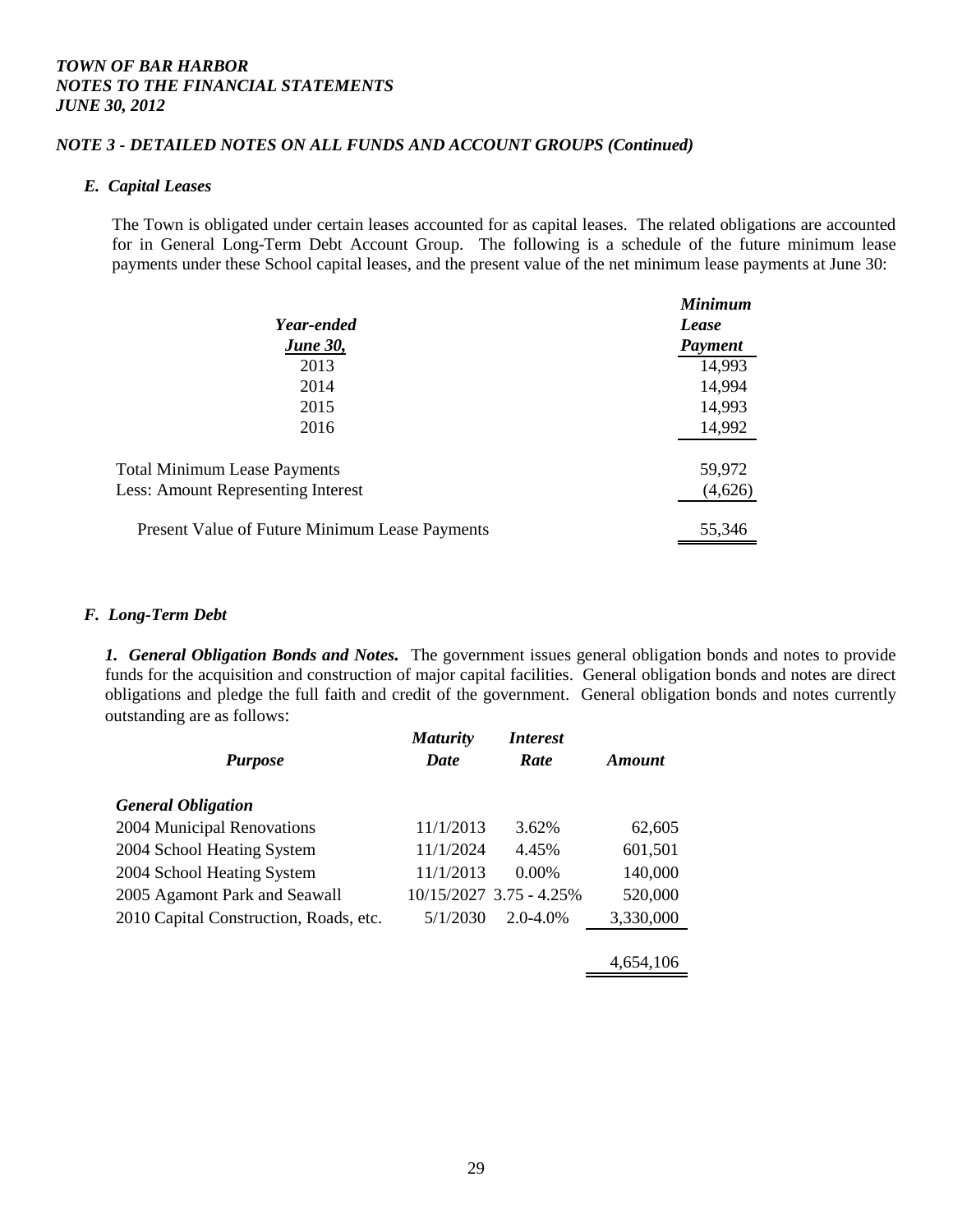## *NOTE 3 - DETAILED NOTES ON ALL FUNDS AND ACCOUNT GROUPS (Continued)*

#### *F. Long-Term Debt (Continued)*

## *1. General Obligation Bonds and Notes (Continued)*

|                                         | <b>Maturity</b><br>Date | <i>Interest</i><br>Rate | <b>Amount</b> |
|-----------------------------------------|-------------------------|-------------------------|---------------|
| <b>Proprietary</b>                      |                         |                         |               |
| 1997 Wastewater Plant                   | 10/1/2017               | 3.00%                   | 2,554,225     |
| 2005 Hulls Cove Wastewater Plant        | 10/15/2027              | $3.0 - 4.38\%$          | 635,000       |
| 2002 Water Tank Purchase                | 10/1/2021               | 2.673%                  | 420,143       |
| 2010 Water Mains                        | 5/1/2030                | $2.0 - 4.0\%$           | 540,000       |
| 2011 Wastewater Mains Replacement       | 12/1/2031               | $2.0 - 3.5\%$           | 1,045,000     |
| 2011 Wastewater Scada System            | 12/1/2031               | $2.0 - 3.5\%$           | 271,000       |
| 2011 Water Refinance. Mains Replacement |                         |                         |               |
| and Duck Brook Pump Station             | 12/1/2031               | $2.0 - 3.5\%$           | 3,534,000     |
|                                         |                         |                         | 8,999,368     |
| Total Debt                              |                         |                         | 13,653,474    |

Annual debt service requirements to maturity for general obligation bonds and notes including interest of \$3,243,886 are as follows:

| Year Ended<br><b>June 30,</b> | <b>General</b><br><i><b>Obligation</b></i><br><b>Debt</b> | <b>Proprietary</b> | <b>T</b> otal |
|-------------------------------|-----------------------------------------------------------|--------------------|---------------|
| 2013                          | 513,965                                                   | 1,038,982          | 1,552,947     |
| 2014                          | 509,184                                                   | 1,036,897          | 1,546,081     |
| 2015                          | 400,004                                                   | 1,038,485          | 1,438,489     |
| 2016                          | 394,114                                                   | 1,039,815          | 1,433,929     |
| 2017                          | 388,091                                                   | 1,040,886          | 1,428,977     |
| 2018-2022                     | 1,839,663                                                 | 3,330,736          | 5,170,399     |
| 2022-2027                     | 1,454,635                                                 | 1,336,362          | 2,790,997     |
| 2028-2032                     | 599,400                                                   | 936,141            | 1,535,541     |
|                               |                                                           |                    |               |
| Total                         | 6,099,056                                                 | 10,798,304         | 16,897,360    |
|                               |                                                           |                    |               |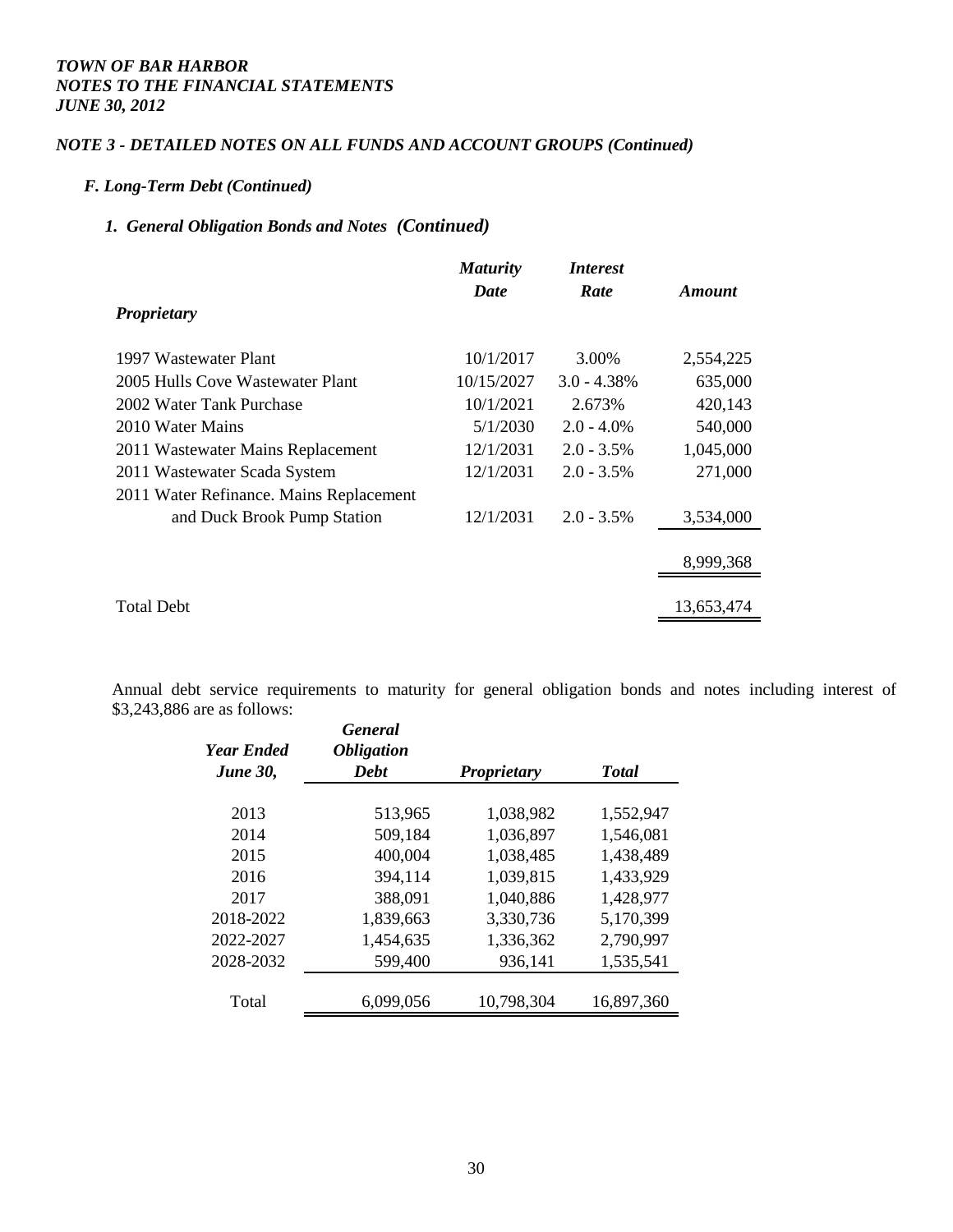## *NOTE 3 - DETAILED NOTES ON ALL FUNDS AND ACCOUNT GROUPS (Continued)*

#### *F. Long-Term Debt (Continued)*

#### *2. Changes in Long-Term Liabilities*

The following summary of long-term debt transactions of the Town of Bar Harbor for the fiscal year ended June 30, 2012:

|                                      | <b>General</b><br><i><b>Obligation</b></i> |                    |              |
|--------------------------------------|--------------------------------------------|--------------------|--------------|
|                                      | <b>Debt</b>                                | <b>Proprietary</b> | <b>Total</b> |
| Long-term Debt payable July 1, 2011  | 5,125,888                                  | 7,209,225          | 12,335,113   |
| Debt Issued                          |                                            | 5,055,000          | 5,055,000    |
| Debt Retired                         | (471, 782)                                 | (3,264,857)        | (3,736,639)  |
| Long-term Debt payable June 30, 2012 | 4,654,106                                  | 8,999,368          | 13,653,474   |

#### *3. Debt Authorized - Unissued*

The Town was authorized to issue general obligation securities for the following:

| Per Referendum Vote of: | Purpose                     | <b>Unissued Amount:</b> |
|-------------------------|-----------------------------|-------------------------|
| June 5, 2012            | <b>Public Works Complex</b> | \$3,350,000             |
|                         | At Hulls Cove               |                         |

As of June 30, 2012, this remained unissued.

| Per Referendum Vote of: | <b>Purpose</b>          | <b>Unissued Amount:</b> |
|-------------------------|-------------------------|-------------------------|
| June 6, 2011            | Duck Brook pump station | \$1,754,150             |
| June 7, 2012            | Duck Brook pump station | \$925,000               |
|                         |                         | \$2,679,150             |

As of June 30, 2012, this remained unissued, but was later issued on 10/1/2012.

#### *G. Contributed Capital*

.

Changes in net contributed capital for the year-ended June 30, 2012 for the government's Proprietary Funds were as follows:

|                                              | Wastewater | Water   |
|----------------------------------------------|------------|---------|
| Balance - Beginning of Year                  | 2,671,005  | 137,565 |
| Additions:                                   |            | 36,466  |
| Deductions:<br>Retirements                   |            |         |
| Depreciation Provided by Contributed Capital | (123, 522) | (8,429) |
| Balance - End of Year                        | 2,547,483  | 165,602 |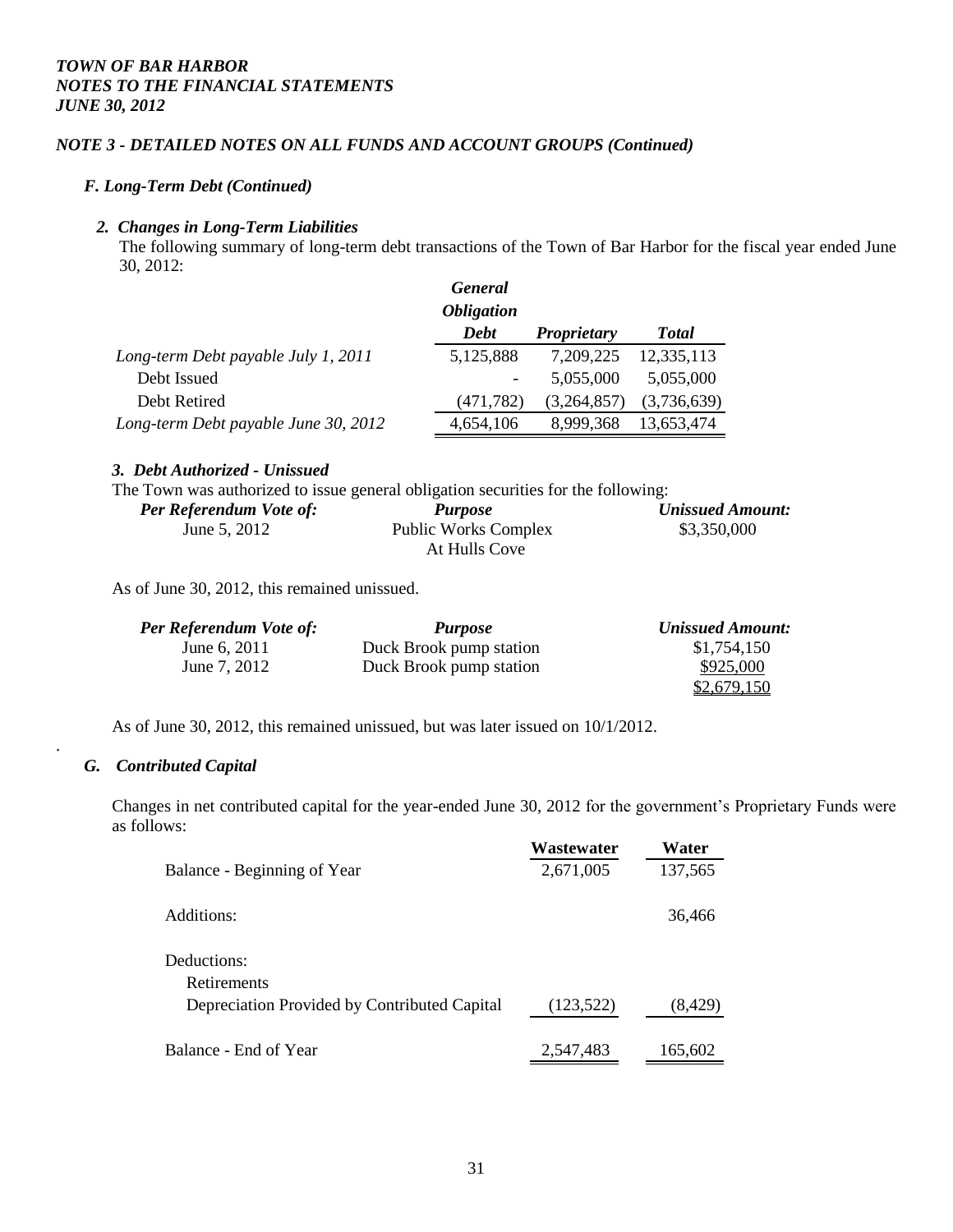#### *NOTE 4 - OTHER INFORMATION*

#### *A. Contingent Liabilities*

Amounts received or receivable from grantor agencies are subject to audit and adjustment by grantor agencies, principally the federal government. Any disallowed claims, including amounts already collected, may constitute a liability of the applicable funds. The amount, if any, of expenditures which may be disallowed by the grantor, cannot be determined at this time, although the government expects such amount, if any to be immaterial.

The government is a defendant in various lawsuits which results from the normal course of its operations. Although the outcome of these lawsuits is not presently determinable, it is the opinion of management that resolution of these matters will not have a material adverse effect on the financial condition of the government.

#### *B. Permanent Funds*

The principal amount of all Permanent Funds is restricted either by law or by terms of individual bequests in that only income earned may be expended. The government's Permanent Funds at June 30 are detailed as follows:

| <b>Purpose</b> | Nonspendable | <b>Assigned</b> |
|----------------|--------------|-----------------|
| Cemetery Care  | 3,332        |                 |
| Scholarships   | 6,488        | 3,215           |
| Total          | 9,820        | 3,215           |

## *C. Pension Plans*

## *Plan Description*

The Town's employees are covered under the ICMA or Maine Public Employees Retirement System.

The ICMA RC (International City Management Association Retirement Corporation) is a qualified defined contribution plan created in accordance with Internal Revenue Code Section 457. The plan, available to all regular, full-time Town employees, permits them to defer a portion of their salary until future years. The deferred compensation is not available to employees until termination, retirement, death, or unforeseeable emergency as defined by the Internal Revenue Code provisions.

The plan is administered by an independent company, and the Town remits all compensation deferred to this administrator for investment as requested by the participant employees. All compensation deferred and funded under the plan, all investments purchased and all income attributable thereto are held in trust for the exclusive benefit of participants and their beneficiaries.

The Town participates in the Maine Public Employees Retirement System Consolidated Plan for Participating Districts (Consolidated Plan), and the Maine Public Employees Retirement System's Teacher Plan, both which are cost sharing multiple-employer defined benefit pension plans. The Maine Public Employees Retirement System (System) is a body corporate and politic and an incorporated public instrumentality of the State. Under Title 5 M.R.S.A. the System is the administrator of retirement and disability benefits, annual cost-of-living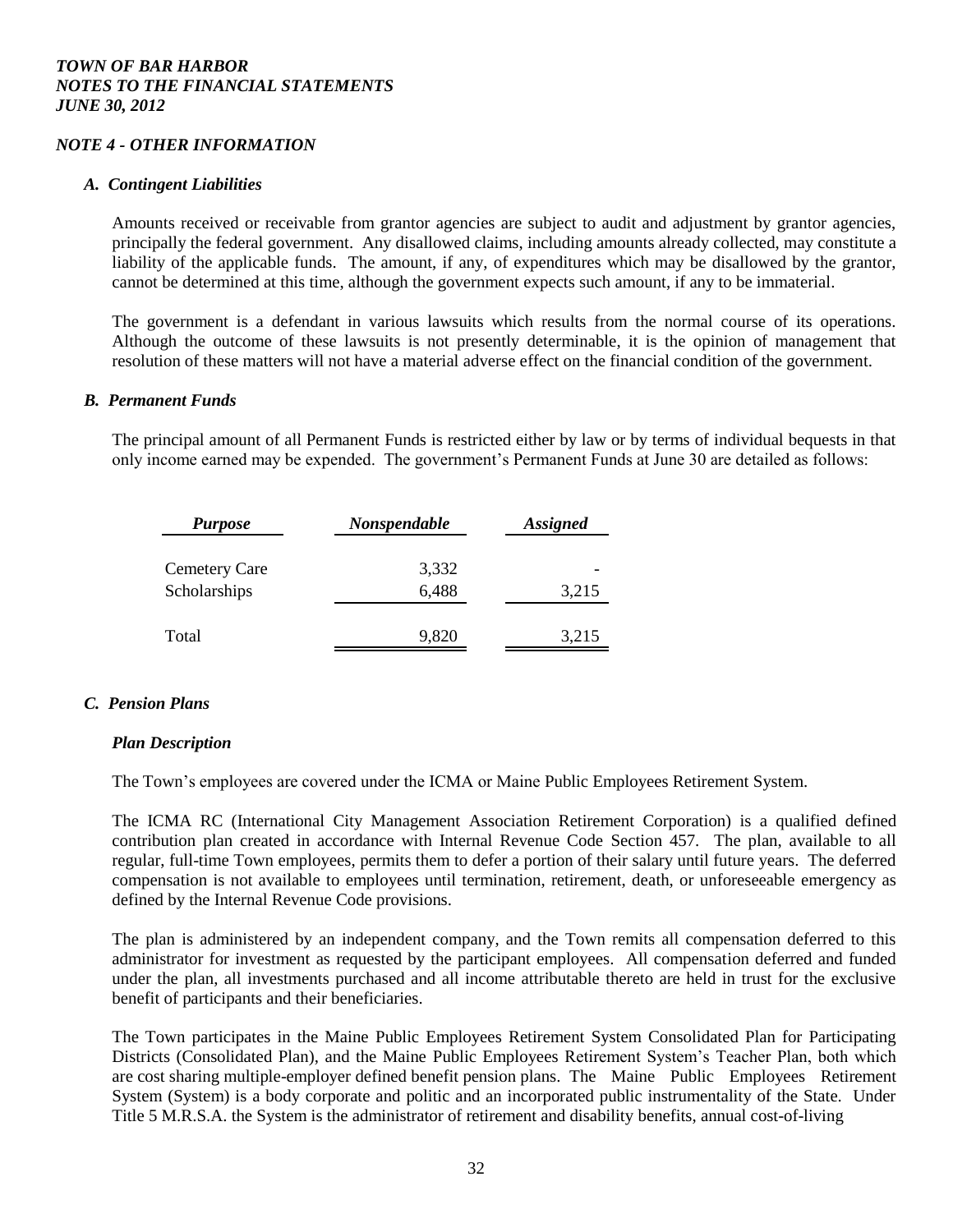#### *NOTE 4 - OTHER INFORMATION (Continued)*

#### *C. Pension Plans*

#### *Plan Description (Continued)*

adjustments, and death benefits to plan members and beneficiaries. The System issues a financial report that includes the financial statements and required supplementary information for the plans. That report may be obtained by writing to Maine Public Employees Retirement System, Two Central Plaza, Augusta, Maine 04333- 0046 or by calling 1-800-451-9800.

#### *Funding Policy*

Under the ICMA plan, covered employees contribute a percentage of their salary to the plan with the Town contributing 6.5% to 9.5%. The Town's costs for the fiscal years ended June 30 2010, 2011 and 2012 were \$105,143, \$101,711 and \$100, 842 respectively.

Maine Public Employees Retirement System Consolidated Plan members are required to contribute 6.5% to 7.5% of their annual covered salary and the Town is required to contribute an actuarially determined rate. The current rate is 4.4% to 5.5% of annual covered payroll, plus a monthly contribution of \$889 and \$483 to fund the IUUAL, or the Initial Unpooled Unfunded Actuarial Liability. The IUUAL liability stands at \$47,073 as of July 1, 2011. The IUUAL is being amortized over 3 years beginning July 1, 2011. Funding for subsequent fiscal year 2013 will be at 5.3% to 6.6% respectively. The contribution requirements of plan members and the Town are established by the Maine Public Employees Retirement System Board of Trustees. The Town's contributions to the Consolidated Plan for all four funds for the years ended June 30, 2010, 2011 and 2012, were \$66,022, \$80,352 and \$104,296 respectively, which were paid in full each year.

Consolidated Plan members are required to contribute 6.5% of their annual covered salary and the School Department is required to contribute an actuarially determined rate. The current rate is 3.5% of annual covered payroll, plus a monthly payment for all covered employees of \$88. The contribution requirements of plan members and the School Department are established by the Maine Public Employees Retirement System Board of Trustees. The School Department's contributions to the Consolidated Plan for the years ended June 30, 2010, 2011 and 2012 were \$5,820, \$4,969 and \$5,563 respectively, which were paid in full each year.

Teachers and other qualified employees are required to contribute 7.65% of their compensation to the Teacher Plan. The State Department of Education is required to contribute the employer contribution, which amounted to 14.32% of the annual covered salary for fiscal year 2012. The State's cost for 2012 was approximately \$388,425. There is no contribution required by the Town except for federally funded teachers for which the Town contributed 14.32% of their compensation. This cost amounted to \$20,134 for 2012 and is chargeable to the applicable grants.

#### *D. Bar Harbor Water Company Pension Plan*

Prior to its acquisition by the Town, the employees of the Bar Harbor Water Company were covered by the Bar Harbor Water Company Retirement Plan for Employees, a defined benefit pension plan. Contributions were actuarially determined and made by the employer. Employees did not make contributions.

The plan was amended by the Town Council to discontinue the accrual of any additional benefits after December 31, 2001, and effective January 1, 2002, the Town of Bar Harbor became the successor sponsor.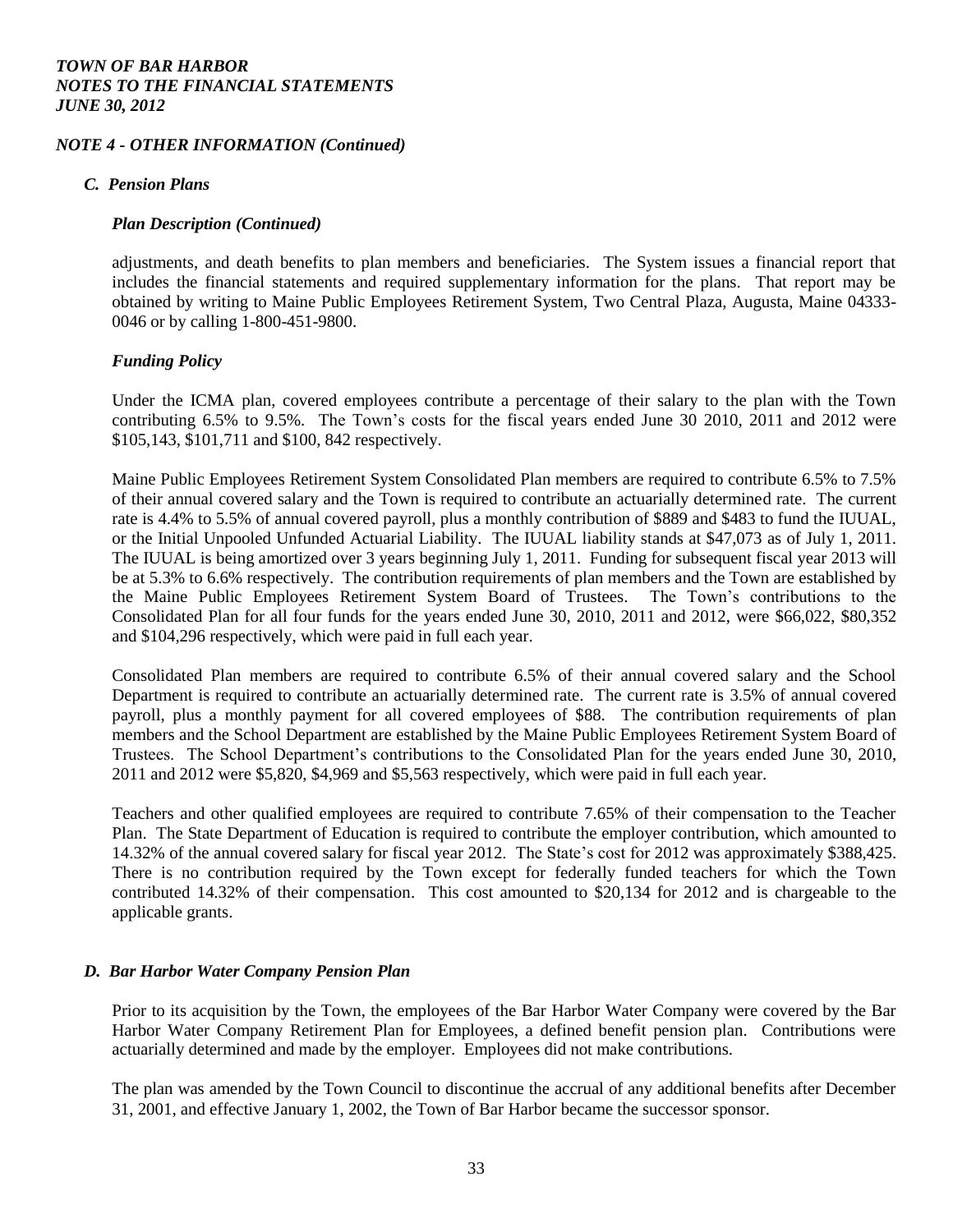## *NOTE 4 - OTHER INFORMATION (Continued)*

#### *D. Bar Harbor Water Company Pension Plan (Continued)*

Based on the latest actuarial valuation as of January 1, 2012, the accrued liability of the plan was \$319,680. The value of assets available for funding totaled \$153,175, leaving an unfunded liability of \$166,505. The total unfunded liability has been recorded as a liability at June 30, 2012 of the Bar Harbor Water Division enterprise fund.

#### *E. Risk Management*

The town is exposed to various risks of loss related to torts; theft of, damage and destruction of assets; errors and omissions; and natural disasters for which the town participated in public entity risk pools sponsored by the Maine Municipal Association (MMA) for workers' compensation, and property damage.

Workers' Compensation - MMA's workers' compensation self-insured trust retains \$1,000,000 of risk and purchases excess insurance for claims which exceed \$1,000,000 up to a maximum coverage of \$2,000,000. All participants are jointly and severally liable; therefore, if collected claims exceed collective contributions the trust has a right to assess additional contributions to its members.

Property and Casualty - MMA's Self-Funded Risk Management Pool (Pool) was created to establish and administer a risk management service and to bring about prevention or lessening of casualty and property losses to member towns. The town pays an annual premium to the Pool for various coverage and services.

Property Coverage: Members' deductibles vary by type of coverage. The Pool retains the difference up to \$300,000 per occurrence. The first level of reinsurance provides a limit of \$700,000 on a per occurrence basis. Separate contracts are maintained to provide an additional \$500,000,000 per occurrence, bringing the total limit to \$501,000,000 for the Pool. Varying sublimits apply for forest fire suppression, earthquake and flood, including property located in Special Flood Hazard Areas.

Liability Coverages: The Pool retains the first \$300,000 per occurrence. Separate reinsurance contracts are maintained to provide up to an additional \$700,000 per occurrence, for a total of \$1,000,000 per occurrence for claims brought outside the Maine Tort Claims Act. The Pool retains the first \$300,000 per occurrence for Maine Tort Claims Act claims with reinsurance of \$100,000 per occurrence, for a total of \$400,000; the current statutory limit. The primary reinsurer is limited to a maximum limit of liability of \$25,000,000 ultimate net loss for any one occurrence or claim made.

Public Officials and Employment Practices Liability Coverages: Member deductibles range upwards from \$1,000. The Pool retains the difference to a maximum of \$300,000 per occurrence. Separate reinsurance contracts provide up to \$700,000 per occurrence, \$3,000,000 annual aggregate for each member, subject to \$10,000,000 annual aggregate for the Pool.

Based on the coverage provided by the pools described above, the town is not aware of any material actual or potential claim liabilities, which should be recorded at June 30, 2012.

#### *F. Other Postemployment Benefits*

The Governmental Accounting Standards Board (GASB) promulgated its Statement 45 which addressed the reporting and disclosure requirements for other post employment benefits (OPEB). GASB Statement 45, *Accounting and Financial Reporting by Employers for Postemployment Benefits Other Than Pensions*, was implemented, as required, by the Town of Bar Harbor, Maine for the year ended June 30, 2009. Under this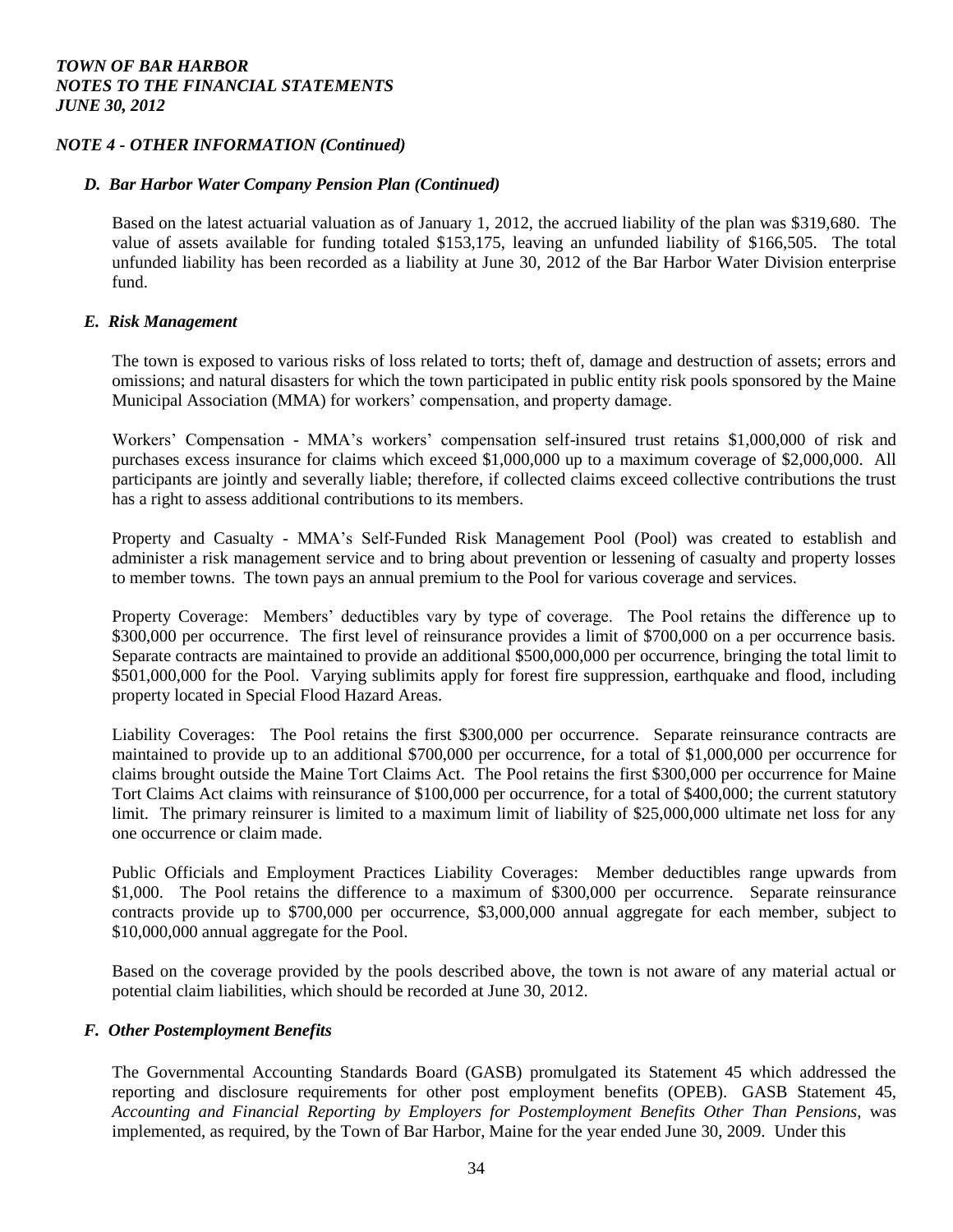#### *NOTE 4 - OTHER INFORMATION (Continued)*

#### *F. Other Postemployment Benefits (Continued)*

pronouncement, it requires that the long-term cost of retirement health care and obligations for other postemployment benefits be determined on an actuarial basis and reported similar to pension plans.

The Town is a member of the Maine Municipal Employees Health Trust. The Trust is an agent multiple employer Voluntary Employee's Beneficiary Association. The Town is an individually rated member within the Association. The Trust issues a publicly available financial report. That report may be obtained by writing to the Maine Municipal Association at 60 Community Drive, Augusta, ME 04332. The Trust contracted with an outside consultant to assist in the determination and valuation of the Town's OPEB liability under GASB Statement 45. The most recent OPEB liability actuarial valuation was completed by the consultants in October 2011 based on an actuarial valuation date updated to January 1, 2012.

*Plan Descriptions* – In addition to providing pension benefits, the Town provides health care benefits for certain retired employees. Eligibility to receive health care benefits follows the same requirements as MainePERS. Eligible retirees are required to pay 100% of the health insurance premiums to receive health benefit coverage.

*Funding Policy and Annual OPEB Cost* – GASB Statement 45 does not mandate the prefunding of postemployment benefits liability. The Town currently plans to fund these benefits on a pay-as-you-go basis primarily from the general fund. No assets have been segregated and restricted to provide postemployment benefits. The annual required contribution (ARC), an actuarial determined rate, represents a level of funding that, if paid on an ongoing basis, is projected to cover normal cost each year and amortize unfunded actuarial liabilities over a period not to exceed thirty years.

The following table represents the OPEB costs for the years ending June 30, 2012, 2011 and 2010 and the annual required contributions:

|                              | 2012     | 2011        | 2010        |
|------------------------------|----------|-------------|-------------|
|                              |          |             |             |
|                              |          |             |             |
| Normal Cost                  | \$19,722 | \$19,722    | \$12,062    |
| Amortization of unfunded     | \$32,400 | \$32,400    | \$21,384    |
| Adjustment to ARC            | (4,160)  | \$(1,916)   | (967)<br>\$ |
| Interest                     | 3,909    | 2,357<br>\$ | 1,333       |
| Annual required contribution | \$51,871 | 52,563      | \$33,812    |

*Net OPEB Obligation* – The Town's net OPEB obligation was calculated as follows:

|                                   | 2012     |     | 2011     |              | 2010     |
|-----------------------------------|----------|-----|----------|--------------|----------|
| <b>OPEB</b> liability, July 1     | 71,929   | S   | 33,132   | <sup>S</sup> | 16,715   |
| Annual required contribution      | 51,871   | \$. | 52,563   |              | 33,812   |
| Less: Actual member contributions | (11,493) |     | (13,766) |              | (17,395) |
| <b>OPEB</b> liability, June 30    | 112,307  |     | 71,929   |              | 33,132   |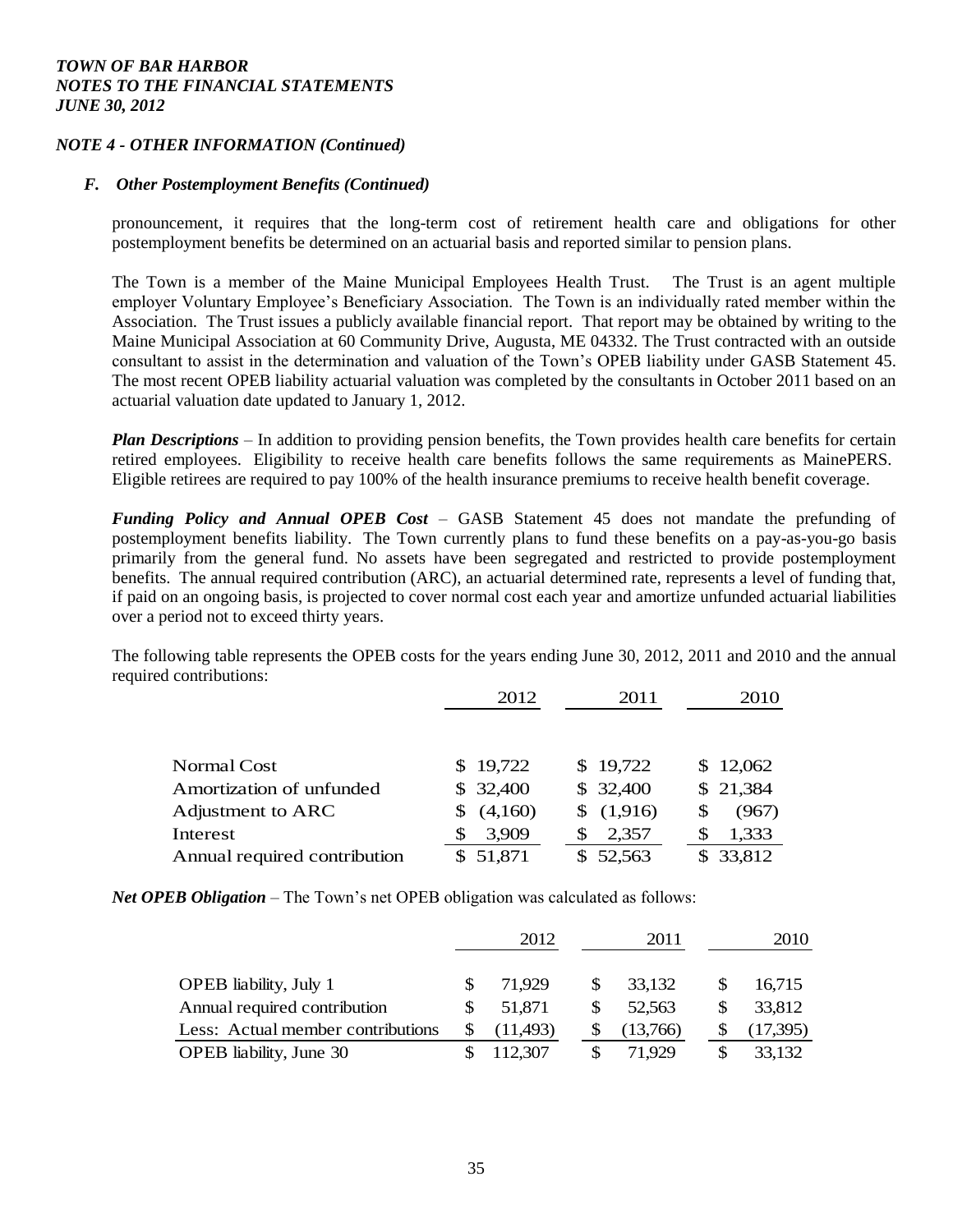## *NOTE 4 - OTHER INFORMATION (Continued)*

#### *F. Other Postemployment Benefits (Continued)*

*Funding Status and Funding Progress* – The Town's annual OPEB cost, the percentage of annual OPEB cost contributed to the plan, and the net OPEB obligation for the years ending June 30, 2012, 2011 and 2010 was as follows:

|                                      | 2012          | 2011          | 2010         |
|--------------------------------------|---------------|---------------|--------------|
| <b>Annual Required Contribution</b>  | \$<br>51,871  | \$<br>52,563  | \$<br>33,812 |
| <b>Actual Member Contributions</b>   | \$<br>11,495  | \$<br>13,766  | \$<br>17,395 |
| Percent contributed                  | 22.16%        | 26.19%        | 51.45%       |
| Actuarial accrued liability          | \$<br>582,677 | \$<br>582,677 | 384,561      |
| <b>Plan Assets</b>                   | \$            | \$            | \$           |
| Unfunded actuarial accrued liability | \$<br>582,677 | \$<br>582,677 | 384,561      |
| Covered payroll                      | \$2,717,300   | \$2,577,000   | \$2,442,000  |
| Unfunded actuarial accrued liability |               |               |              |
| as a percentage of covered payroll   | 21.44%        | 22.61%        | 15.75%       |

Actuarial valuations involve estimates of the value of reported amounts and assumptions about the probability of events in the future. Amounts determined regarding the funded status of the plan and the annual required contributions of the employer are subject to continual revision as actual results are compared to past expectations and new estimates are made about the future. The required schedule of funding progress presented as required supplementary information provides multiyear trend information that shows whether the actuarial value of plan assets is increasing or decreasing over time relative to the actuarial accrued liability for benefits.

*Actuarial Methods and Assumptions* – Projections of benefits are based on the substantive plan (the plan as understood by the employer and plan members) and include the types of benefits in force at the valuation date and the pattern of sharing benefit costs between the Town and plan members at that point. Actuarial calculations reflect a long-term perspective and employ methods and assumptions that are designed to reduce short-term volatility in actuarial accrued liabilities and the actuarial value of plan assets. Significant methods and assumptions were as follows:

| Actuarial valuation date      | 1/1/12           |
|-------------------------------|------------------|
| Actuarial cost method         | Entry age normal |
| Amortization method           | Level dollar     |
| Remaining amortization period | 30 years         |
| Actuarial assumptions:        |                  |
| Investment rate of return     | 4.0%             |
| Projected salary increases    | N/A              |
| Healthcare inflation rate     | $4.0\% - 8.7\%$  |